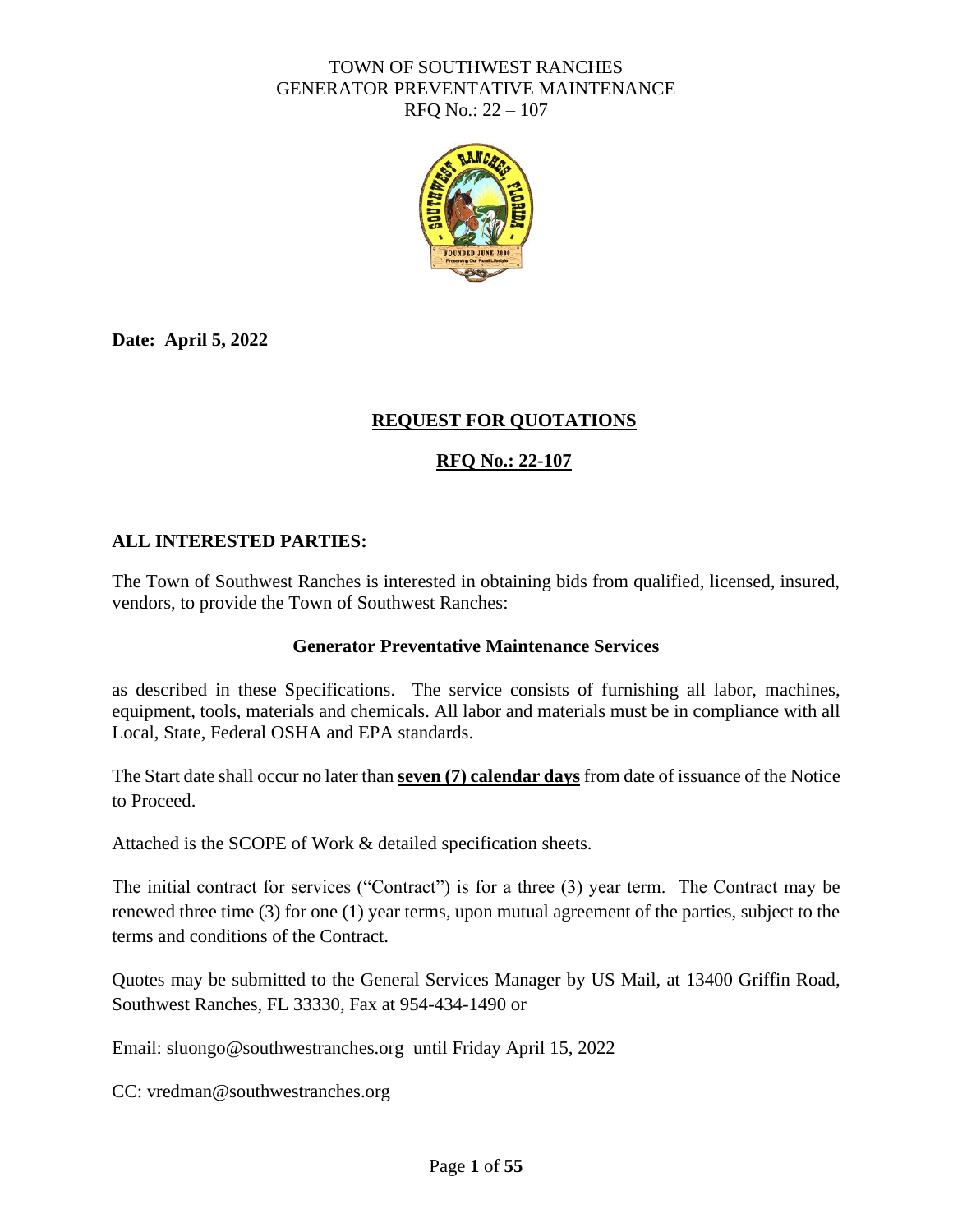Please include.

Each submittal shall include:

- Copies of all required licenses
- The Quote shall include Broward County Local Business Tax Receipt if the quote value is greater than or equal to \$10,000.

## • **LIABILITY, INSURANCE, LICENSING & PERMITS**

Where a Contractor is required to enter onto the Town of Southwest Ranches property to deliver materials or to perform work or services as a result of an award, the Contractor will assume the full duty, obligation, and expense of obtaining all necessary licenses, permits, inspections, and insurance required. The Contractor shall be liable for any damages or loss to the Town occasioned by negligence or intentional acts or omissions of the Contractor (or his agents) or any person or subcontractor utilized in the completion of this contract. Contractor shall be required to furnish a certified copy of all licenses, certificates of competency or other licensure requirements necessary to practice his profession as required by Florida Statutes, Florida Building Code, Broward County, or Town of Southwest Ranches Code. These documents shall be furnished to the Town along with the Quote. Failure to furnish these documents or to have required licensure will be grounds for rejecting the Quote.

The Quote shall include Certificate(s) of Insurance or written proof of the ability to provide the required insurance by an insurance company authorized to do business in the State of Florida or otherwise secured in a manner satisfactory to the Town in an amount equal to 100% of the requirements. Prior to award and in any event prior to commencing Work, the Successful Proposer shall provide the Town with certified copies of all insurance policies providing coverage which meets the requirements as outlined below:

## **\*All insurance policies shall name and endorse the following as "Additional Named Insureds"**:

TOWN OF SOUTHWEST RANCHES 13400 Griffin Road. Southwest Ranches, FL 33330

All insurance shall be issued by companies rated "A-" or better per A.M. Best's Key Rating Guide, latest edition and authorized to issue insurance in the State of Florida. It shall be the responsibility of the vendor and insurer to notify the Town Administrator of cancellation, lapse, or material modification of any insurance policies insuring the vendor, which relate to the activities of such vendor and the Town.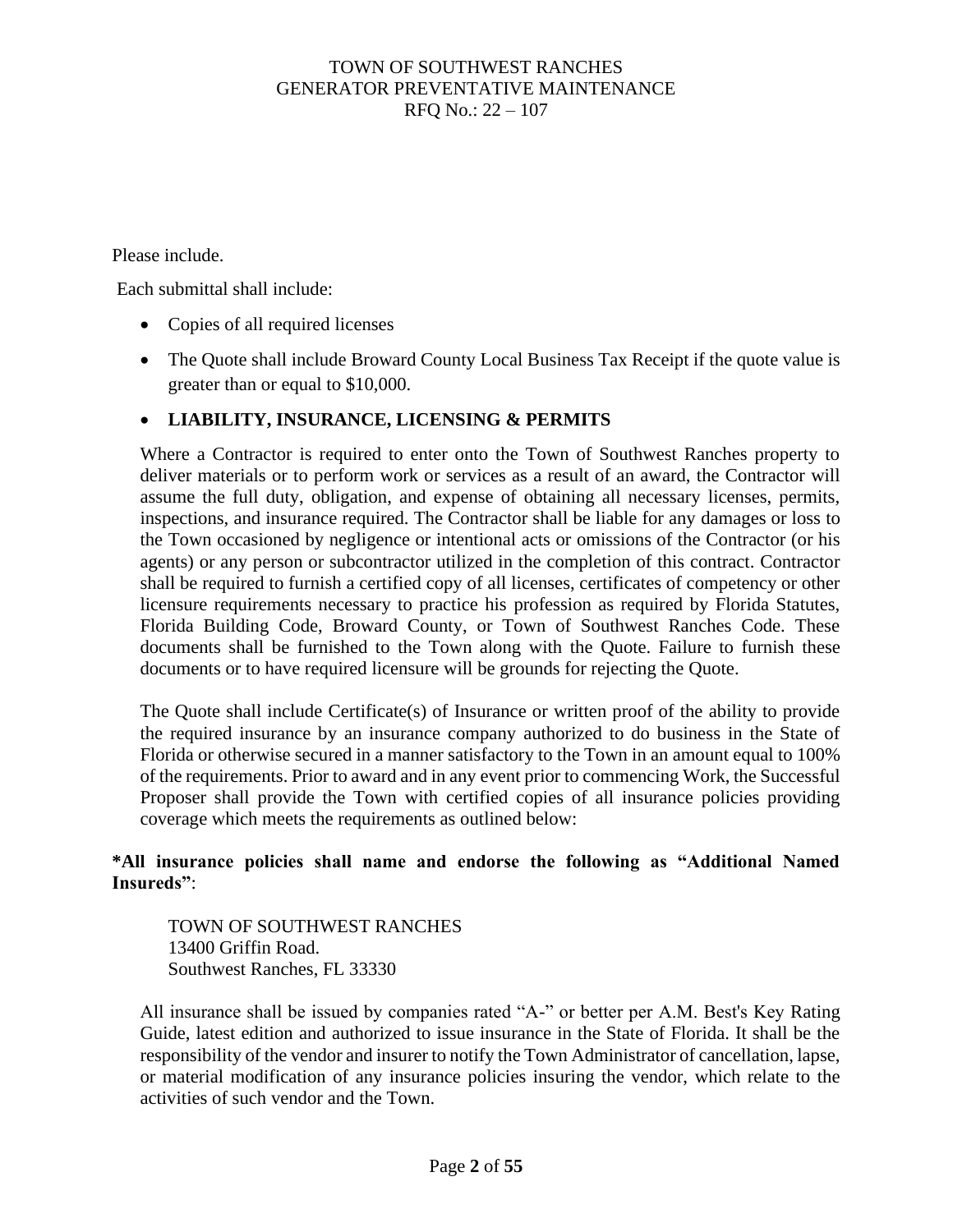**Such notification shall be in writing, and shall be submitted to the Town Administrator within thirty (30) days prior to cancellation of such policies. This requirement shall be reflected on the Certificate of Insurance.**

#### • **CONTRACT DOCUMENTS (Exhibit A – Agreement)**

The Contract Documents comprise the entire agreement between the Town and Contractor concerning the Services. Any Services, materials or equipment that may be reasonably inferred from the Contract Documents as being required to produce the intended result will be supplied whether or not specifically called for. Reference to standard specifications, manuals or codes of any technical society, organization or association, or to the Laws or Regulations of any governmental authority, or to any permits and conditions thereof, whether such reference by specific or by implication, shall mean the latest standard specification, manual, code or Laws or Regulations or permit in effect at the time of executing the Contract, except as may otherwise be specifically stated. Clarifications and interpretations of the Contract Documents may be issued by the Town.

If during the performance of the Services, Contractor finds a conflict, error or discrepancy in the Contract Documents, Contractor shall so report to the Town in writing at once, and shall obtain a written interpretation or clarification from the Town, before proceeding with the Services affected thereby. Failure to obtain such written interpretation or clarification before proceeding with the Services affected thereby shall result in a conclusive forfeiture and abandonment of any claim by Contractor for additional compensation or time, or both, which could have been avoided by such interpretation or clarification, and Contractor shall bear all costs associated with removal, replacement, correction, repair or restoration of such Services.

• The completed attached **Exhibit B – Appendices and your quote.**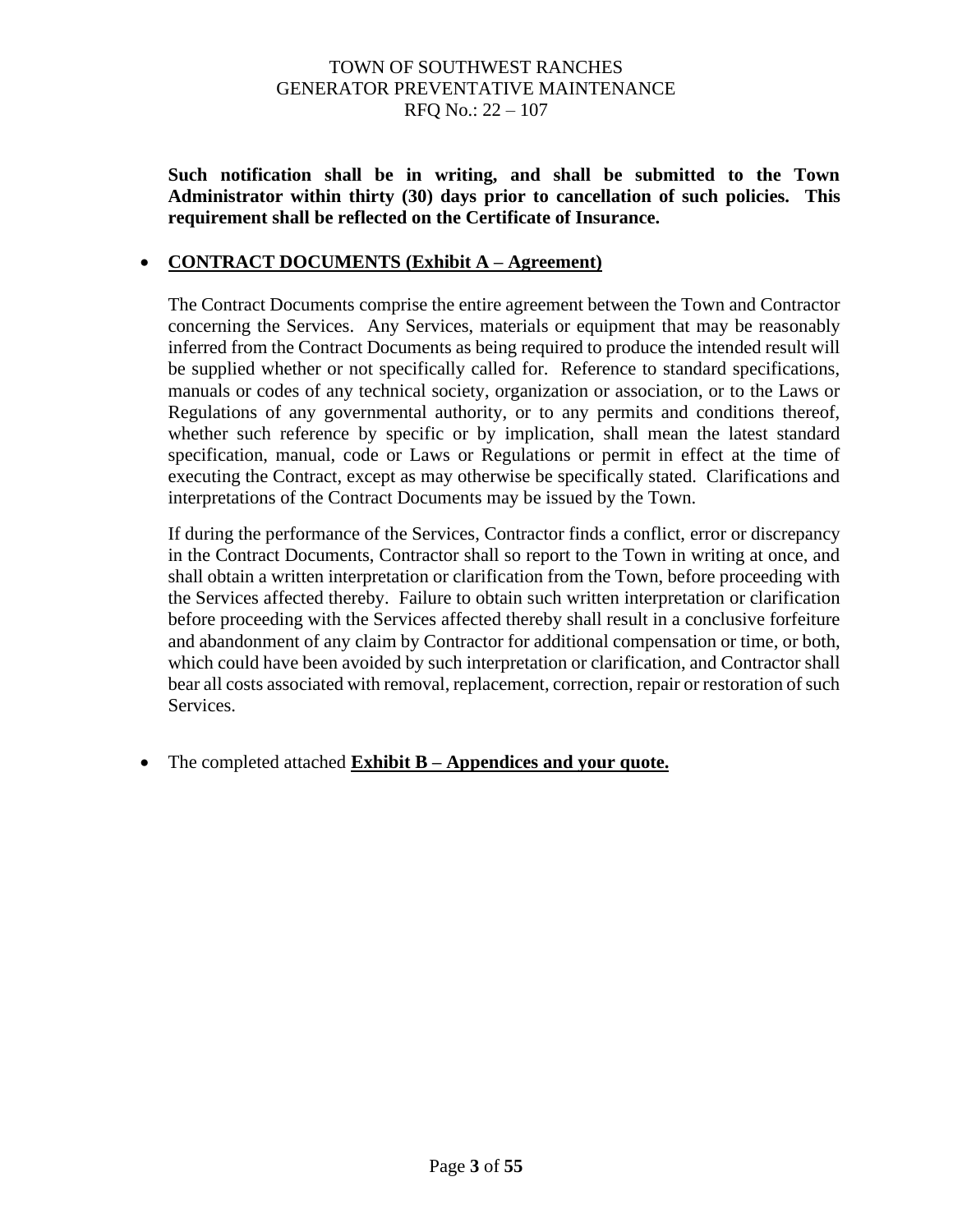## **SCOPE OF WORK (**Generator Preventative Maintenance)

Contractor must provide complete and properly scheduled equipment inspections by trained technicians as well as provide complete and thorough equipment servicing. Contractor must perform the serviceslisted below at least **(4)** times annually while the agreement remainsin effect. These inspections will include:

#### **Level 1 Maintenance:**

- Check for Adequate Cooling Water to the Heat Exchanger
- Check for Adequate Fresh Air through Radiator
- Inspect/Clean exterior of Radiator
- Inspect and adjust all belts **(Cost of replacing belts IS NOT INCLUDED should it be necessary)**
- Check condition of water pump
- Check Condition of flexible hoses and connections
- Check Jacket Water Heater ( operation/condition)

#### **FUEL**

- Check the Day Tank Level
- Check Tank Float Switch
- Inspect Flexible Hose and Connector
- Check Fuel Filters Primary/ Secondary
- Check Strainer/Water Separator

#### **LUBRICATION SYSTEM**

- Verify Oil level in Sump (Makeup oil over 1 gallon will be invoiced as an additional charge
- Check Oil Filter (S)
- Inspect and Clean Crank Case Breather

#### **BATTERY SYSTEM**

- Check Battery Set for Proper Operation- Check Electrolite Levels-Replenish if needed
- Inspect and Clean Battery Connections and Coat connections with applicable corrosion inhibitors
- Verify Operation of Battery Charger and record voltage and charging rate
- Verify Specific Gravity of battery (s) (Lead Acid Only), Al Cad/Ni Cad batteries will be checked for proper volts per cell with results recorded

#### **RECORDED TRIAL SYSTEM**

- General Inspection
- Inspect Electrical Wiring for Loose Connections- Frayed Wires
- Check Operation of Safeties and Alarms
- Check Boxes Panels and Cabinet
- Check Circuit Breakers, Fuses
- Emergency system operation without load transfer

#### **Level 2 Annual Maintenance:**

- Change of Lube Oil, Oil Filters & Fuel Filters
- Dispose of Oil
- Dispose of Filters
- Inspect Air Filters **(Cost of Replacing Air Cleaners is not included)**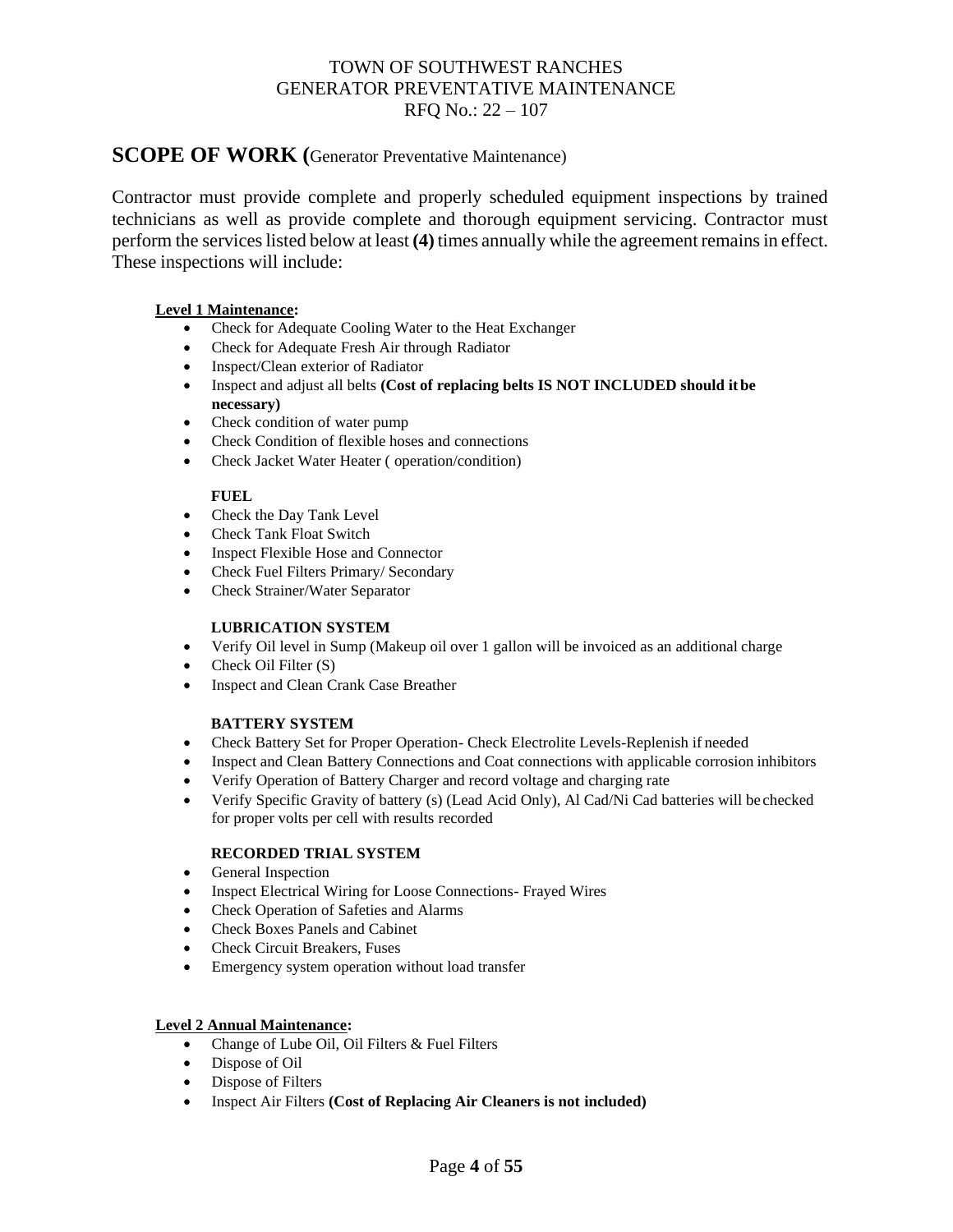| <b>Model</b>                         | Location                      | <b>Service Included</b> |
|--------------------------------------|-------------------------------|-------------------------|
| Generac 300 1518370300 300 KW        | <b>Town Hall</b>              | 3 minor PM              |
| 2 tanks 1000 gal & 1325 gal          | 13400 Griffin Road, SWR 33330 | 1 major PM              |
| <b>Kohler</b><br>144 KW<br>150REOZJF | Fire Dept                     | 3 minor PM              |
| 1 tank 595 gals                      | 17220 Griffin Road, SWR 33331 | 1 major PM              |

#### **Service Times shall be monthly as stated below:**

- Town Hall  $9:00 \text{ am} 4:00 \text{ pm}$  weekdays
- Fire Dept. 9:00 pm  $-$  4:00 am weekdays
- **After regular monthly Services, the Vendor shall be available to attend to any Town of Southwest Ranches generator needs. This service shall be included in the Vendor's monthly fee.**

Contractor will provide the technicians and equipment to maintain and service Customer's Emergency Generator identified as model in Table above, located at Customer's address Generator(1) at 13400 Griffin Rd, Southwest Ranches 33330 Generator(2) at 17220 Griffin Rd, Southwest Ranches FL. 33331. Contractor shall provide scheduled preventive maintenance to maintain the components in good operation condition.

Customer acknowledges that certain repairs to the components such as repairs that are not preventive maintenance) resulting from Customer's operating schedule or if the Components are not in good working order at the commencement of this agreement may be beyond the scope of this agreement and result in additional charges to the Customer.

The preventive maintenance shall be performed per table above times per year during the term of this agreement.

Contractor shall furnish parts, components, and supplies as necessary at scheduled price after approval from General Services Manager

#### **PRODUCT/MANUFACTURE**

The Contractor shall be responsible for initiating, maintaining, and supervising all safety precautions and products in connection with the Services and shall comply with all EPA and OSHA safety requirements while performing the Services. As a minimum, all personnel performing the Services subject to this RFQ and any Contract awarded will be required to wear safety equipment and clothing appropriate for the Service.

#### **GENERAL SPECIFICATIONS**

All work shall be completed during normal business hours, which are Monday-Friday as noted above except for emergency needs as designated by the General Services Manager.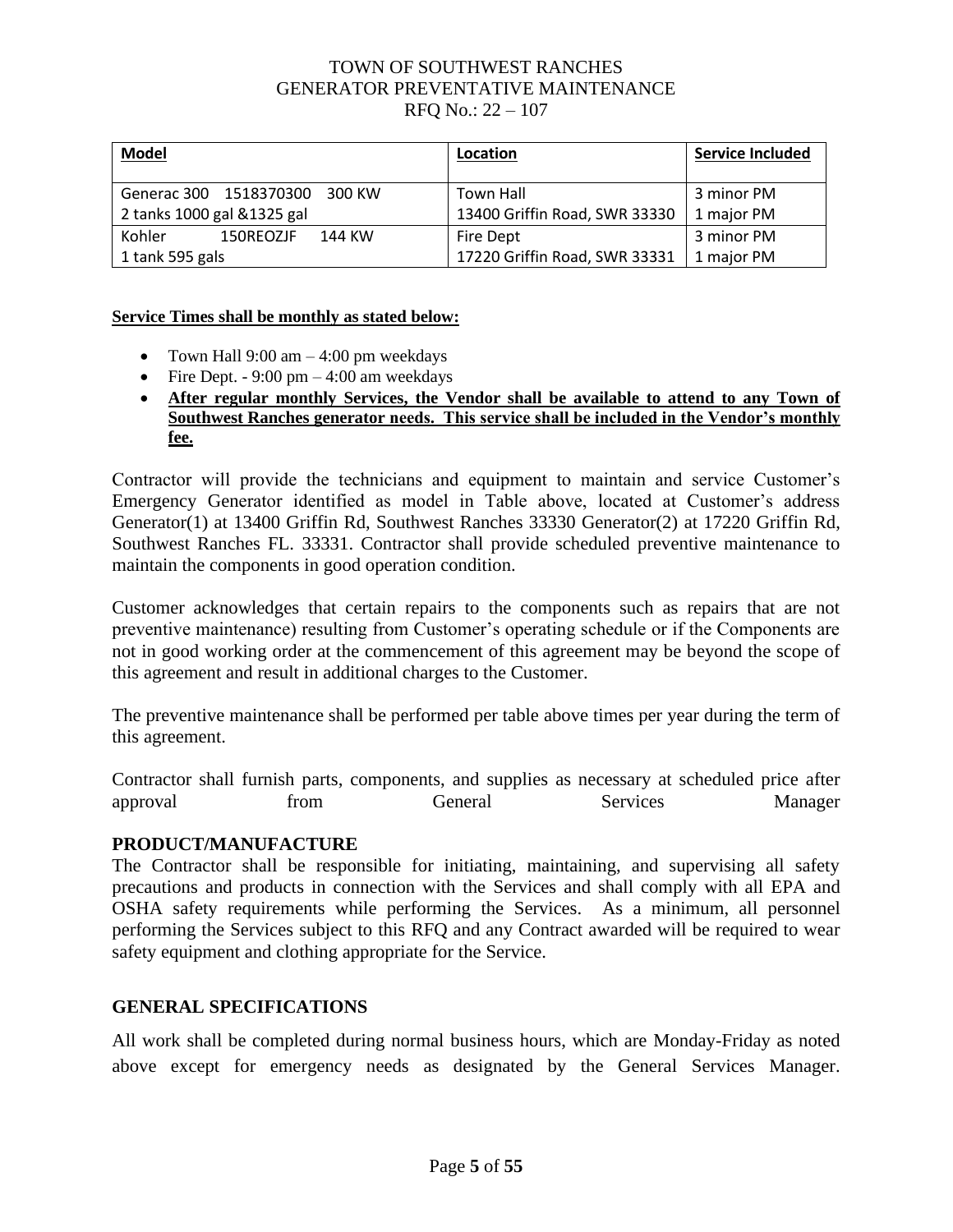## **CONTRACTOR'S RESPONSIBILITY**

Contractor shall supervise and direct the Services competently and efficiently, devoting such attention thereto and applying such skills and expertise as may be necessary to perform the Services in accordance with the Contract Documents. Contractor shall be solely responsible for the means, methods, techniques, sequences, procedures, and safety precautions necessary for construction. Contractor shall also be responsible to see that the finished Services strictly comply with the Contract Documents.

All debris removed from the Town must be legally disposed of according to the Town's Code of Ordinances and in accordance with Local, State and Federal Regulations. Contractor hereby agrees to and shall indemnify, defend and hold harmless the Town, its officers and employees, from liabilities, damages, losses, costs, and expenses, including, but not limited to, reasonable attorney's fees (at both the trial and appellate levels), to the extent caused by Contractor's improper disposal or site cleanup or failure to comply with any applicable environmental laws.

If the Proposer intends to use sub-contractors to perform any Services pursuant to this RFQ, these sub-contractors are subject to prior approval by Town. Contractor shall be fully responsible to Town for all acts and omissions of any sub-contractors, suppliers and other persons and organizations performing or furnishing any of the Services under a direct or indirect contract with Contractor just as Contractor is responsible for Contractor's own acts and omissions. Nothing in the Contract Documents shall create any contractual relationship between Town and any such subcontractor, supplier or other person or organization, nor shall it create any obligation on the part of the Town to pay or see to payment of any monies due any such sub-contractor, supplier or other person or organization.

Contractor shall take all necessary precautions for the safety of, and shall provide the necessary protection to prevent damage, injury, or loss to other property.

As set forth in the terms of this RFQ, Contractor shall pay all sales, consumer, use and other similar taxes and should not include taxes in Bid prices. The Town is exempt from Florida sales tax on direct purchases of tangible property or Services. Also, it is the responsibility of the Contractor to procure all necessary permits and licenses the cost of which shall be deemed included in the Quote price.

#### **TOWN RESPONSIBILITIES**

The Town will coordinate all facility access with the Contractor and its technicians.

# **MATERIALS**

The vendor shall follow all rules and regulations as well as maintain licenses to perform Ongoing Generator Preventative Maintenance services.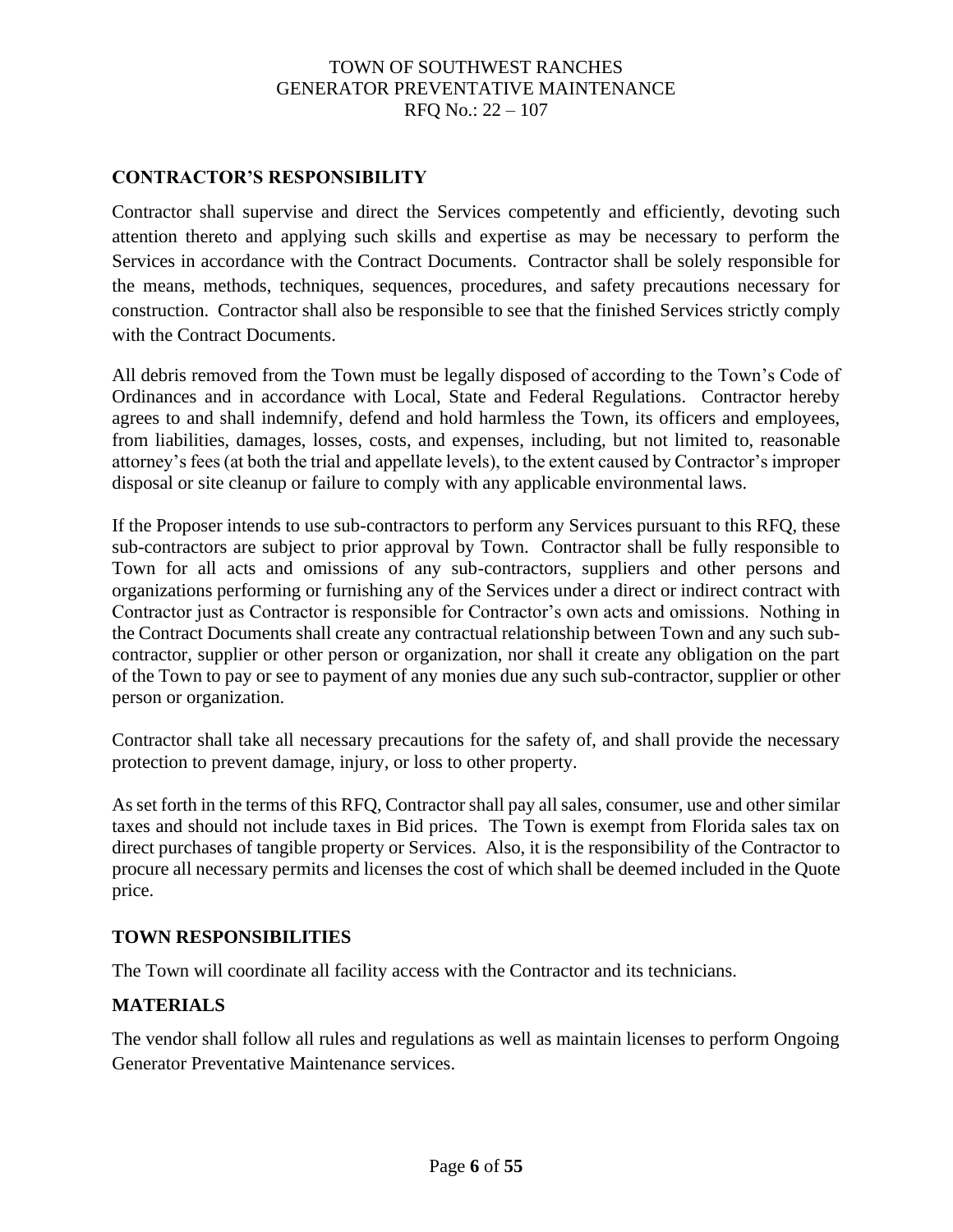# **SAFETY**

All pertinent safety regulations shall be adhered to rigidly. Contractor shall provide all safety equipment required to perform the project.

# **AWARD**

The Town will make a final decision deemed to be in the best interests of the Town, and anticipates the use of a purchase order or written agreement to confirm the terms of the Services, as may be acceptable to the Town. Pursuant to the Town's Procurement Code, this RFQ shall not be deemed a competitive procurement, and there shall be no rights of protest associated with decisions which may be made by the Town.

The Town of Southwest Ranches reserves the right to reject any or all quotes, to waive any informality, non-material irregularity or technicality.

All Quotes or questions concerning this RFQ may be submitted by US Mail, Fax or Emailed to:

Sandy Luongo, General Services Manager 13400 Griffin Road Southwest Ranches, Florida 33330 Phone: 954-434-7476 Fax: 954-434-1490 Email: [sluongo@southwestranches.org](mailto:sluongo@southwestranches.org) CC: [vedman@southwestranches.org](mailto:vedman@southwestranches.org)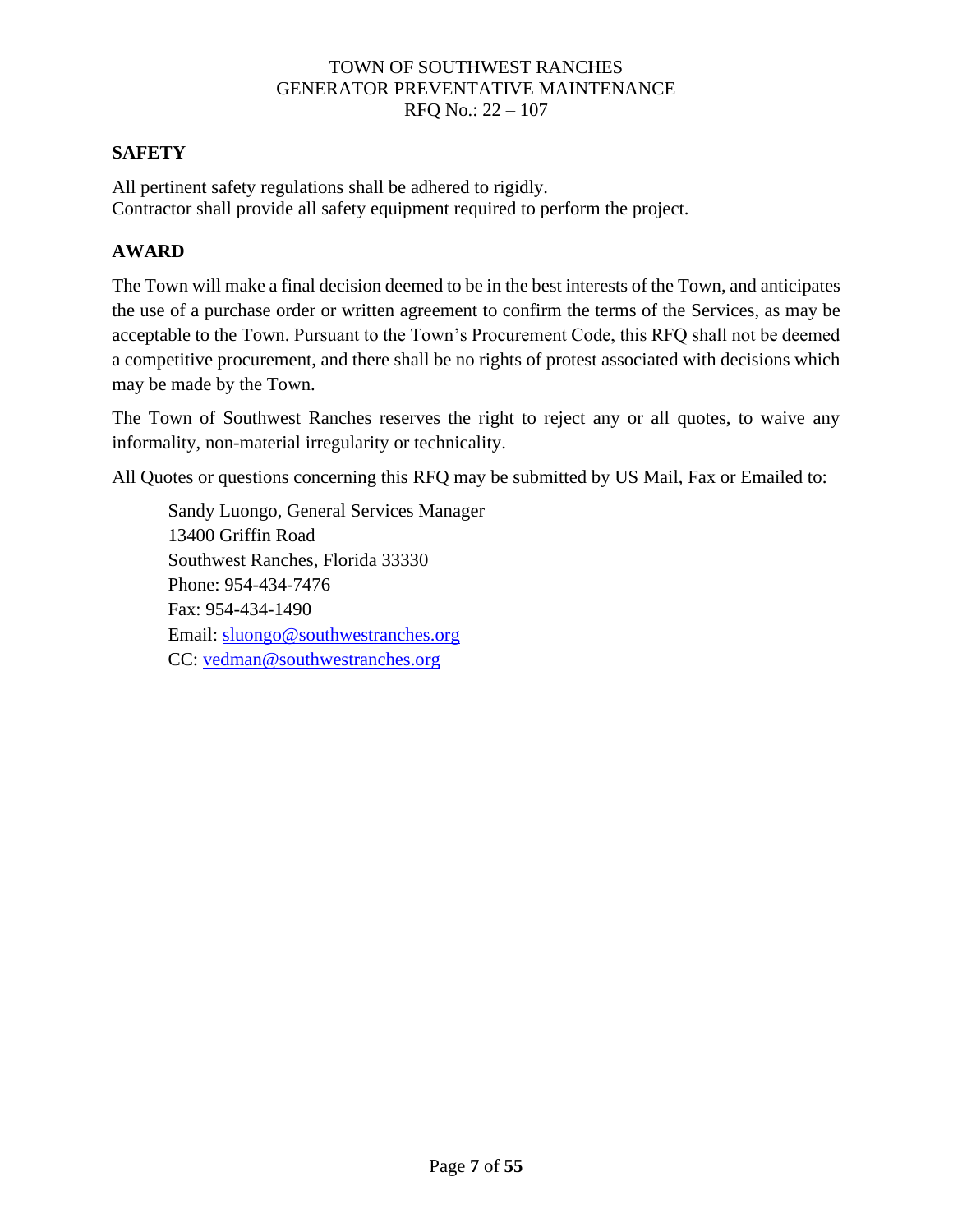

# **EXHIBIT "A"**

# **AGREEMENT**

# **BETWEEN THE**

# **TOWN OF SOUTHWEST RANCHES**

# **AND**

# **FOR**

**\_\_\_\_\_\_\_\_\_\_\_\_\_\_\_\_\_\_\_\_\_\_\_\_\_**

# TOWN OF SOUTHWEST RANCHES ONGOING GENERATOR PREVENTATIVE MAINTENANCE

# **RFQ 22-107**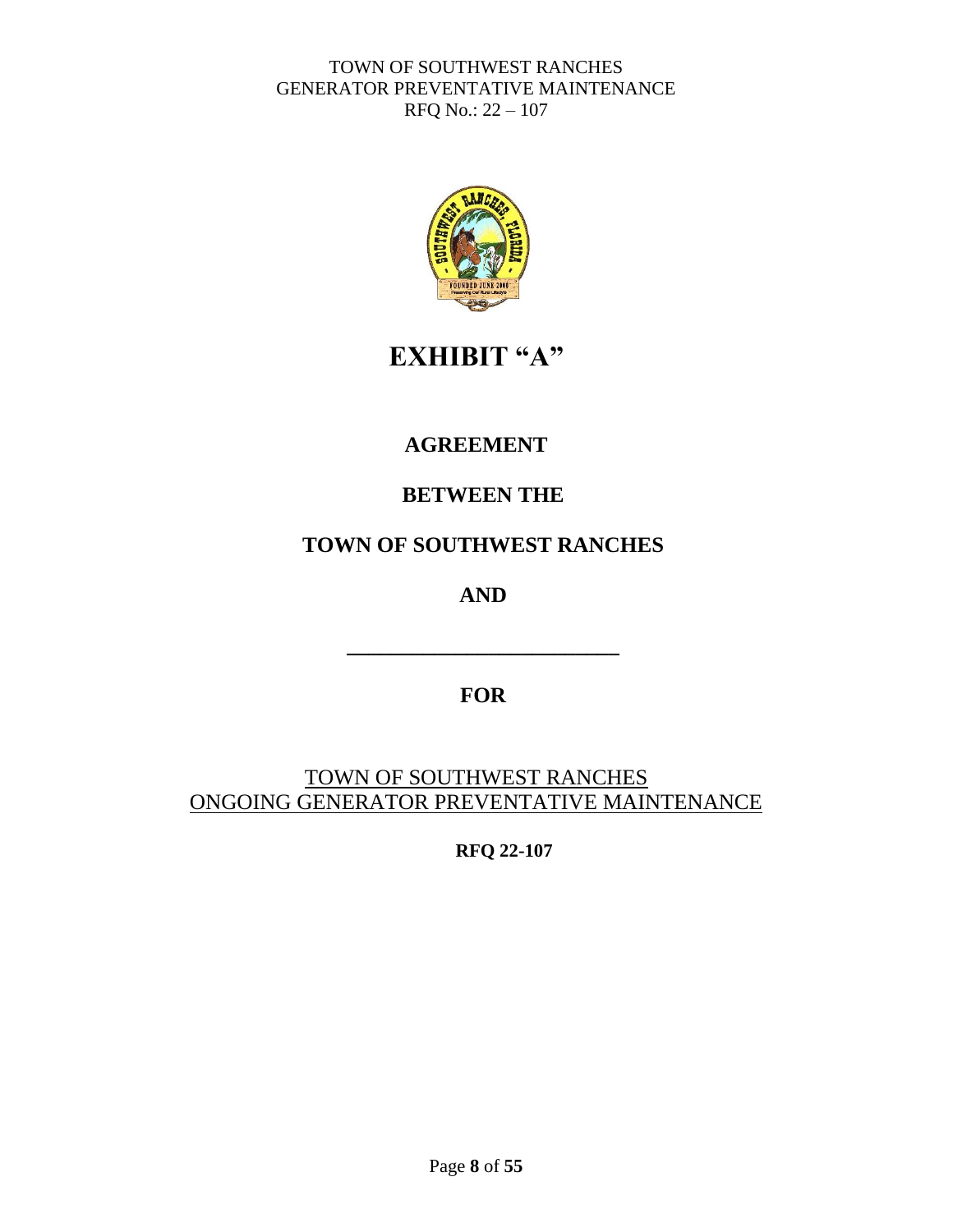#### AGREEMENT FOR **TOWN OF SOUTHWEST RANCHES ONGOING GENERATOR PREVENTATIVE MAINTENANCE**

THIS IS AN AGREEMENT **("Agreement" or "Contract") made and entered into on this \_\_\_\_\_ day of \_\_\_\_\_\_\_\_\_\_\_\_ 201\_ by and between the Town of Southwest Ranches, a Municipal Corporation of the State of Florida, (hereinafter referred to as "Town") and \_\_\_\_\_\_\_\_\_\_\_\_\_(hereinafter referred to as "Contractor").**

**WHEREAS,** the Town desires to Town of Southwest Ranches Ongoing Generator Preventative Maintenance ("Project"); and

**WHEREAS,** the Town advertised an Request for Quotations, RFQ 22-107 on Wednesday April 6, 2022("RFQ "); and

WHEREAS, Quotes were received by the Town on \_\_\_\_\_\_\_\_\_\_, 2022; and

**NOW THEREFORE**, in consideration of the foregoing premises and the mutual terms and conditions herein, the Town and Contractor hereby agree as follows:

#### **Section 1: Scope of Services**

- 1.1 Upon execution of this Agreement, the Contractor agrees to perform the duties and responsibilities as defined herein and in the RFQ to which this Agreement is Exhibit "A" and which is made a part hereof by this reference (hereinafter referred to as "Work"). This Agreement, as well as all Exhibits, the RFQ, the Contractor's Bid, including all forms attached thereto, and all addenda, specifications, shall be hereinafter collectively referred to as the "Contract Documents" and incorporated herein by reference. To the extent of any conflict among the Contract Documents, the more stringent criteria relative to the Contractor's performance of the Work shall govern over the less stringent criteria.
- 1.2 By submitting its Bid and entering into this Agreement, Contractor represents that it has visited the location of the Work and informed itself of the conditions that exist at the site, including conditions of the facilities and difficulties attending the execution of the Work and such existing site conditions have been accounted for within the Agreement Sum (as defined below).

#### **Section 2: Term of this Agreement**

- 2.1 Town and Contractor agree that Contractor shall perform all Work under this Agreement for Town of Southwest Ranches Ongoing Generator Preventative Maintenance.
- 2.2 The initial contract for services ("Contract") is for a three (3) year term. The Contract may be renewed three time (3) for one (1) year terms, upon mutual agreement of the parties, subject to the terms and conditions of the Contract.
- 2.3 Proposer acknowledges that the monthly fee is the maximum amount payable to the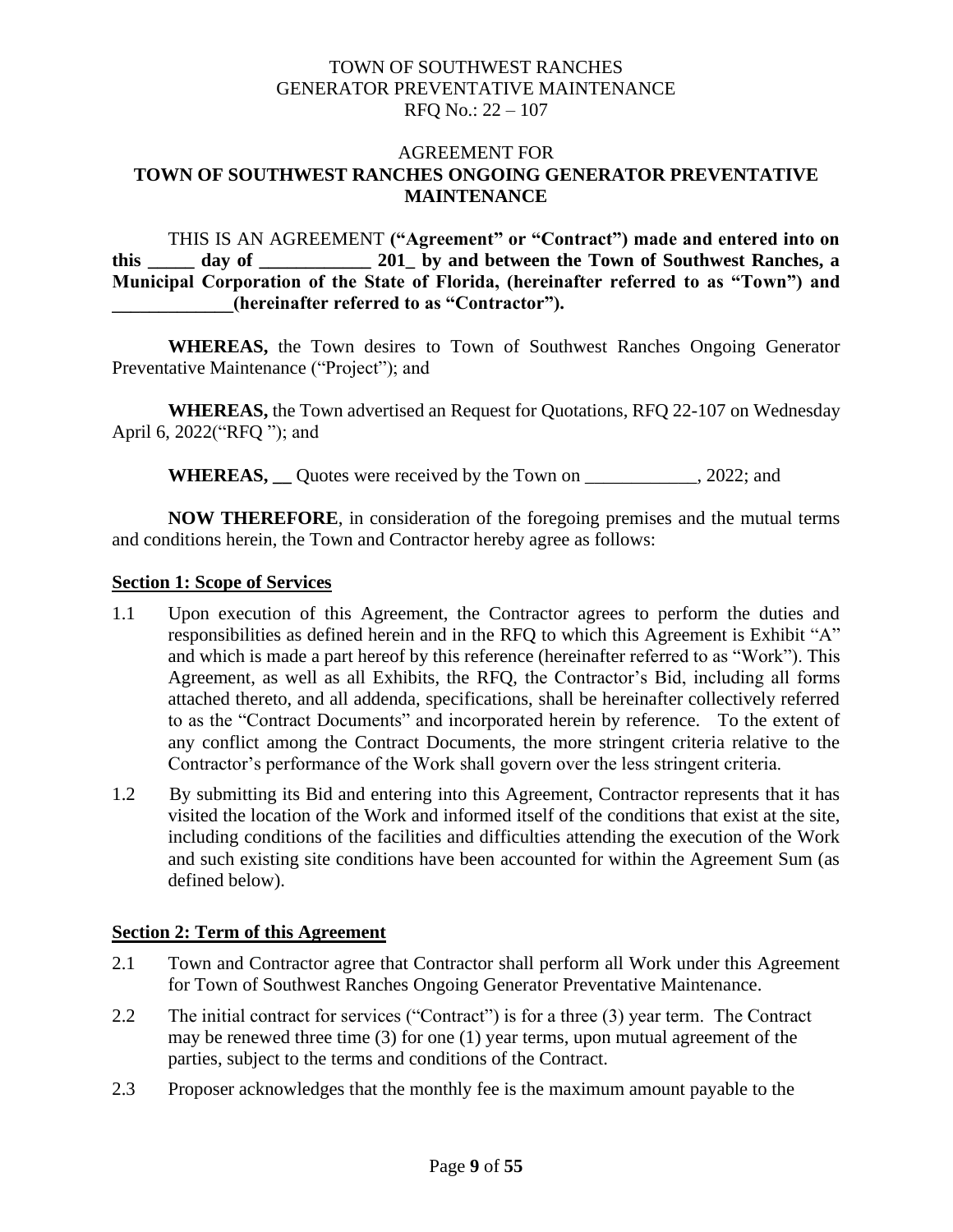contractor and limits the Town's monetary obligation under the Contract. The monetary limitation does not constitute a limitation upon Contractor's obligation to perform services under the Contract.

2.4 Town shall have the ability to terminate this Agreement as provided in "Section 18: termination."

#### **Section 3: Compensation & Method of Payment**

3.1 Contractor shall render all Work to the Town under the Agreement for the total not to exceed a monthly fee of \$ Dollars ("Contract Price") for the Town hall -Generac 300, 1518370300, 300 KW, 2 tanks 1000 gal &1325 gal.

Contractor shall render all Work to the Town under the Agreement for the total not to exceed a monthly fee of \$\_\_\_\_\_\_\_\_\_\_\_\_\_\_\_\_\_\_\_\_\_\_\_\_\_\_\_Dollars ("Contract Price") for the Volunteer Fire Department - Kohler, 150REOZJF, 144KW, 1 tank 595 gals.

- 3.2 Town shall not be liable for any cost increases or escalation associated with labor, services, materials, equipment or any other costs that may arise during the performance of the Work. In the event the cost of the Work exceeds the amounts defined in Section 3.1 herein of the Contract Price, Contractor shall pay such excess from its own funds and Town shall not be required to pay any part of such excess. The only exception shall be any adjustments to the Contract Price pursuant to any written Change Order duly executed by Town and Contractor in accordance with the terms and conditions of this Agreement, and with the same formality and of equal dignity associated with the original execution of this Agreement.
- 3.3 Town and Contractor agree that payment under this Agreement will be subject to (a) the delivery of an appropriate invoice or payment application by Contractor to Town with such invoices being delivered by Contractor no more often than once every 30 days, and (b) verification by Town and its designated professional that the Work being invoiced has been performed in accordance with this Agreement. Upon verification by Town and the design professional that the invoiced Work has been performed in accordance with this Agreement, Town shall have thirty (30) days thereafter to pay said invoice.
- 3.4 Each invoice or payment application must be accompanied by all supporting documentation and other information reasonably requested by Town.

#### **Section 4: Assignment**

No assignment of this Agreement or of the Work hereunder by Contractor shall be valid without the express written consent of Town, which may be given or withheld, in Town's sole discretion. All Work to be performed pursuant to this Agreement shall be performed by the Contractor, and no Work shall be subcontracted to other parties or firms without the prior written consent and approval of the Town Administrator.

## **Section 5: Contractor's Responsibility for Safety**

5.1 Contractor shall be responsible for initiating, maintaining and supervising all safety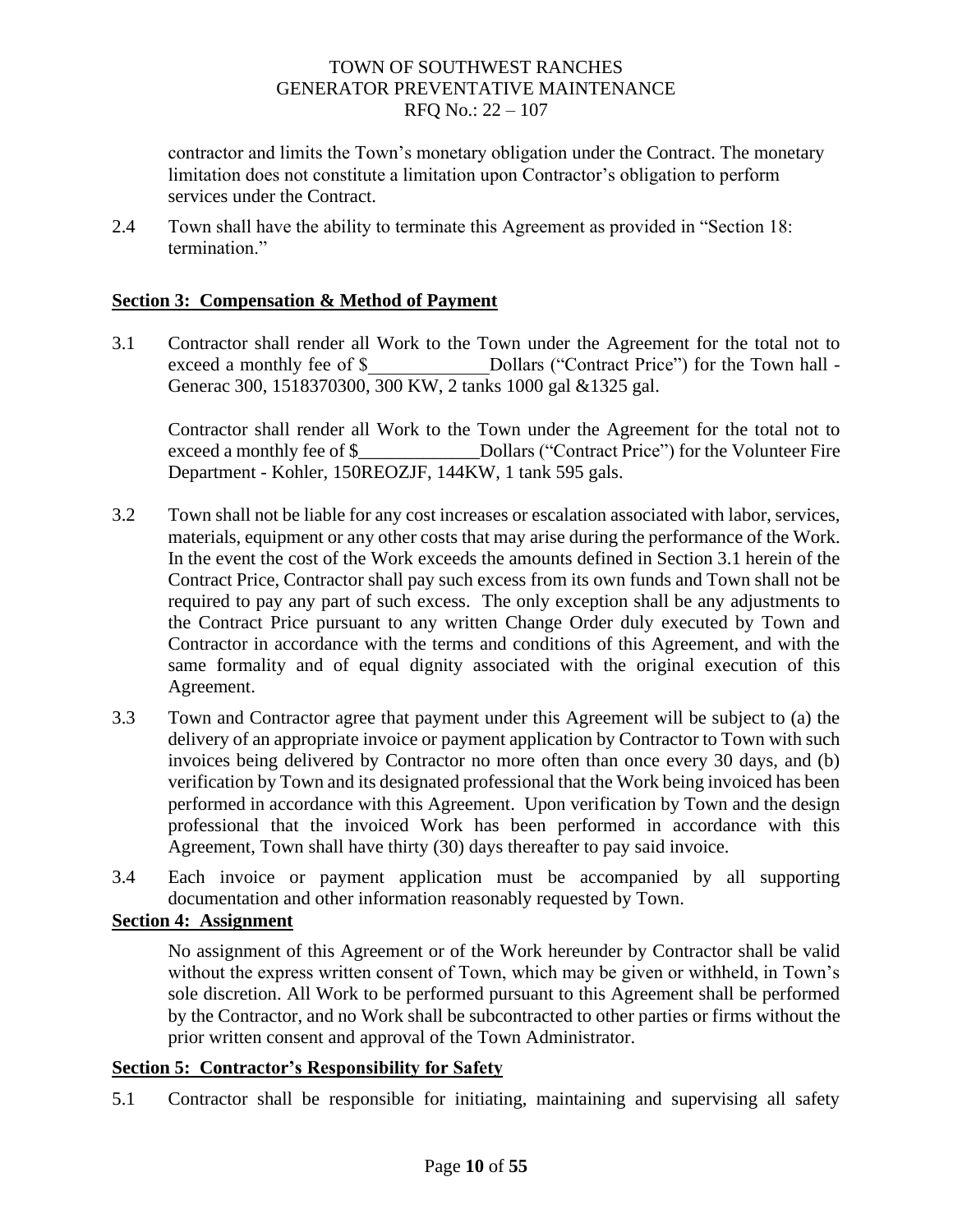precautions and programs in connection with the Work provided pursuant to this Agreement in order to prevent, inter alia, damage, injury or loss to (a) all employees performing the Work and all other persons who may be affected thereby, (b) all the Work and all materials and equipment to be incorporated therein. Contractor shall timely provide all notices and comply with all applicable laws, ordinances, rules, regulations and orders of any public authority or other authority with jurisdiction bearing on the safety of persons and property in order to provide protection from damage injury or loss.

## **Section 6: Insurance**

- 6.1 Throughout the term of this Agreement and for all applicable statutes of limitation periods, Contractor shall maintain in full force and affect all of the insurance coverages as set forth in this Section.
- 6.2 All Insurance Policies shall be issued by companies that (a) are authorized to transact business in the State of Florida, (b) have agents upon whom service of process may be made in Broward County, Florida, and (c) have a rating of "A-" or better in accordance with A.M. Best's Key Rating Guide.

6.3 All Insurance Policies shall name and endorse the following as an **additional named insured**:

> Town of Southwest Ranches 13400 Griffin Road Southwest Ranches, FL 33330-2628

- 6.4 All Insurance Policies shall be endorsed to provide that (a) Contractor's Insurance is primary to any other Insurance available to Town or any other additional insured with respect to claims covered under the policy and (b) Contractor's insurance applies separately to each insured against who claims are made or suit is brought, and (c) that the inclusion of more than one insured shall not operate to increase the Insurer's limit of liability. Selfinsurance by Contractor shall not be acceptable as providing any of the required insurance coverages required in this Agreement.
- 6.5 If the Contractor fails to submit the required insurance certificate in the manner prescribed with the executed Agreement submitted to the Town at the time of execution of this Agreement, Contractor shall be deemed in default, and the Agreement shall be cancelled or rescinded without liability to the Contractor.
- 6.6 Contractor shall carry the following minimum types of Insurance:
	- A. **WORKER'S COMPENSATION:** Worker's Compensation Insurance is to apply to all employees in compliance with the "Workers' Compensation Law" of the State of Florida and all applicable federal laws. Contractor shall carry Worker's Compensation Insurance with the statutory limits, which shall include employer's liability insurance with a limit of not less than **Five Hundred Thousand Dollars (\$500,000)** for each accident, and **Five Hundred Thousand Dollars (\$500,000**) for each disease. Policy(ies) must be endorsed with waiver of subrogation against Town.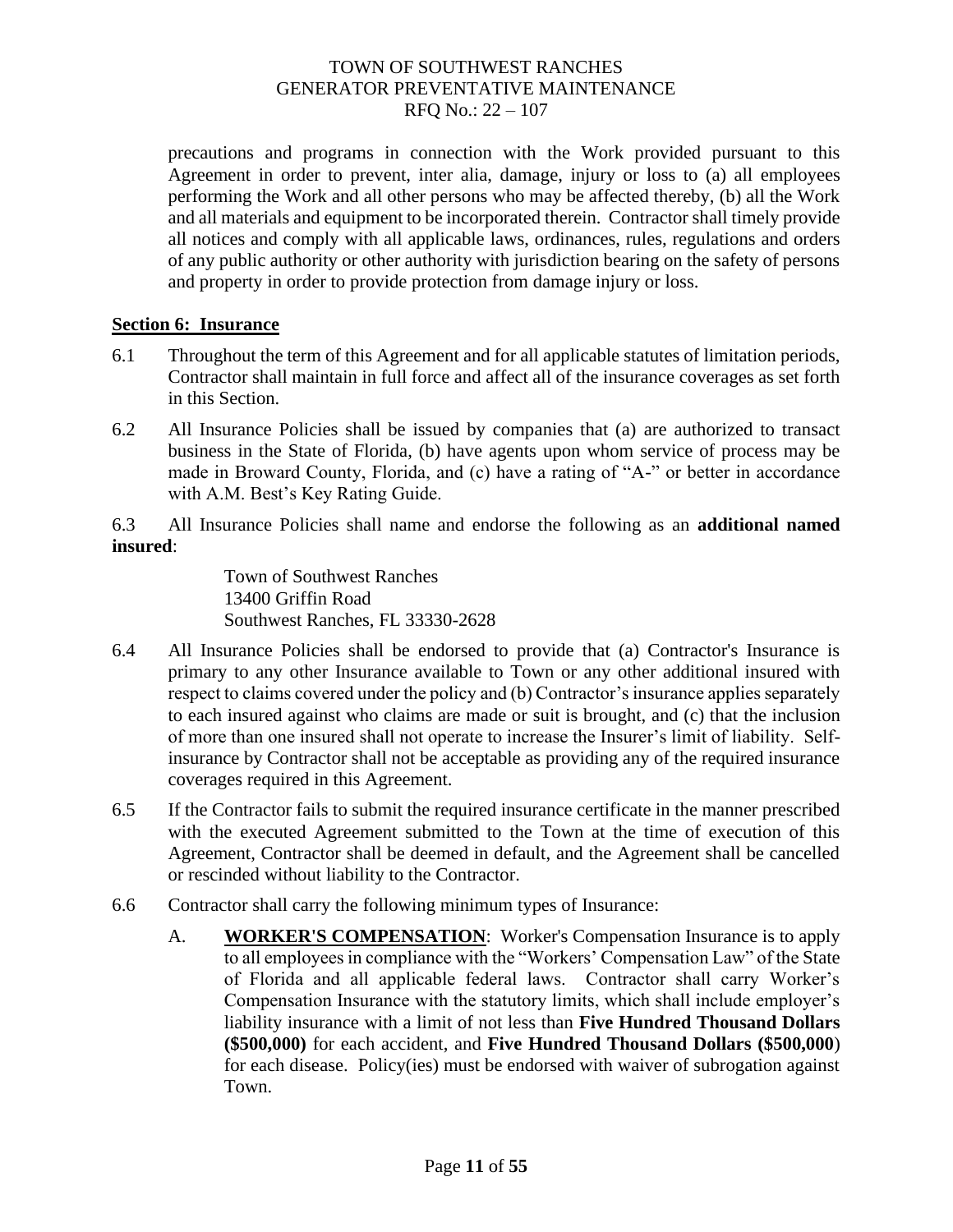- B. **BUSINESS AUTOMOBILE LIABILITY INSURANCE:** Contractor shall carry business automobile liability insurance with minimum limits of **One Million Dollars (\$1,000,000)** per occurrence, combined single limits bodily injury liability and property damage. The policy must be no more restrictive than the latest edition of the business automobile liability policy without restrictive endorsements, as filed by the Insurance Services Office, and must include all owned vehicles and all hired or non-owned vehicles.
- C. **COMMERCIAL GENERAL LIABILITY:** Contractor shall carry Commercial General Liability Insurance with limits of not less than **One Million Dollars (\$1,000,000**) per occurrence combined single limit for bodily injury and property damage, and not less than **Two Million Dollars (\$2,000,000)** in the aggregate. The insurance policy must include coverage that is no more restrictive than the latest edition of the commercial general liability policy, without restrictive endorsements as filed by the Insurance Service Office (ISO), and the policy must include coverages for premises and/or operations, independent contractors, products and/or completed operations for contracts, contractual liability, broad form contractual coverage, broad form property damage, products, completed operations, personal injury and explosion, collapse and underground (X-C-U). Personal injury coverage shall include coverage that has the employee and contractual exclusions removed. The ISO form of the policy must be acceptable to the Town.
- 6.7 Contractor shall provide Town with a copy of the Certificates of Insurance or endorsements evidencing the types of Insurance and coverages required by this Section prior to beginning the performance of any Work under this Agreement and, at any time thereafter, upon request by Town.
- 6.8 Contractor's Insurance Policies shall be endorsed to provide Town with **at least thirty (30) calendar days prior written notice of cancellation, non-renewal, restrictions, or reduction in coverages or limits.** Notice shall be sent to:

Town of Southwest Ranches 13400 Griffin Road Southwest Ranches, Florida 33330

And

Keith M. Poliakoff, Esq. Government Law Group, LLC 200 South Andrews Avenue Suite 601 Fort Lauderdale, Florida 33301

- 6.9 Contractor's Commercial General Liability Insurance policy shall be on an "occurrence" basis only and shall not be a "claims-made" policy.
- 6.10 If any of Contractor's Insurance policies include a general aggregate limit and provides that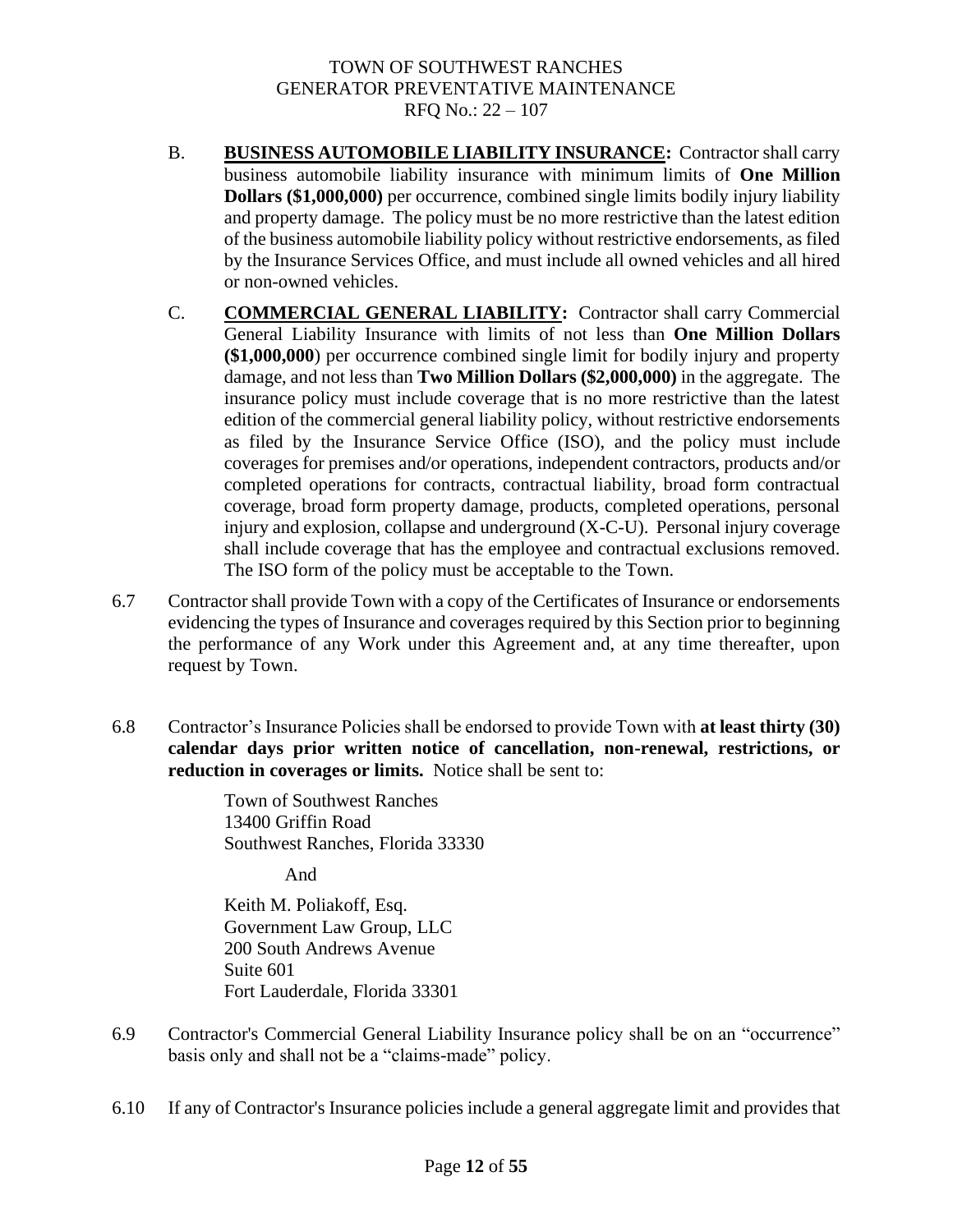claims investigation or legal defense costs are included in the general aggregate limit, the general aggregate limit that is required shall be at least five (5) times the occurrence limits specified above in this article.

- 6.11 The Contractor shall not commence operations, and/or labor to complete any of the Work pursuant to this Agreement until certification or proof of insurance issued directly by the insurance company underwriting department or insurance agent, detailing terms and provisions of coverage, has been received and approved by the Town.
- 6.12 If any of Contractor's initial insurance expires prior to the completion of the Work, renewal copies of Policies shall be furnished to Town at least thirty (30) days prior to the date of their expiration, and Town shall be an additional named insured by endorsement on all of Contractor's renewal policies.
- 6.13 **UPON EXECUTION OF THIS AGREEMENT, CONTRACTOR SHALL SUBMIT TO TOWN COPIES OF ITS CERTIFICATE(S) OF INSURANCE EVIDENCING THE REQUIRED COVERAGES REQUIRED HEREIN AND SPECIFICALLY PROVIDING THE ENDORSEMENT TO THE POLICIES THAT SHOWS THE TOWN OF SOUTHWEST RANCHES IS AN ADDITIONAL NAMED INSURED WITH RESPECT TO THE REQUIRED COVERAGES AND CONTRACTOR'S WORK UNDER THE AGREEMENT.**
- 6.14 The official title of the owner is Town of Southwest Ranches. This official title shall be used in all insurance policies and documentation.
- 6.15 All required insurance policies shall preclude any insurer's or underwriter's rights of recovery or subrogation against Town with the express intention of the parties being that the required insurance coverage protects both parties as the primary coverage for any and all losses covered by the above described insurance.
- 6.16 Contractor shall ensure that any company issuing insurance to satisfy the requirements contained in this Agreement agrees that they shall have no recourse against Town for payment or assessments in any form on any policy of insurance.
- 6.17 The clauses "Other Insurance Provisions" and "Insured Duties in the Event of an Occurrence, Claim or Suit" as it appears in any policy of insurance in which Town is named as an additional named insured shall not apply to Town in any respect. Town shall use its best efforts to provide written notice of occurrence within thirty (30) working days after Town's actual notice of such event.
- 6.18 Notwithstanding any other provisions of this Agreement, Contractor's obligation to maintain all required insurance as specified in this Section of the Agreement shall survive the expiration or earlier termination of this Agreement.

# **Section 7: Copyrights and Patent Rights**

Contractor warrants that there has been no violation of copyrights, trademarks, or patent rights in manufacturing, producing, and/or selling the item(s) ordered or shipped as a result of this Agreement; and Contractor agrees to indemnify and hold harmless Town, its employees, agents, or servants, its employees, agents, or servants against any and all liability, loss, or expense resulting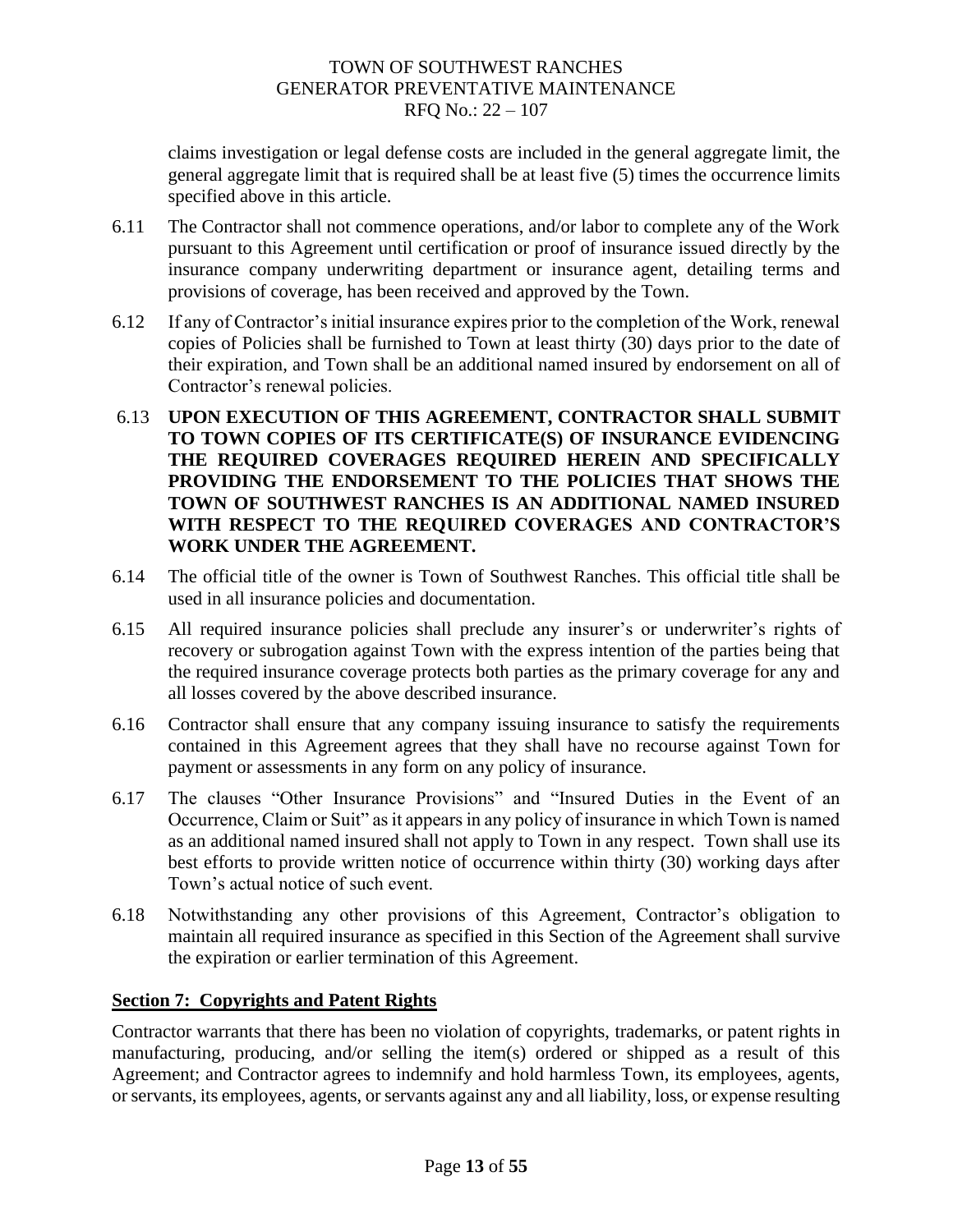from any such violation(s).

#### **Section 8: Laws and Regulations**

Contractor agrees to abide by all applicable Federal, State, County, and local laws, rules, regulations, ordinances and codes in performing all Work under this Agreement.

#### **Section 9: Taxes and Costs**

All federal, state and local taxes relating to the Contractor's Work under this Agreement and, similarly, all costs for licenses, permits, or certifications to perform the Work under this Agreement shall be paid by the Contractor.

#### **Section 10: Indemnification**

To the fullest extent permitted by Florida law, including Florida Statutes, Section 725.06, the Contractor shall indemnify, defend and hold harmless the Town, its officers and employees, from liabilities, damages, losses and costs, including, but not limited to, reasonable attorney's fees (at both the trial and appellate levels), to the extent caused by the negligence, recklessness, or intentional wrongful misconduct of the Contractor and persons employed or utilized by the Contractor in the performance of the Contract or anyone else for whose actions Contractor may be responsible regardless of the partial fault of any party indemnified hereunder. Notwithstanding any other provisions of this Agreement, the Contractor's duty to indemnify, defend and hold the Town harmless shall survive the termination or earlier expiration of this Agreement.

#### **Section 11: Non-discrimination**

Contractor shall not discriminate against any client, employee or applicant for employment because of race, gender, age, color, religion, sex, national origin, physical or mental disability, or marital status. Contractor shall take affirmative action to ensure that applicants, subcontractors, Independent contractors, and employees are treated without discrimination in regard to their race, gender, age, color, religion, sex, national origin, physical or mental disability, or marital status. Contractor shall comply with all applicable sections of the Americans with Disabilities Act. Contractor agrees that compliance with this Article constitutes a material condition to this Agreement, and that it is binding upon the Contractor, its successors, transferees, and assignees for the period during which any Work is provided. Contractor further assures that all subcontractors and independent contractors are not in violation of the terms of this Section of the Agreement.

#### **Section 12: Sovereign Immunity**

Nothing in this Agreement is intended nor shall it be construed or interpreted to waive or modify the Town's Sovereign Immunity defense or any other of the Town's immunities and limitations on liability as provided for in Florida Statutes, as now worded or as may hereafter be amended and all Florida case law interpreting same.

#### **Section 13: Prevailing Party Attorneys' Fees**

In the event either party to this Agreement incurs legal fees, legal expenses or costs to enforce the terms of this Agreement on trial or on appeal at all levels, the prevailing party shall be entitled to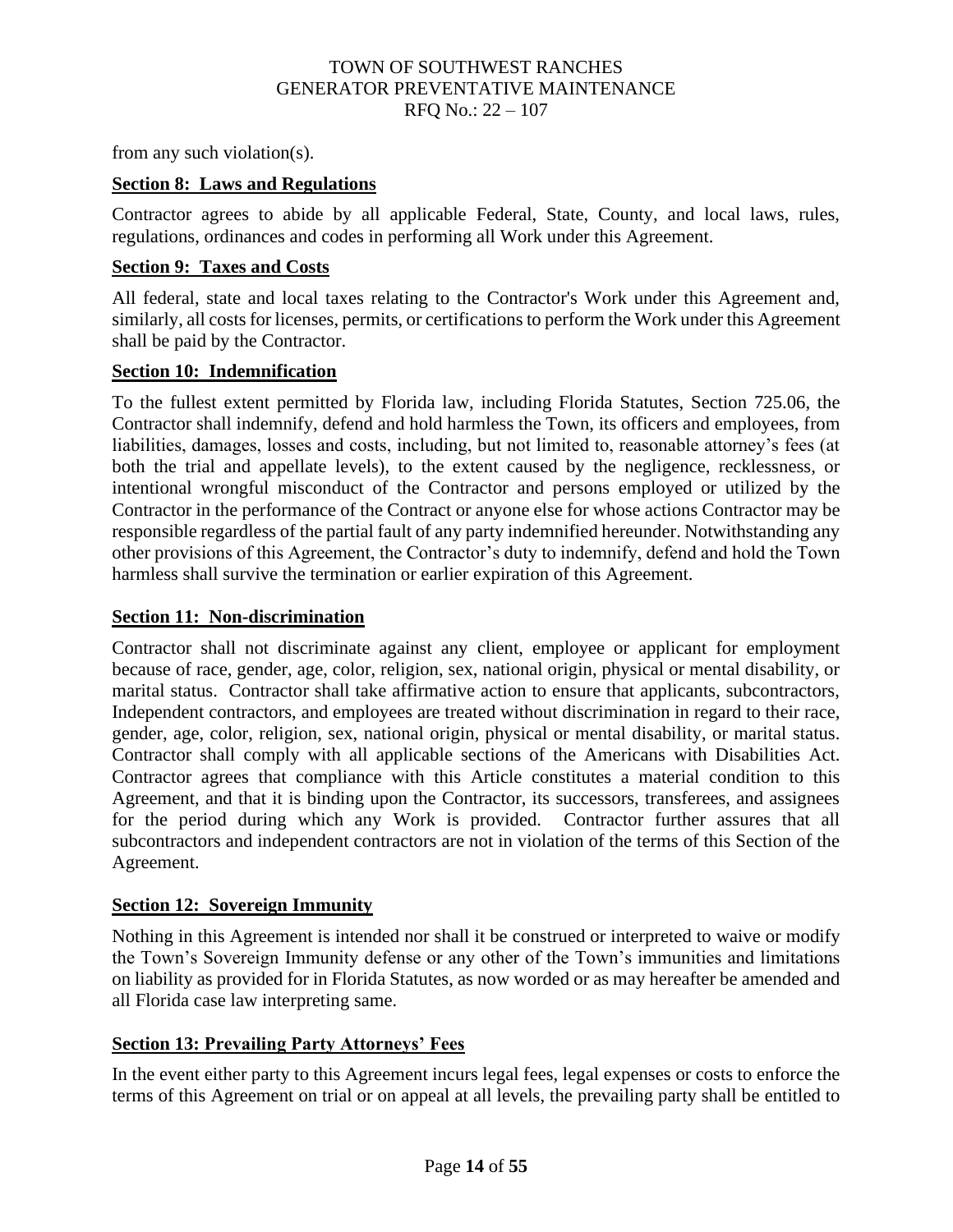recover the reasonable costs of such action so incurred, including, without limitation, reasonable attorney's fees and costs and expert witness fees and costs incurred.

# **Section 14: No Third Party Beneficiaries**

This Agreement is solely for the benefit of the parties hereto, and is not entered into for the benefit of any other person or entity. Nothing in this Agreement shall be deemed or construed to create or confer any benefit, right or cause of action for any third party or entity.

## **Section 15: Funding**

The obligation of Town for payment to Contractor for the Work is limited to the availability of funds appropriated in a current fiscal period, and continuation of any contractual relationship into a subsequent fiscal period is subject to appropriation of funds, unless otherwise authorized by law.

## **Section 16: Manner of Performance**

Contractor agrees to perform its Work in a professional manner and in accordance with all applicable Local, State, County, and Federal laws, rules, ordinances, regulations and codes. Contractor agrees that the Work provided shall be provided by employees that are educated, trained, experienced, certified, and licensed in all areas encompassed within their designated duties. Contractor agrees to furnish to Town any and all documentation, certification, authorization, license, permit, or registration currently required by applicable laws, rules, and regulations. Contractor further certifies that it and its employees will keep all licenses, permits, registrations, authorizations, or certifications required by applicable laws or regulations in full force and effect during the term of this Agreement. Failure of Contractor to comply with this paragraph shall constitute a material breach of this Agreement.

#### **Section 17: Public Records**

The Town is subject to Chapter 119, Florida Statutes, "Public Records Law." No claim of confidentiality or proprietary information in all or any portion of a response will be honored unless a specific exemption from the Public Law exists and is cited in the response. An incorrectly claimed exemption does not disqualify the firm, only the exemption claimed. Contractor acknowledges the public shall have access at all reasonable times, to all documents and information pertaining to Town's contracts, subject to the provisions of Chapter 119, Florida Statutes, and agrees to allow access by the Town and the public to all documents subject to disclosures under applicable law.

To the extent that Contractor has been provided access to or has received security sensitive information, as defined by Florida Statutes, Section 119.071 and/or has executed a Confidential Information Acknowledgement and Agreement as part of the RFQ process, Contractor shall keep and maintain the security sensitive information as confidential and exempt from public disclosures as required by Florida Statutes.

Contractor agrees to keep and maintain public records required by the Town to perform the service in Contractor's possession or control in connection with Contractor's performance under this RFQ and any Contract awarded, and upon the request from the Town's custodian of public records, to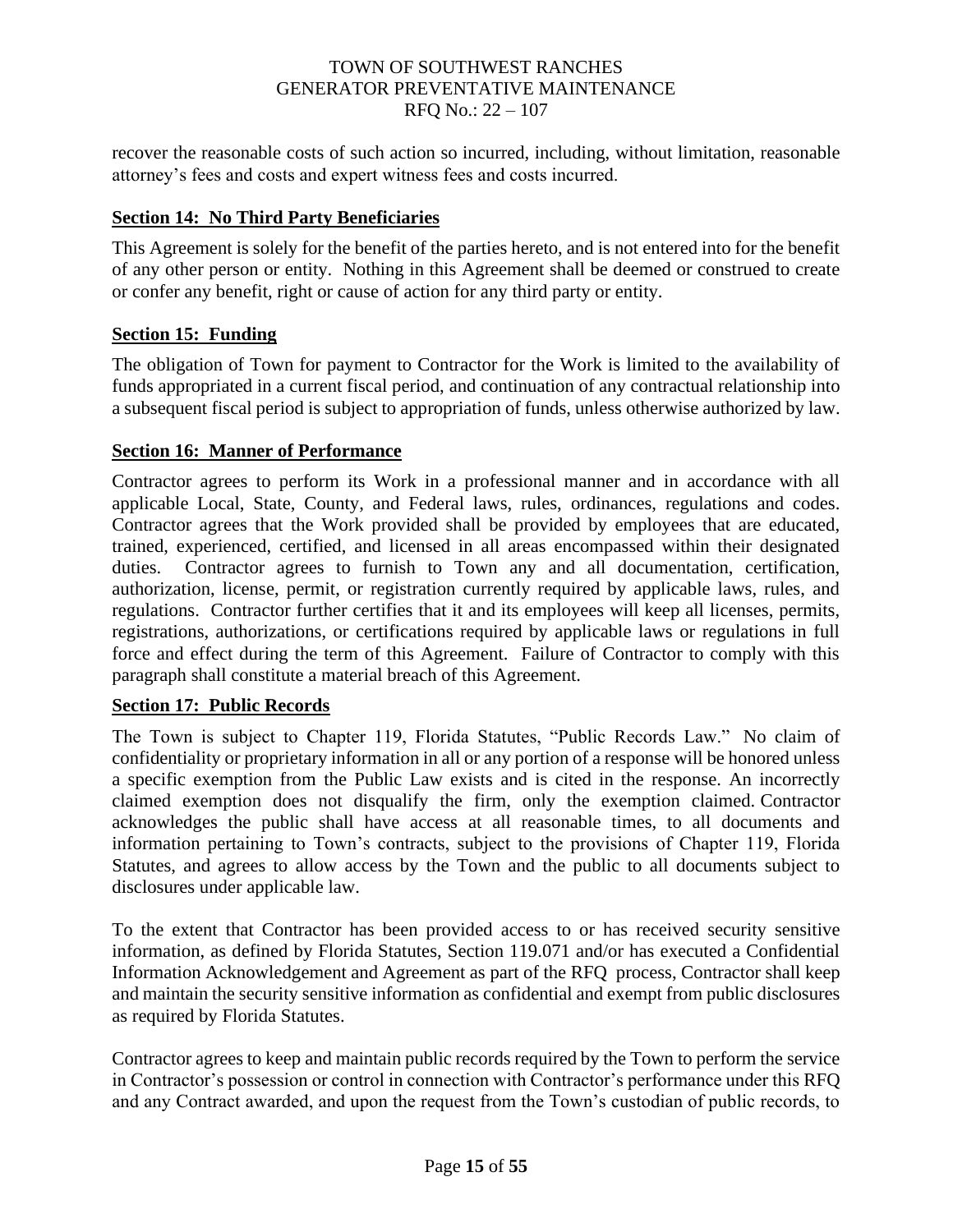provide the Town with a copy of the requested records or allow the records to be inspected or copied within a reasonable amount of time at a cost that does not exceed the cost provided in Chapter 119 or as otherwise provided by law. Contractor shall ensure that public records that are exempt or confidential and exempt from public records disclosure requirements are not disclosed except as authorized by law for the duration of the contract term and following completion of the Contract if the Contractor does not transfer the records to the Town.

Upon completion of the Contract, Contractor agrees, at no cost to Town, to transfer to the Town all public records in possession of the Contractor or keep and maintain public records required by the Town to perform the service. If the Contractor transfers all public records to the Town upon completion of the Contract, the Contractor shall destroy any duplicate public records that are exempt or confidential and exempt from public records disclosure requirements. If the Contractor keeps and maintains public records upon completion of the Contract, the contractor shall meet all applicable requirements for retaining public records. All records stored electronically must be provided to the Town, upon request from the Town's custodian of public records, in a format that is compatible with the information technology system of the Town.

Contractor's failure or refusal to comply with the provisions of this section shall result in the immediate termination for cause of the Contract by Town.

**IF THE CONTRACTOR HAS QUESTIONS REGARDING THE APPLICATION OF CHAPTER 119, FLORIDA STATUTES, TO THE CONTRACTOR'S DUTY TO PROVIDE PUBLIC RECORDS RELATING TO THIS CONTRACT, CONTACT THE CUSTODIAN OF PUBLIC RECORDS AT PHONE: (954) 434-0008; EMAIL: [RMUNIZ@SOUTHWESTRANCHES.ORG;](mailto:RMUNIZ@SOUTHWESTRANCHES.ORG) RUSSELL MUNIZ, ASSISTANT TOWN ADMINISTRATOR/TOWN CLERK, TOWN OF SOUTHWEST RANCHES, 13400 GRIFFIN ROAD, SOUTHWEST RANCHES, FLORIDA, 33330**.

# **Section 18: Termination**

The Agreement may be terminated upon the following events:

- **A. Termination by Mutual Agreement.** In the event the parties mutually agree in writing, this Agreement may be terminated on the terms and dates stipulated therein.
- **B. Termination for Convenience.** This Agreement may be terminated for Convenience by Town upon Town providing Contractor with **thirty (30) calendar day's** written notice of Town's intent to terminate this Agreement for Convenience. In the event that this Agreement is terminated by Town for Convenience, Contractor shall be paid ONLY for Work performed and approved by the Town as of the date of this Agreement is terminated, plus any direct and reasonable expense sustained up to the date of receipt of the written notice. In no event shall Town be liable for consequential damages, including but not limited to, lost profits on Work not yet performed, and no other compensation or damages other than as set forth in this Section shall be paid to or recovered by Contractor in any legal proceeding against Town. Upon being notified of Town's election to terminate,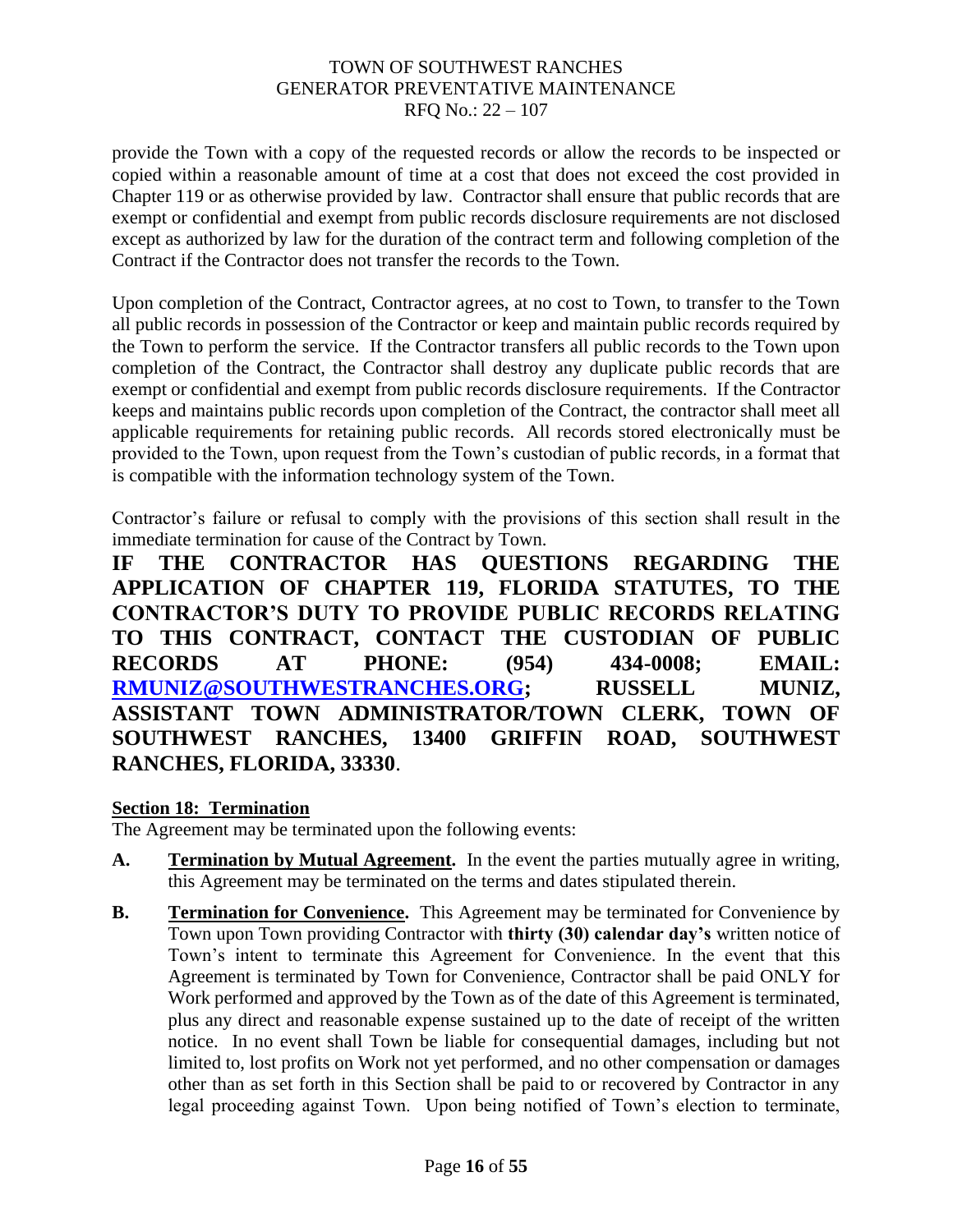Contractor shall immediately cease performing any further Work or incurring additional expenses. Contractor acknowledges and agrees that Ten Dollars (\$10.00) of the compensation to be paid by Town, the adequacy of which is hereby acknowledged by Contractor, is given as specific consideration to Contractor for Town's right to terminate this Agreement for Convenience.

- **C. Termination for Cause.** In the event of a material breach by Contractor, Town shall provide Contractor written notice of its material breach. Contractor shall thereafter have fourteen (14) days from the date of its receipt of such notification to cure such material breach. If Contractor does not cure the material breach within that time period, Town may terminate this Agreement immediately. Material breaches shall include, but are not limited to, Contractor's violations of governing standards, failure to carry out the work in strict accordance with the Contract Documents, failure to supply sufficient work forces, violations of state or federal laws, violation of Town's policies and procedures, or violation of any of the terms and conditions of this Agreement. In the event that Town elects to terminate Contractor for cause as provided for in this Section, and Town's termination for cause is later determined by a court of competent jurisdiction to be improper, or in any other way wrongful or in breach of this Agreement, the termination will be automatically deemed converted to one for Convenience, and Contractor shall solely be paid and Contractor's damages are solely limited to the compensation Contractor would be entitled to pursuant to subparagraph (B) of this Section.
- **D. Termination for Lack of Funds.** In the event the funds to finance the Work under this Agreement become unavailable or other funding source applicable, Town may provide Contractor with thirty (30) days written notice of termination. Nothing in this Agreement shall be deemed or construed to prevent the parties from negotiating a new Agreement in this scenario. In the event that Town elects to terminate Contractor for lack of funds as provided for in this Section, and Town's termination for lack of funds is later determined by a court of competent jurisdiction to be improper, or in any other way wrongful or in breach of this Agreement, the termination will be automatically deemed converted to one for Convenience, and Contractor shall solely be paid and Contractor's damages are solely limited to the compensation Contractor would be entitled to pursuant to subparagraph (B) of this Section.
- **E. Immediate Termination by Town.** In addition to any other grounds stated herein, Town, in its sole discretion, may terminate this Agreement immediately upon the occurrence of any of the following events:
	- 1. Contractor's violation of the Public Records Act;
	- 2. Contractor's insolvency, bankruptcy or receivership;
	- 3. Contractor's violation or non-compliance with Section 11 of this Agreement;
	- 4. Contractor's failure to maintain any Insurance required by Section 6 of this Agreement; or
	- 5. Contractor's violation of Section 19 of this Agreement.

#### **Section 19: Public Entity Crimes Information Statement**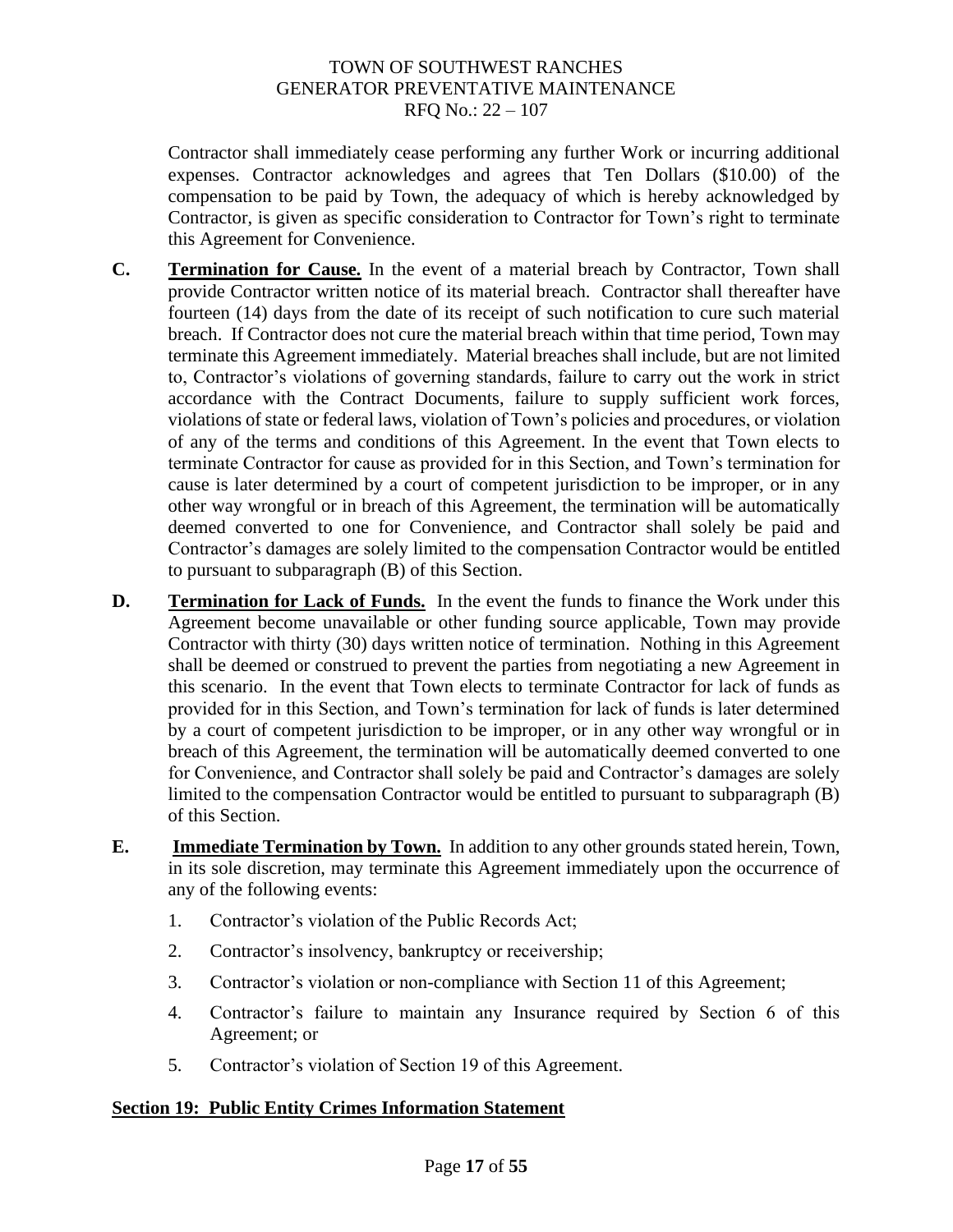Pursuant to Florida Statutes, Section 287.133: "A person or affiliate who has been placed on the convicted vendor list following a conviction for public entity crime may not submit a bid on a contract to provide any goods or services to a public entity, may not submit a bid on a contract with a public entity for the construction or repair of a public building or public work, may not submit bids on leases of real property to public entity, may not be awarded or perform work as a contractor, supplier, subcontractor, or consultant under a contract with any public entity, and may not transact business with any public entity in excess of the threshold amount provided in Section 287.017, for CATEGORY TWO for a period of 36 months from the date of being placed on the convicted vendor list." Violation of this section by Contractor shall result in Town's immediate termination of this Agreement.

## **Section 20: Use of Awarded Bid by Other Governmental Units**

Contractor agrees that this Agreement may be utilized by other governmental entities or units to provide the specified services. Town does not become obligated in any way, to pay for or become, in any way, responsible or liable for Contractor's provision of Work or services to any other governmental unit.

## **Section 21: Change Orders and Modification of Agreement**

Town and Contractor may request changes that would increase, decrease or otherwise modify the Scope of Work to be provided under this Agreement. Such changes only become part of this Agreement and increase, decrease or otherwise modify the Work or the Agreement Sum under this Agreement if evidenced by a written Change Order executed by Town and Contractor, with the same formality and of equal dignity associated with the original execution of the Agreement.

#### **Section 22: No Waiver of Rights**

Neither the Town's review, approval or payment for any of the Work required under this Agreement shall be construed to operate as a waiver of any of Town's rights under this Agreement or of any causes of action arising out Contractor's performance of the Work under this Agreement, and Contractor shall be and remain liable to the Town for all damages to the Town caused by the Contractor's negligent or improper performance of any of the Work furnished under this Agreement, irrespective of the Town's review, approval or payment for any of the Work under this Agreement. The rights and remedies of the Town provided for under this Agreement are in addition to all other rights and remedies provided to Town by law.

#### **Section 23: Jurisdiction and Venue**

The exclusive venue for any litigation arising from or relating to the Agreement shall be in a court of competent jurisdiction in the  $17<sup>th</sup>$  Judicial Circuit in and for Broward County, Florida. This Agreement shall be governed by the substantive laws of the State of Florida.

# **Section 24: WAIVER OF RIGHT TO JURY TRIAL**

# **BY ENTERING INTO THIS AGREEMENT, CONTRACTOR AND TOWN HEREBY EXPRESSLY WAIVE ANY RIGHTS EITHER PARTY MAY HAVE TO A TRIAL BY JURY IN ANY CIVIL LITIGATION RELATED TO, OR ARISING OUT OF THIS AGREEMENT.**

#### **Section 25: Gender**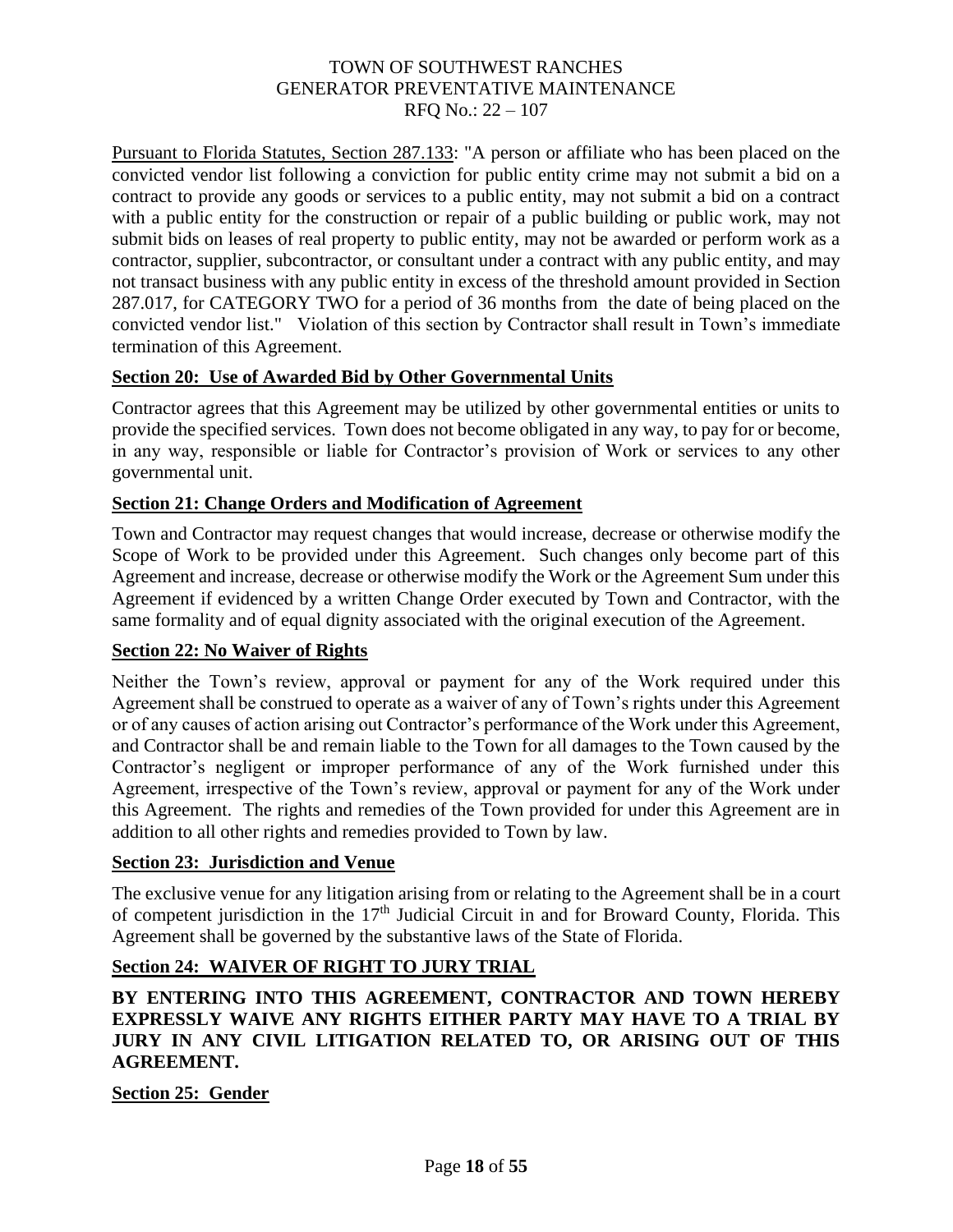Wherever the context shall so require, all words herein in the masculine gender shall be deemed to include the feminine, and all words herein in the feminine gender shall be deemed to include the masculine. All singular words shall include the plural, and all plural words shall include the singular.

## **Section 26: Time is of the Essence**

Time is of the essence for all of Contractor's obligations under this Agreement. **Section 27: Days**

The terms "days" as referenced in this Agreement shall mean consecutive calendar days.

#### **Section 28: Written Mutual Agreement**

This Agreement is binding upon the parties hereto, their successors and assigns, and replaces and supersedes any and all prior agreements or understanding between the parties hereto whether written or oral which are merged herein.

#### **Section 29: No Amendment or Waiver**

This Agreement may not be changed, altered or modified except by an instrument in writing signed by all parties hereto, with the same formality and of equal dignity as the execution of this Agreement prior to the initiation of any Work reflecting such change.

#### **Section 30: Severability**

In the event any term or provision of this Agreement shall be determined by appropriate judicial authority to be illegal or otherwise invalid, such provision shall be given its nearest legal meaning or be construed to be in full force and effect or be deemed severed from the Agreement. In case any one or more of the provisions of this Agreement shall be determined by appropriate judicial authority to be invalid, illegal or unenforceable, in any respect, the validity of the remaining provisions of this Agreement shall be in no way affected, prejudiced, or disturbed thereby.

#### **Section 31: Resolution of Disputes; Florida Statutes, Chapter 558 Not Applicable**

To prevent litigation, it is agreed by the parties hereto that Town Administrator shall solely decide all questions, claims, difficulties and disputes of, whatever nature, which may arise relative to this Agreement, including but not limited to, Contractor's fulfillment of its obligations under this Agreement as to the character, quality, amount and value of any Work done and materials furnished, or proposed, to be done or furnished, under or by reason of, the Agreement. Further, to the extent required or permitted by the agreement between the Town and its design professional for this Project, the design professional shall have access to the Work, the right to conduct testing or inspections, to reject non-conforming work, and to review pay applications. The Town Administrator's decision shall be reduced to writing, and a copy furnished to the Contractor within a reasonable time following submission to the Town of the question, claim, difficulty or dispute as referenced above. The Town Administrator's decision shall be final and conclusive. The parties further agree that as a condition precedent to litigation of any claims arising out of or relating to this Agreement, the parties shall engage in pre-suit mediation before an agreed upon mediator and the parties shall split the costs equally of the mediation. If the parties cannot agree to a mediator, the parties agree to conduct mediation in accordance with the American Arbitration Association, with the Construction Industry Mediation Procedures applicable thereto. The venue for any mediation shall be in Broward County, Florida. If litigation is initiated by either party without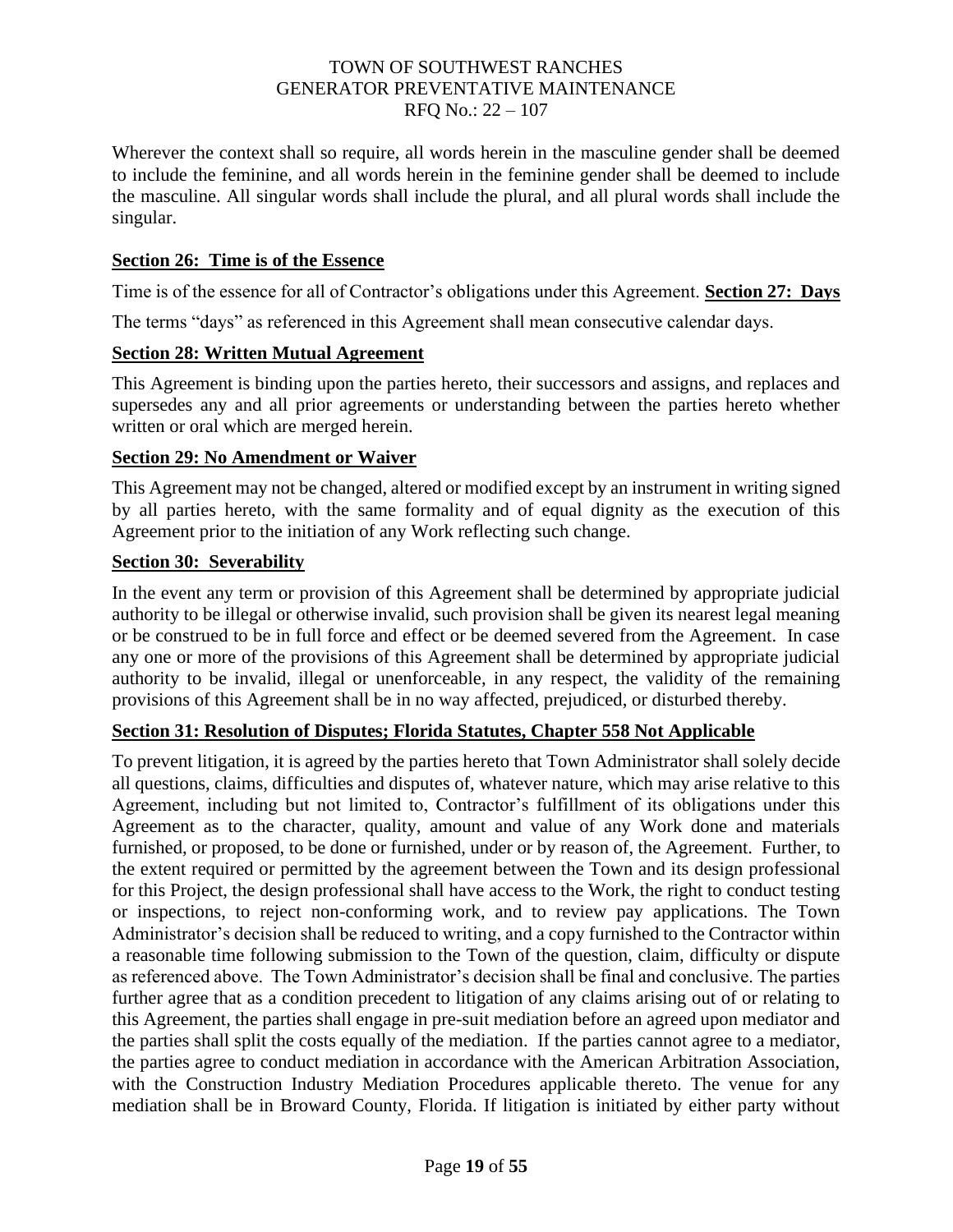complying with the mediation requirements herein, the parties agree that such litigation shall be stayed pending compliance. Additionally, the parties understand and agree that Florida Statutes, Chapter 558 does not apply to this Agreement or the Work, and that the parties hereby "opt out" of the procedures set forth at Chapter 558.

#### **Section 32: Notice**

Whenever either party desires to give notice unto the other, such notice must be in writing by certified or registered mail, postage prepaid, return receipt requested, hand delivery, or facsimile transmission prior to 5:00 p.m. on the date of transmission (e.d.t. or e.s.t. as applicable), or via overnight express courier service. For the present, the parties designate the following individuals as the respective parties and places for giving of notice:

#### If to Town:

Town of Southwest Ranches Town Administrator 13400 Griffin Road Southwest Ranches, Florida 33330

> \_\_\_\_\_\_\_\_\_\_\_\_\_\_\_\_\_\_\_\_\_ \_\_\_\_\_\_\_\_\_\_\_\_\_\_\_\_\_\_\_\_\_

#### With a copy to:

Keith M. Poliakoff, Esq. Government Law Group, PLLC 200 South Andrews Avenue Suite 601 Fort Lauderdale, Florida 33301

 $\mathcal{L}_\text{max}$  , and the contract of the contract of the contract of the contract of the contract of the contract of

If to Contractor:

**Section 33: Miscellaneous**

- **A. Ownership of Documents**. Unless otherwise provided by law, any and all reports, surveys, and other data and documents provided or created in connection with this Agreement by Contractor and all persons or entities employed or otherwise retained by Contractor are and shall remain the property of Town. In the event of termination of this Agreement for any reason, any reports, photographs, surveys and other data and documents prepared by Contractor, whether finished or unfinished, shall become the property of Town and shall be delivered by Contractor to the Town Administrator within seven (7) days of termination of this Agreement for any reason. Any compensation due to Contractor shall be withheld until all documents are received by Town as provided herein.
- **B. Audit and Inspection Rights and Retention of Records**. Town shall have the right to audit the books, records and accounts of Contractor that are related to this Agreement. Contractor shall keep such books, records, and accounts as may be necessary in order to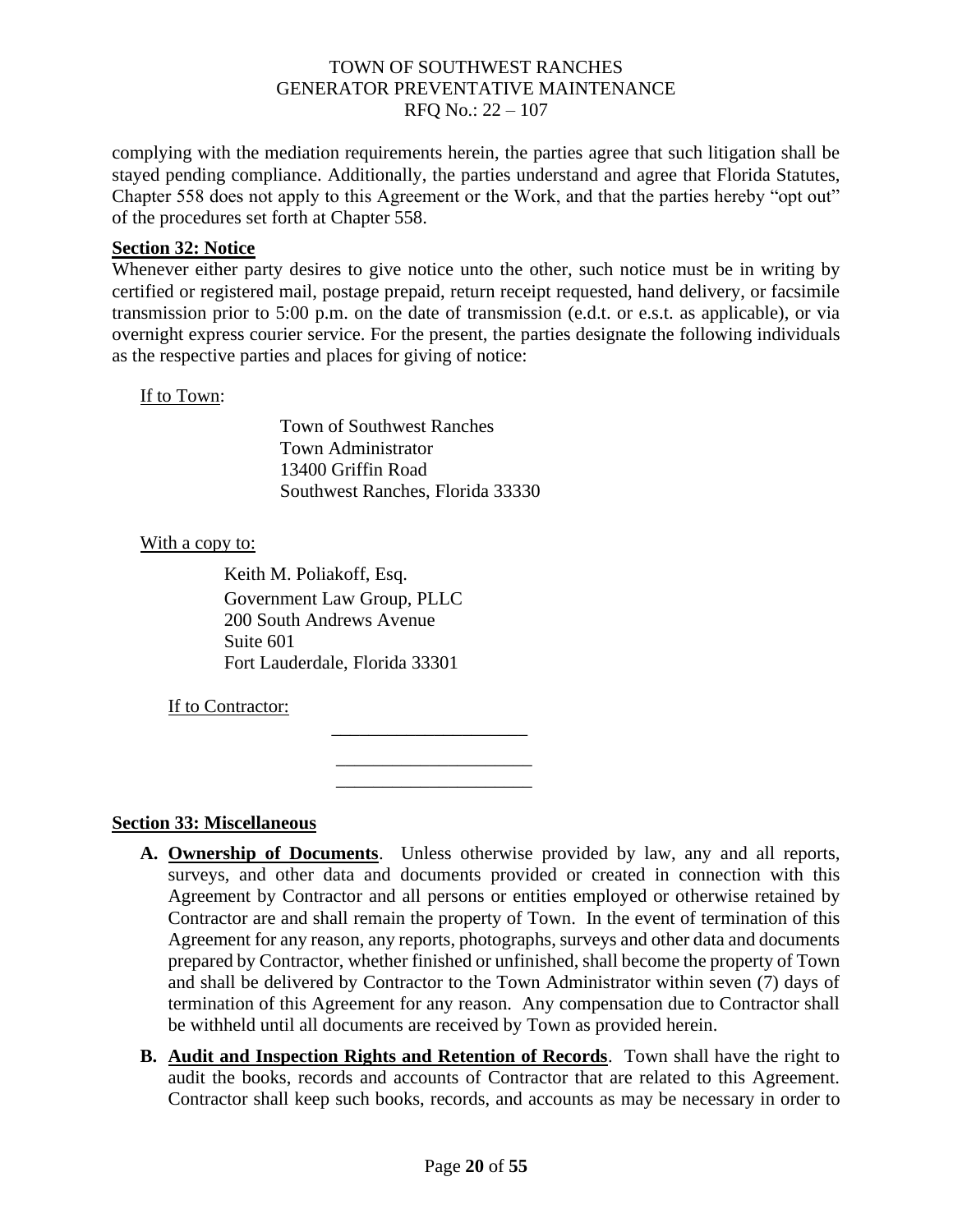record complete and correct entries related to this Agreement.

Contractor shall preserve and make available, at reasonable times for examination and audit by Town, all financial records, supporting documents, statistical records, and any other documents pertinent to this Agreement for the required retention period of the Florida Public Records Act (Chapter 119, Florida Statutes), if applicable, or, if the Florida Public Records Act is not applicable, for a minimum period of three (3) years after expiration or earlier termination of this Agreement, unless Contractor is notified in writing by Town of the need to extend the retention period. Such retention of such records and documents shall be at Contractor's sole expense. If any audit has been initiated and audit findings have not been resolved at the end of the retention period or three (3) years, whichever is longer, the books, records, and accounts shall be retained until resolution of the audit findings. If the Florida Public Records Act is determined by Town to be applicable to Contractor's records, Contractor shall comply with all requirements thereof. However, no confidentiality or nondisclosure requirement of either federal or state law shall be violated by Contractor. Any incomplete or incorrect entry in such books, records, and accounts shall be a basis for Town's disallowance and recovery of any payment upon such entry. In addition, Contractor shall respond to the reasonable inquiries of successor Contractors and allow successor Contractors to receive working papers relating to matters of continuing significance. In addition, Contractor shall provide a complete copy of all working papers to the Town, prior to final payment by the Town under this Agreement.

- **C. Independent Contractor**. Contractor is an independent contractor of Town under this Agreement. Services provided by Contractor pursuant to this Agreement shall be subject to the supervision of Contractor. In providing such services, neither Contractor nor its agents shall act as officers, employees or agents of the Town. Personnel policies, tax responsibilities, social security and health insurance, employee benefits, purchasing policies and other similar administrative procedures applicable to the Work and services rendered under this Agreement shall be exclusively and solely those of Contractor. This Agreement shall not constitute or make Town and Contractor a partnership or joint venture.
- **D. Conflicts**. Neither Contractor nor its employees shall have or hold any continuing or frequently recurring employment or contractual relationship that is substantially antagonistic or incompatible with Contractor's loyal and conscientious exercise of judgment related to its performance under this Agreement.

Contractor agrees that none of its officers or employees shall, during the term of this Agreement, serve as an expert witness against Town in any legal or administrative proceeding in which he or she is not a party, unless compelled by court process. Further, Contractor agrees that such persons shall not give sworn testimony or issue a report or writing, as an expression of his or her expert opinion, which is adverse or prejudicial to the interests of Town in connection with any such pending or threatened legal or administrative proceeding. The limitations of this section shall not preclude Contractor or any other persons from representing themselves in any action or in any administrative or legal proceeding.

In the event Contractor is permitted to utilize subcontractors to perform any services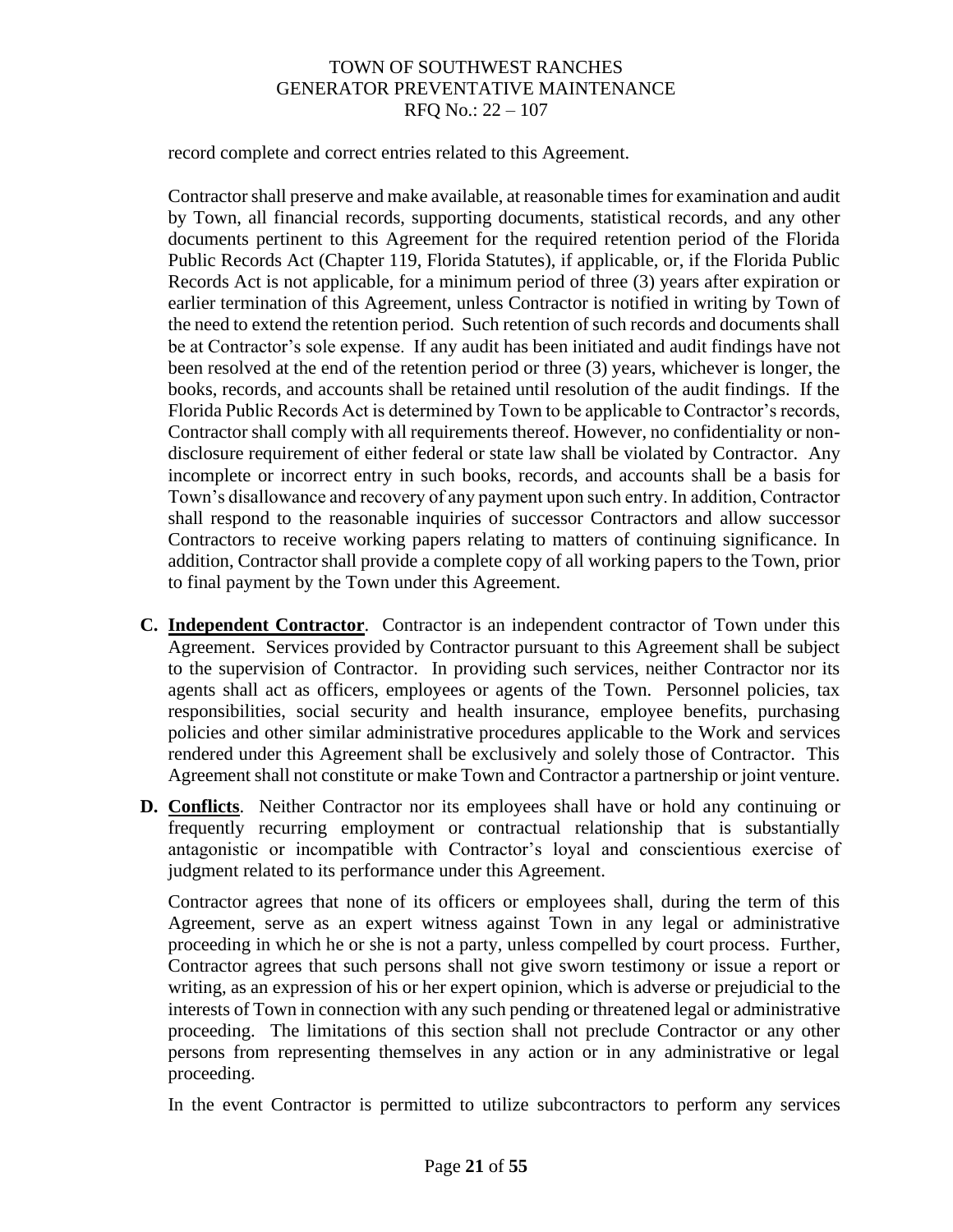required by this Agreement, Contractor agrees to prohibit such subcontractors, by written contract, from having any conflicts within the meaning of this Section.

- **E. Contingency Fee**. Contractor warrants that it has not employed or retained any company or person, other than a bona fide employee working solely for Contractor, to solicit or secure this Agreement and that it has not paid or agreed to pay any person, company, corporation, individual or firm, other than a bona fide employee working solely for Contractor, any fee, commission, percentage, gift, or other consideration contingent upon or resulting from the award or making of this Agreement. For a breach or violation of this provision, Town shall have the right to terminate this Agreement without liability and, at its discretion, to deduct from the Agreement price or otherwise recover the full amount of such fee, commission, percentage, gift or consideration.
- **F. Materiality and Waiver of Breach**. Town and Contractor agree that each requirement, duty, and obligation set forth herein is substantial and important to the formation of this Agreement and, therefore, is a material term hereof. Town's failure to enforce any provision of this Agreement shall not be deemed a waiver of such provision or modification of this Agreement. A waiver of any breach of a provision of this Agreement shall not be deemed a waiver of any subsequent breach and shall not be construed to be a modification of the terms of this Agreement.
- **G. Joint Preparation**. Town and Contractor both acknowledge that they have sought and received whatever competent advice and legal counsel as was necessary for them to form a full and complete understanding of all rights and obligations herein and that the preparation of this Agreement has been their joint effort. The language agreed to herein express their mutual intent and the resulting document shall not, solely as a matter of judicial construction, be construed more severely against one of the parties than the other.
- **H. Drug**-**Fee Workplace**. Contractor shall maintain a drug-free workplace.
- **I. Headings**. Headings are for convenience of reference only and shall not be considered in any interpretation of this Agreement.
- **J. Binding Authority**. Each person signing this Agreement on behalf of either party individually warrants that he or she has full legal power to execute this Agreement on behalf of the party for whom he or she is signing, and to bind and obligate such party with respect to all provisions contained in this Agreement.
- **K. Truth**-**in-Negotiation Certificate**. Signature of this Agreement by Contractor shall act as the execution of a truth-in-negotiation certificate stating that wage rates and other factual unit costs supporting the compensation of this Agreement are accurate, complete, and current at the time of contracting.

**[Signatures on next page]**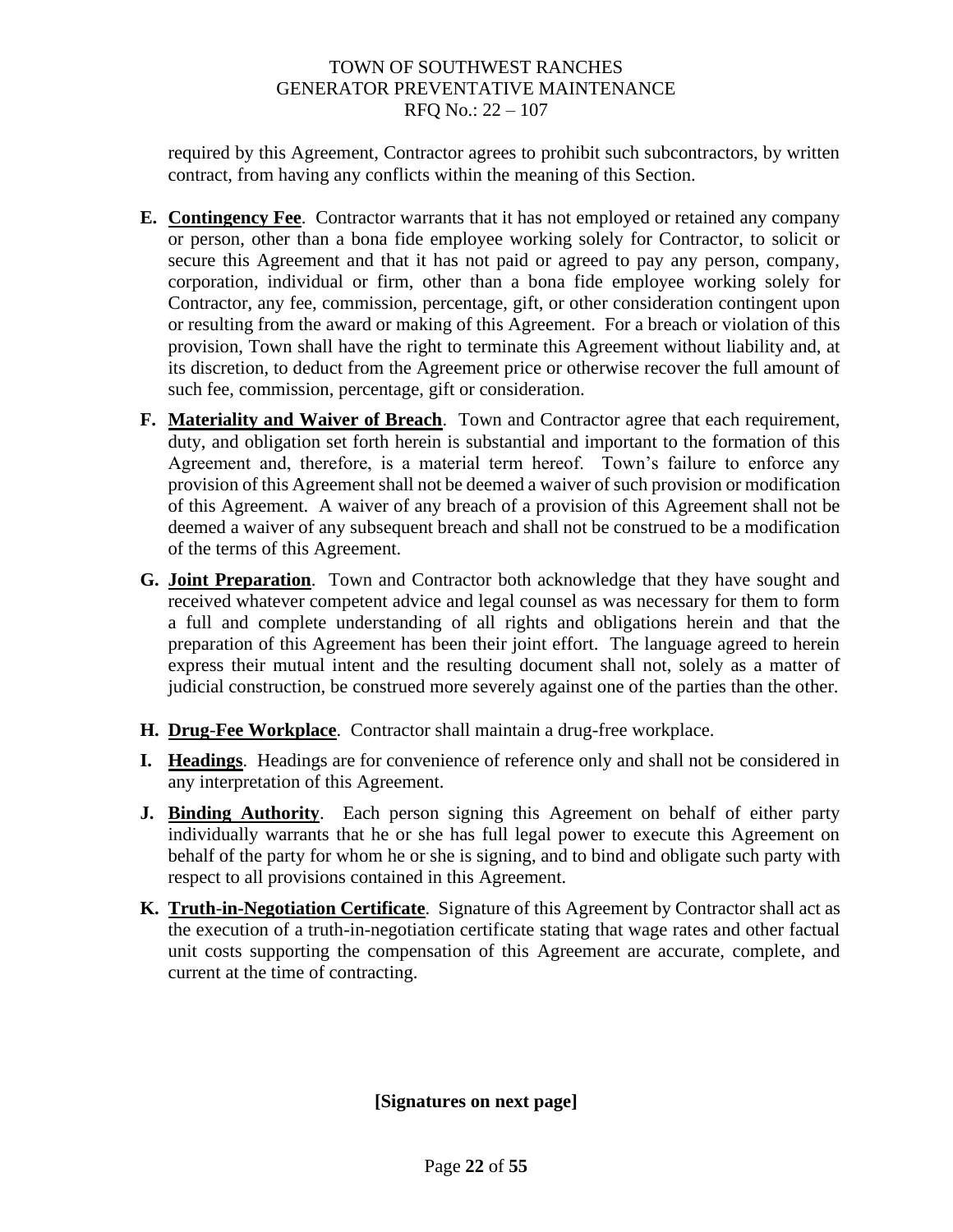**IN WITNESS WHEREOF**, the parties have made and executed this Agreement on the respective dates under each signature: \_\_\_\_\_\_\_\_\_\_\_\_\_\_\_\_\_\_, and the TOWN OF SOUTHWEST RANCHES, signing by and through its Mayor duly authorized to execute same by Council action on the <u>same</u> day of <u>same and all</u> 2022.

# **WITNESSES: CONTRACTOR:**

| By: |  |  |  |
|-----|--|--|--|
|     |  |  |  |

\_\_\_\_\_\_\_\_\_\_\_\_\_\_\_\_\_\_\_\_\_\_\_\_\_ \_\_\_\_\_\_\_\_\_\_\_\_\_\_\_, \_\_\_\_\_\_\_\_(title)

 $\frac{1}{2022}$  day of  $\frac{1}{2022}$ 

## **TOWN OF SOUTHWEST RANCHES**

 $By:$ 

Steve Breitkreuz, Mayor

 $\frac{day \text{ of }_{2022}}{2022}$ 

By: \_\_\_\_\_\_\_\_\_\_\_\_\_\_\_\_\_\_\_\_\_\_\_\_\_\_\_\_\_ Andrew D. Berns, Town Administrator

 $\frac{day \text{ of } 2022}{x}$ 

**ATTEST:**

Russell Muñiz, Assistant Town Administrator/Town Clerk

# **APPROVED AS TO FORM AND CORRECTNESS:**

\_\_\_\_\_\_\_\_\_\_\_\_\_\_\_\_\_\_\_\_\_\_\_\_\_\_\_\_ Keith M. Poliakoff, Town Attorney

\_\_\_\_\_\_\_\_\_\_\_\_\_\_\_\_\_\_\_\_\_\_\_\_\_\_\_\_\_\_\_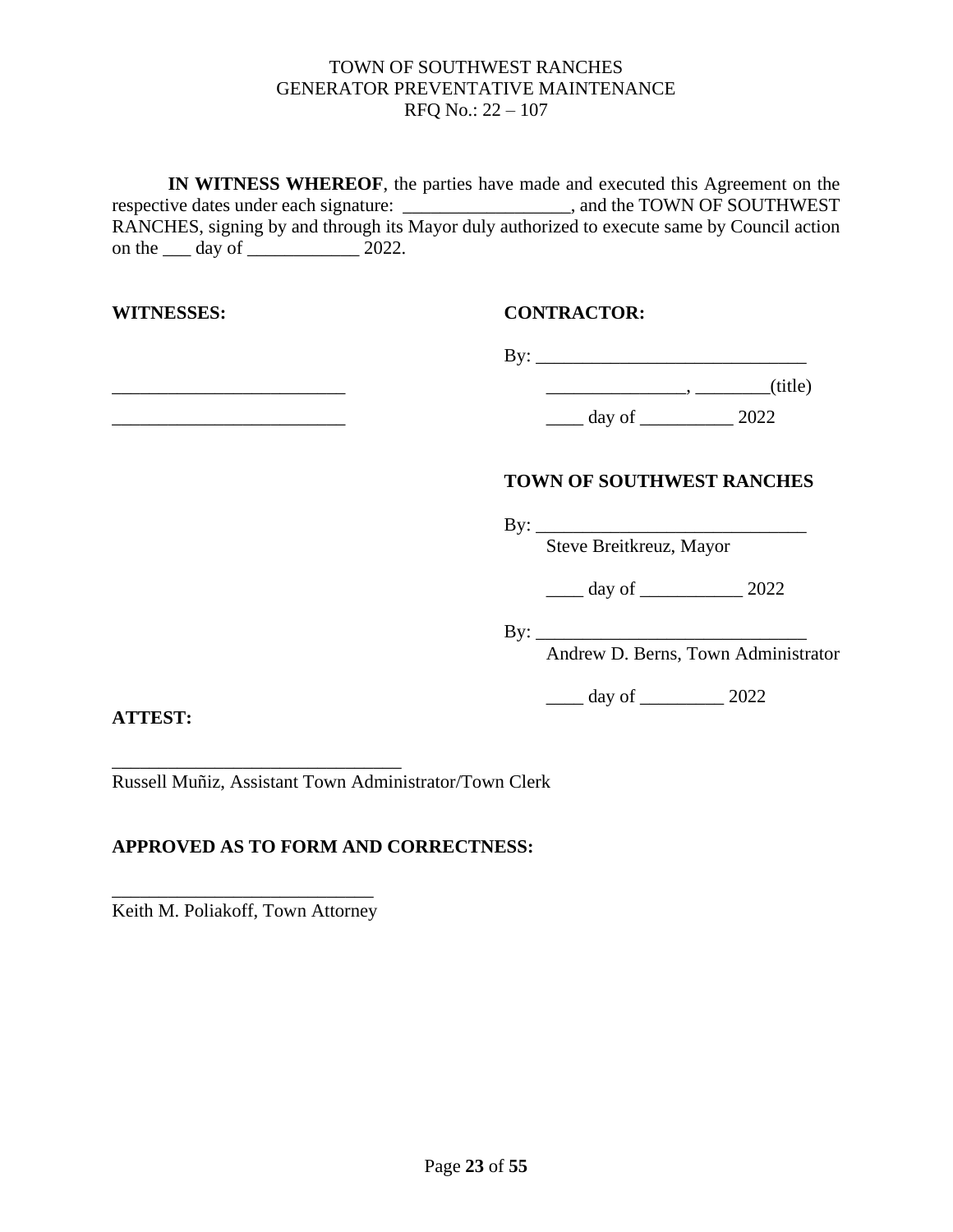# **EXHIBIT B - APPENDICES**

## **TABLE OF CONTENTS**

## **PAGE**

| APPENDIX E SWORN STATEMENT PURSUANT TO SECTION 287.133(3) (A) FLORIDA    |
|--------------------------------------------------------------------------|
|                                                                          |
|                                                                          |
|                                                                          |
| *APPENDIX I CERTIFICATE OF AUTHORITY (IF INDIVIDUAL / SOLE PROPRIETOR)40 |
| *APPENDIX J CERTIFICATE OF AUTHORITY (IF PARTNERSHIP)  41                |
| *APPENDIX K CERTIFICATE OF AUTHORITY (IF CORPORATION OR LIMITED          |
| *APPENDIX L CERTIFICATE OF AUTHORITY (IF JOINT VENTURE)  43              |
| APPENDIX O ACKNOWLEDGMENT OF CONFORMANCE WITH O.S.H.A. STANDARDS         |
| APPENDIX P PROPOSER CONFIRMATION OF QUALIFICATIONS  45                   |
|                                                                          |
| <b>APPENDIX U</b>                                                        |
| <b>APPENDIX V</b>                                                        |
| APPENDIX X 44 C.F.R. PART 18 - CERTIFICATION REGARDING LOBBYING  50      |
| APPENDIX Y OTHER FEDERAL, STATE AND LOCAL REQUIREMENTS (2 CFR 200        |
|                                                                          |

\* DO NOT REMOVE PAGES – MARK AS N/A AND INCLUDE IN SUBMISSION.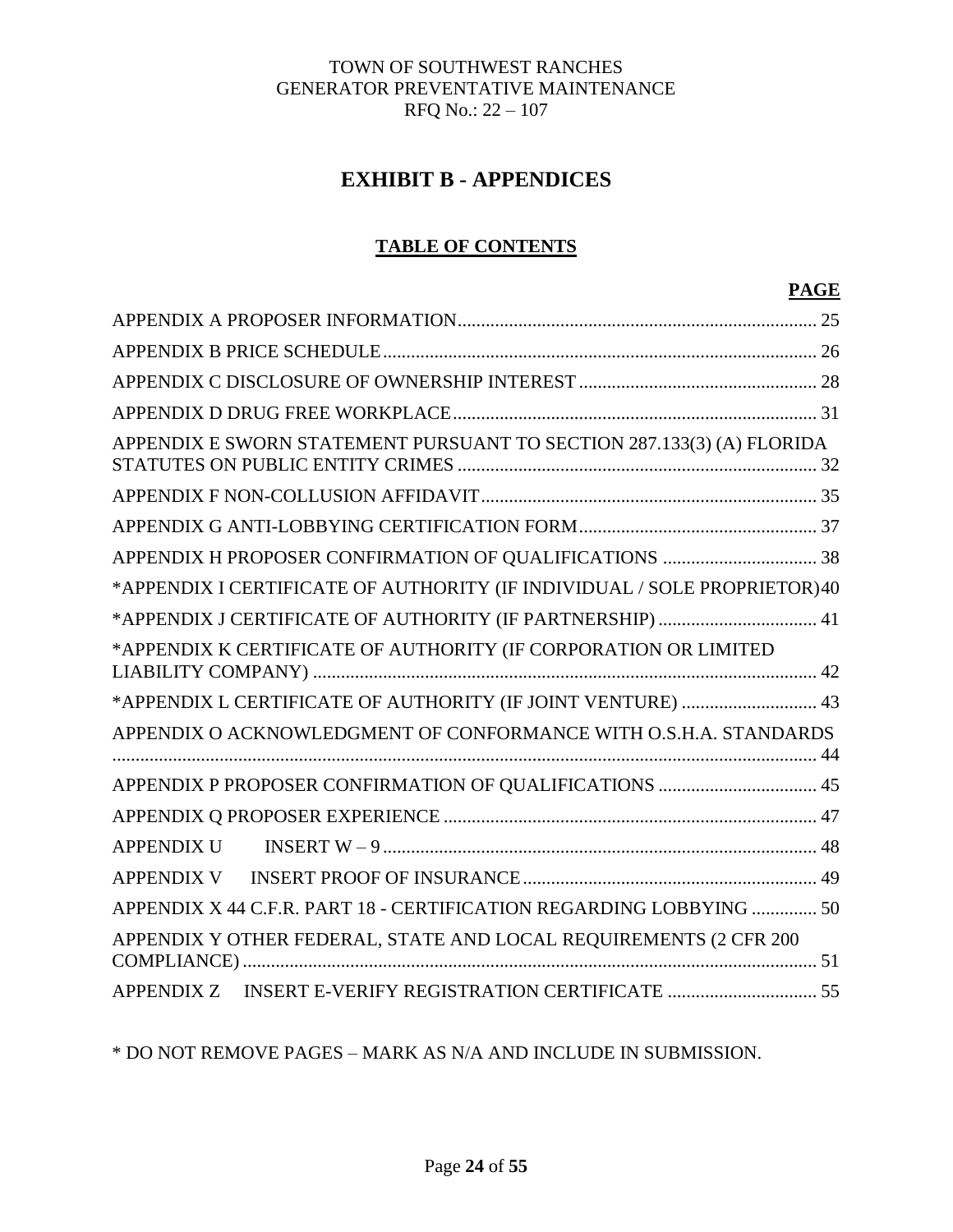# TOWN OF SOUTHWEST RANCHES GENERATOR PREVENTATIVE MAINTENANCE RFQ No.: 22 – 107 **APPENDIX A PROPOSER INFORMATION**

<span id="page-24-0"></span>

|     | (Attach copy of license)                       |                  |
|-----|------------------------------------------------|------------------|
|     | (Attach a separate sheet, if necessary)        |                  |
|     |                                                |                  |
|     |                                                |                  |
|     |                                                |                  |
|     |                                                | PROPOSER'S NAME: |
|     |                                                |                  |
|     |                                                |                  |
|     |                                                |                  |
| By: |                                                |                  |
|     | Name of Corporation/Entity                     |                  |
|     | <b>Address of Corporation/Entity</b>           |                  |
|     | Signature of President or Authorized Principal |                  |
|     |                                                |                  |
|     |                                                |                  |
|     |                                                |                  |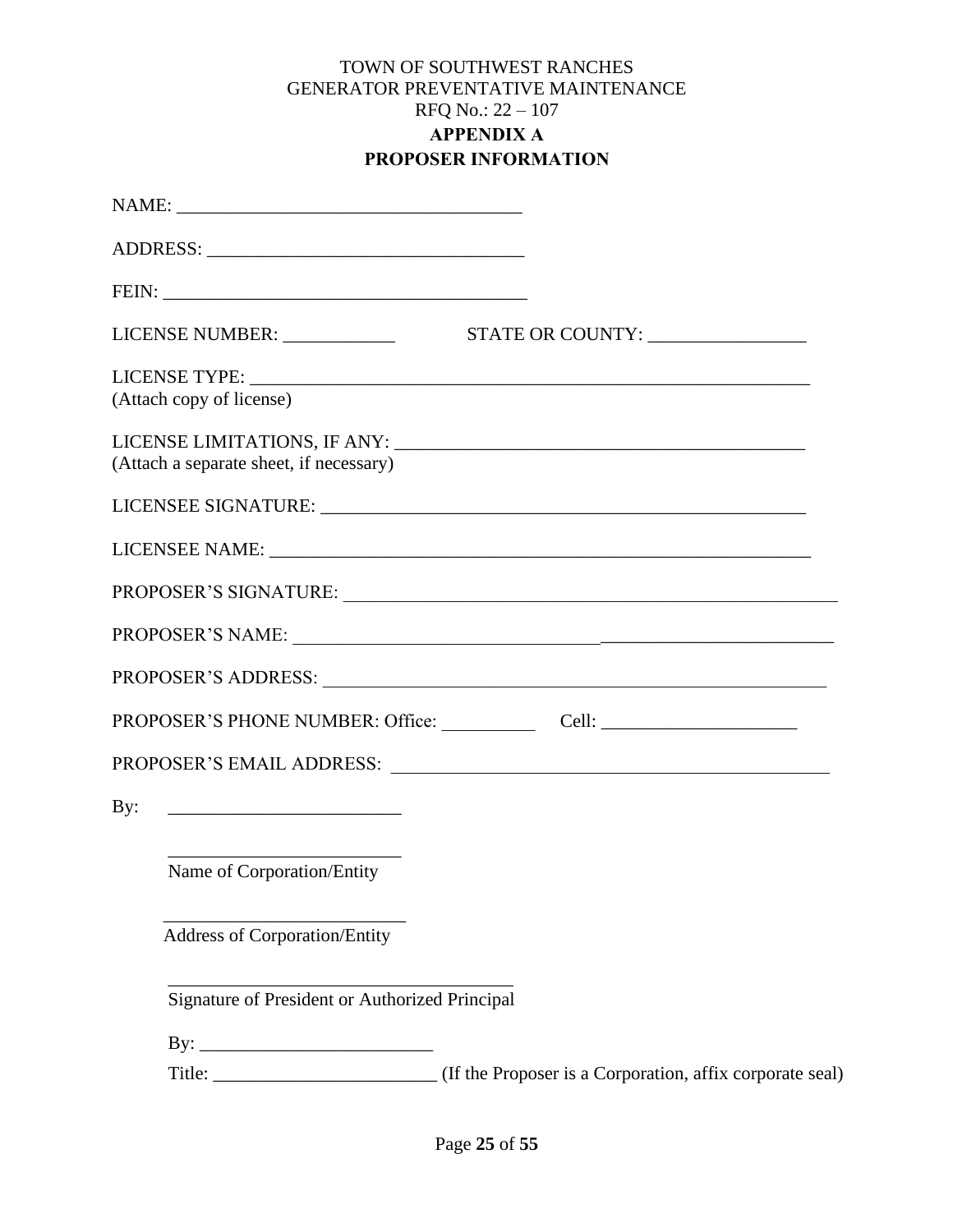## TOWN OF SOUTHWEST RANCHES GENERATOR PREVENTATIVE MAINTENANCE RFQ No.: 22 – 107 **APPENDIX B PRICE SCHEDULE**

<span id="page-25-0"></span>**Location**: Town Hall at 13400 Griffin Road, Southwest Ranches, Florida 33330 and Fire Department at 17220 Griffin Road, Southwest Ranches, Florida 33331

#### **Generation Preventative Maintenance**

| <b>Model</b>                | Location                | <b>Service Included</b> | <b>Monthly Amount</b> |
|-----------------------------|-------------------------|-------------------------|-----------------------|
|                             |                         |                         |                       |
| Generac 300                 | <b>Town Hall</b>        | $3 \times Level - 1$    |                       |
| 1518370300                  | 13400 Griffin Road, SWR | 1 x Level-2             | \$                    |
| 300 KW                      | 33330                   |                         |                       |
| 2 tanks 1000 gal & 1325 gal |                         |                         |                       |
| Kohler                      | Fire Dept               | $3 \times Level - 1$    |                       |
| 150REOZJF                   | 17220 Griffin Road, SWR | 1 x Level-2             | \$                    |
| 144KW                       | 33331                   |                         |                       |
| 1 tank 595 gals             |                         |                         |                       |
|                             |                         | <b>TOTAL</b>            | \$                    |

#### **Additional services if selected**

| Service call during                                  |                 | Cost per hour |                | Cost per hour |
|------------------------------------------------------|-----------------|---------------|----------------|---------------|
| working hours                                        | Genset          |               | Kohler         |               |
| 8:00am -5:30pm                                       |                 |               |                |               |
| Service Call after hours,                            | Genset          | Cost per hour | Kohler         | Cost per hour |
| weekends and holidays                                |                 |               |                |               |
| <b>ATS Inspection</b>                                | Genset          | Cost          | Kohler         | Cost          |
| <b>Annual Load Test</b>                              | Genset          | Cost          | Kohler         | Cost          |
| <b>Annual Tank Inspections</b><br>for certifications | Genset          | Cost          | Kohler         | Cost          |
|                                                      |                 | Cost          |                | Cost          |
| <b>Annual Fuel Analysis</b>                          | Genset 1000 gal |               | Kohler         |               |
| <b>Annual Fuel Polishing</b>                         |                 | Cost          |                | Cost          |
| on 590, 1500, and 1000                               | Genset 1325 gal |               | Kohler 595 Gal |               |
| gallons tanks                                        |                 |               |                |               |
| Suggested:                                           |                 |               |                |               |
|                                                      |                 |               |                |               |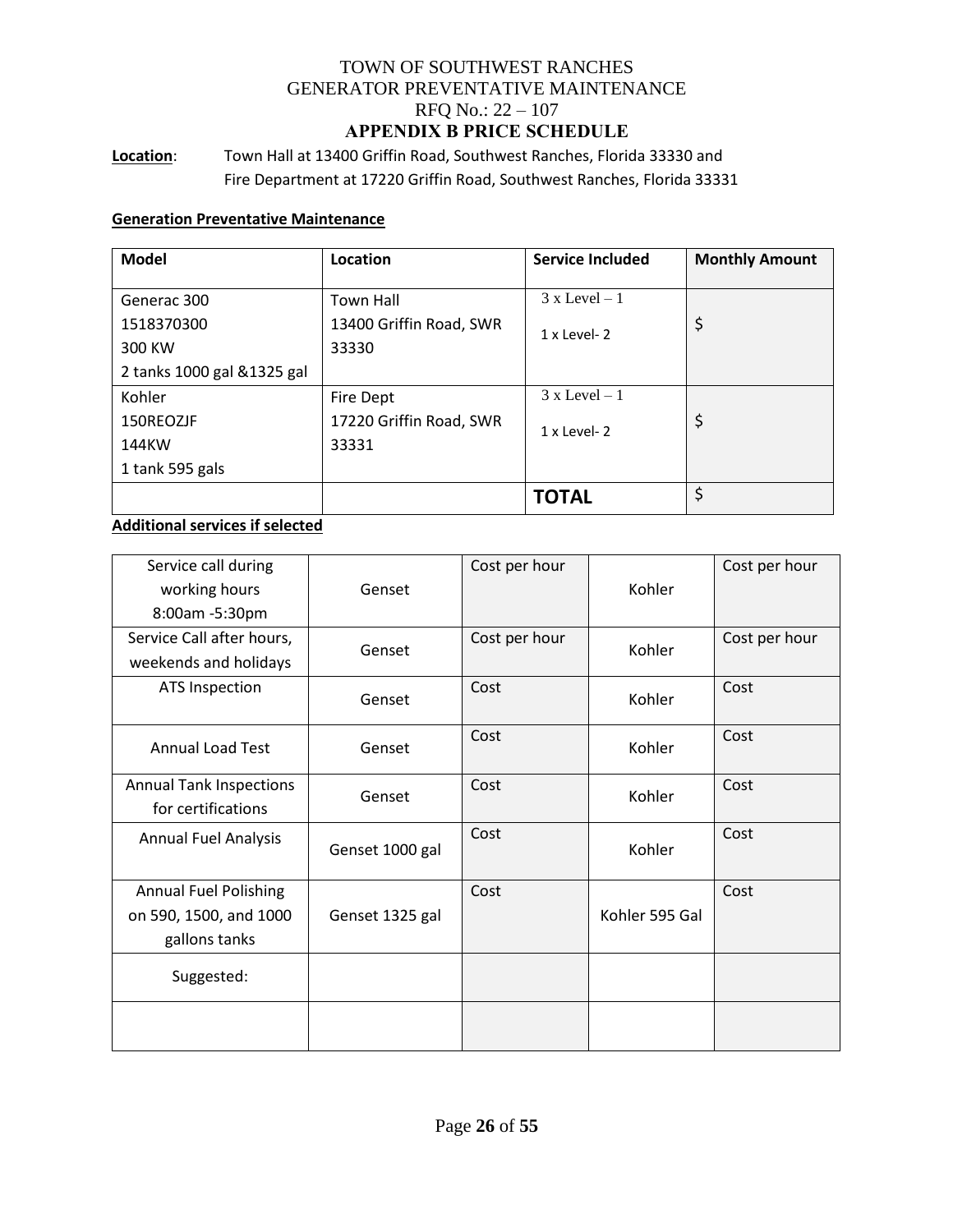# RFQ No.: 22 – 107

Contractor must provide complete and properly scheduled equipment inspections by trained technicians as well as provide complete and thorough equipment servicing. Contractor must perform the services listed below at least **(4)** times annually while the agreement remains in effect. These inspections will include:

#### **Level 1 Maintenance:**

- Check for Adequate Cooling Water to the Heat Exchanger
- Check for Adequate Fresh Air through Radiator
- Inspect/Clean exterior of Radiator
- Inspect and adjust all belts **(Cost of replacing belts IS NOT INCLUDED should it be necessary)**
- Check condition of water pump
- Check Condition of flexible hoses and connections
- Check Jacket Water Heater (operation/condition)

#### **FUEL**

- Check the Day Tank Level
- Check Tank Float Switch
- Inspect Flexible Hose and Connector
- Check Fuel Filters Primary/ Secondary
- Check Strainer/Water Separator

#### **LUBRICATION SYSTEM**

- Verify Oil level in Sump (Makeup oil over 1 gallon will be invoiced as an additional charge
- Check Oil Filter (S)
- Inspect and Clean Crank Case Breather

#### **BATTERY SYSTEM**

- Check Battery Set for Proper Operation- Check Electrolite Levels-Replenish if needed
- Inspect and Clean Battery Connections and Coat connections with applicable corrosion inhibitors
- Verify Operation of Battery Charger and record voltage and charging rate
- Verify Specific Gravity of battery (s) (Lead Acid Only), Al Cad/Ni Cad batteries will be checked for proper volts per cell with results recorded

#### **RECORDED TRIAL SYSTEM**

- General Inspection
- Inspect Electrical Wiring for Loose Connections- Frayed Wires
- Check Operation of Safeties and Alarms
- Check Boxes Panels and Cabinet
- Check Circuit Breakers, Fuses
- Emergency system operation without load transfer

#### **Level 2 Annual Maintenance:**

- Change of Lube Oil, Oil Filters & Fuel Filters
- Dispose of Oil
- Dispose of Filters
- Inspect Air Filters **(Cost of Replacing Air Cleaners is not included)**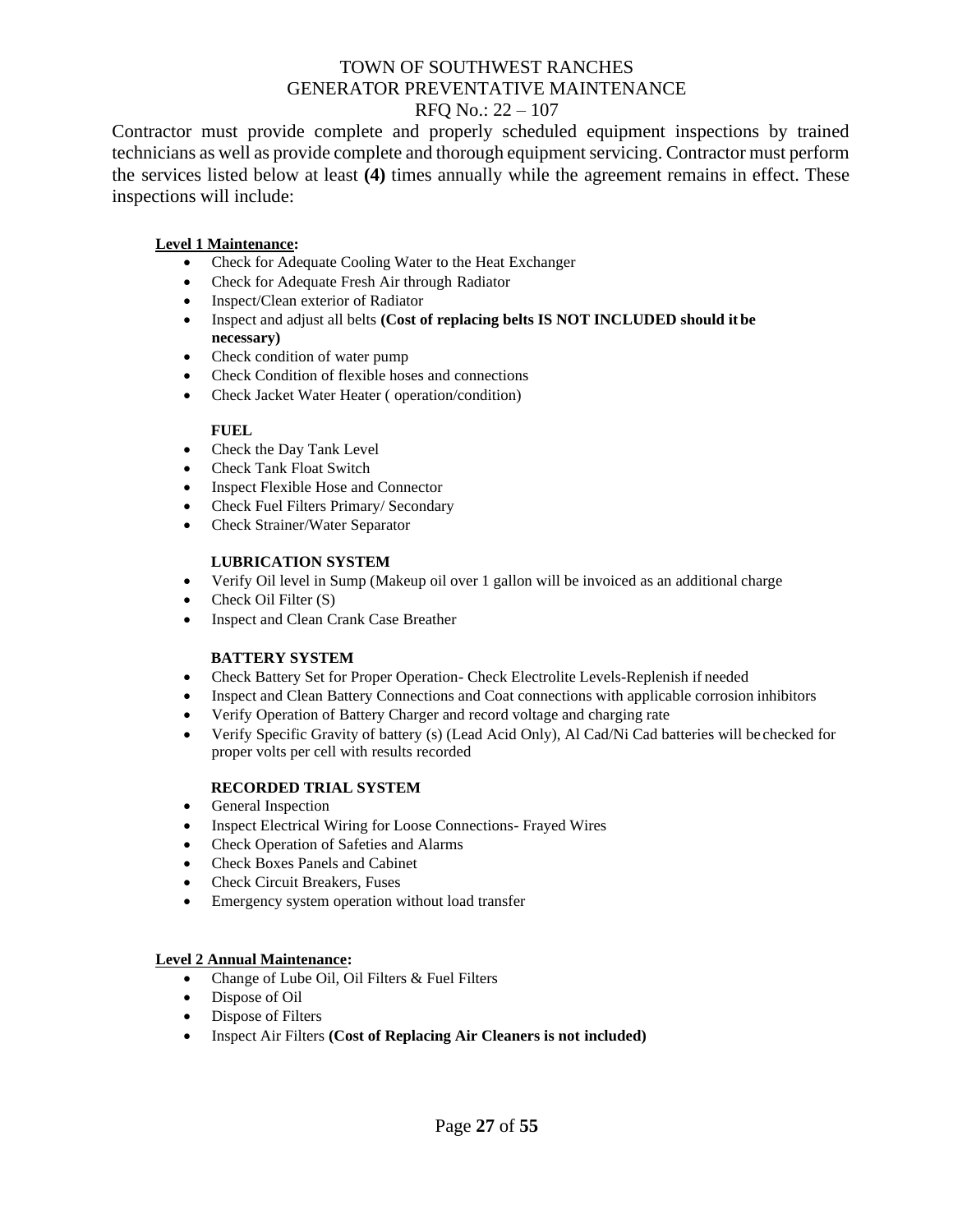# **APPENDIX C DISCLOSURE OF OWNERSHIP INTEREST**

# <span id="page-27-0"></span>**TO: TOWN OF SOUTHWEST RANCHES OFFICIALLY DESIGNATED REPRESENTATIVE**

#### **STATE OF FLORIDA COUNTY OF \_\_\_\_\_\_\_\_\_**

BEFORE ME, the undersigned authority, this day personally appeared \_\_\_\_\_\_\_\_\_\_\_\_\_\_\_\_\_\_\_\_\_\_\_\_\_\_\_\_\_\_\_, hereinafter referred to as "Affiant," who being by me first duly sworn, under oath, deposes and states as follows:

1. Affiant appears herein as:

[ ] an individual **or**  $\lceil \cdot \rceil$  the of [position—e.g., sole proprietor, president, partner, etc.] [name & type of entity—e.g., ABC Corp., XYZ Ltd. Partnership, etc.]. The Affiant or the entity the Affiant represents herein seeks to do business with the Town of Southwest Ranches through its Town Council.

2. Affiant's address is:  $\blacksquare$ 

3. Attached hereto as Exhibit "A" is a complete listing of the names and addresses of every person or entity having a five percent (5%) or greater interest in the Affiant's corporation, partnership, or other principal. Disclosure does not apply to nonprofit corporations, government agencies, or to an individual's or entity's interest in any entity registered with the Federal Securities Exchange Commission or registered pursuant to Chapter 517, Florida Statutes, whose interest is for sale to the general public.

4. Affiant acknowledges that this Affidavit is given to comply with the Town of Southwest Ranches policy and will be relied upon by the Town of Southwest Ranches. Affiant further acknowledges that he or she is authorized to execute this document on behalf of the entity identified in paragraph one, if any.

5. Affiant further states that Affiant is familiar with the nature of an oath and with the penalties provided by the laws of the State of Florida for falsely swearing to statements under oath.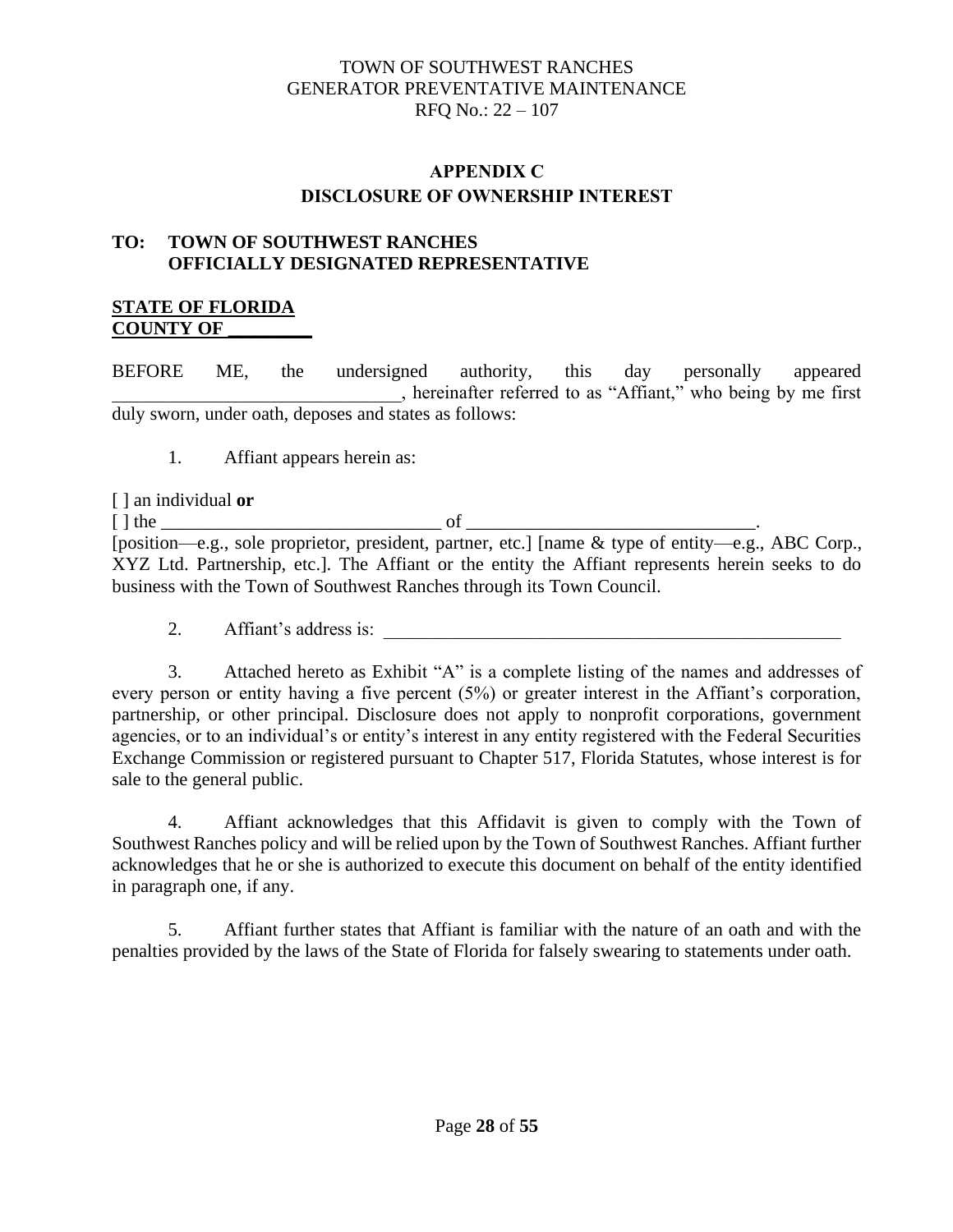# RFQ No.: 22 – 107

6. Under penalty of perjury, Affiant declares that Affiant has examined this Affidavit and to the best of Affiant's knowledge and belief it is true, correct and complete.

# *FURTHER AFFIANT SAYETH NAUGHT.*

\_\_\_\_\_\_\_\_\_\_\_\_\_\_\_\_\_\_\_\_\_\_\_\_, Affiant (Print Affiant Name)

\_\_\_\_\_\_\_\_\_\_\_\_\_\_\_\_\_\_\_\_\_\_\_\_\_\_\_\_\_\_\_\_\_\_\_\_

The foregoing instrument was acknowledged before me this \_\_\_\_\_\_\_\_\_\_\_\_ day of \_\_\_\_\_\_\_\_\_\_\_\_\_\_\_, 20\_\_\_\_\_, by \_\_\_\_\_\_\_\_\_\_\_\_\_\_\_\_\_\_\_\_\_\_\_\_\_\_\_\_\_\_\_\_\_\_\_\_, [ ] who is personally known to me or [ ] who has produced \_\_\_\_\_\_\_\_\_\_\_\_\_\_\_\_\_\_as identification and who did take an oath.

Notary Public

 $\_$ (Print Notary Name) State of \_\_\_\_\_\_\_\_\_\_\_\_\_\_ at Large My Commission Expires: \_\_\_\_\_\_\_\_\_\_\_\_\_\_\_

 $\overline{\phantom{a}}$  , and the set of the set of the set of the set of the set of the set of the set of the set of the set of the set of the set of the set of the set of the set of the set of the set of the set of the set of the s

(Printed, typed, or stamped commissioned name of notary public)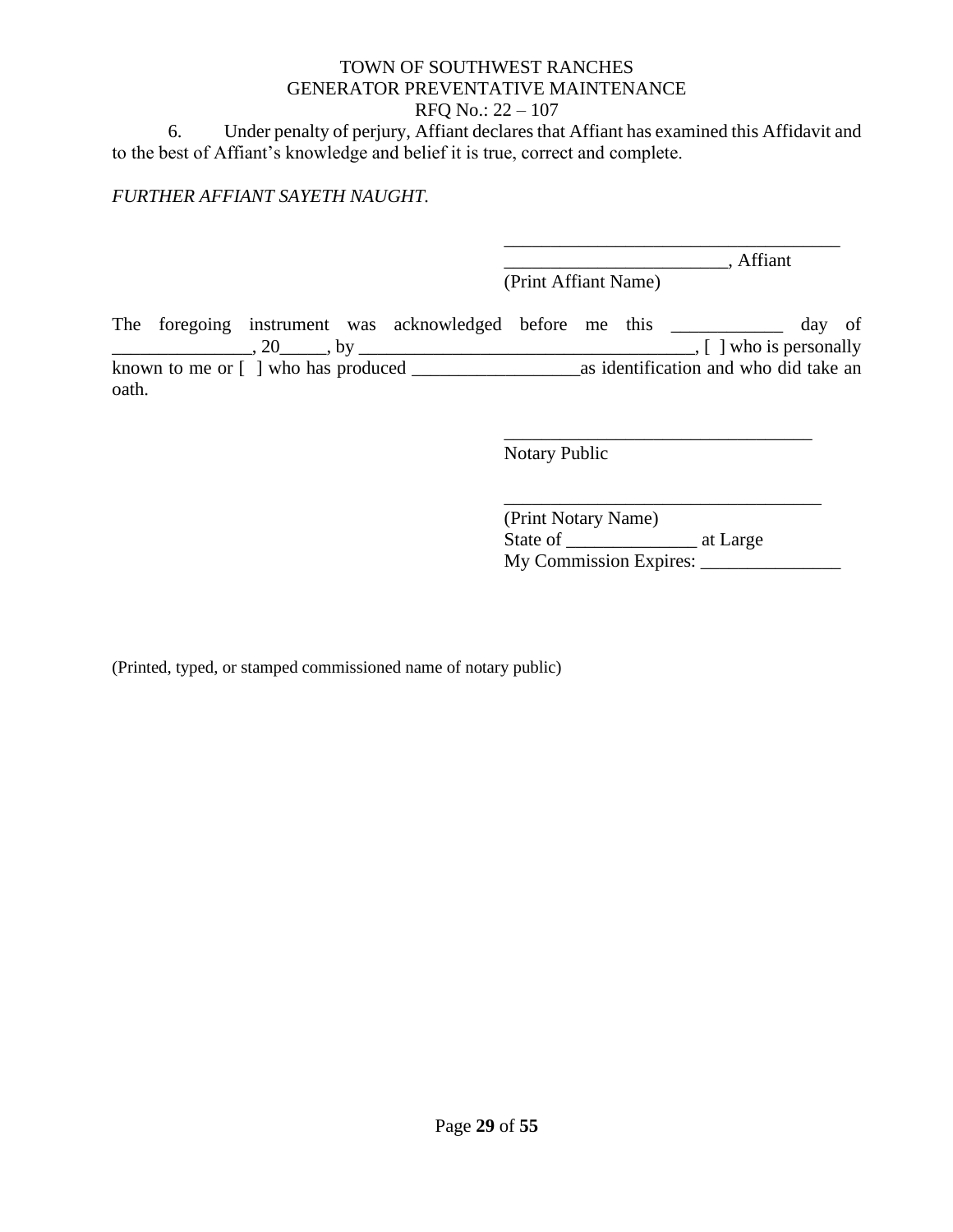# TOWN OF SOUTHWEST RANCHES **GENERATOR PREVENTATIVE MAINTENANCE** RFQ No.:  $22 - 107$ **Disclosure of Ownership Interests**

Affiant must identify all entities and individuals owning five percent (5%) or more ownership interest in Affiant's corporation, partnership or other principal, if any. Affiant must identify individual owners. For example, if Affiant's principal is wholly or partially owned by another entity, such as a corporation, Affiant must identify the other entity, its address, and the individual owners of the other entity. Disclosure does not apply to any nonprofit corporation, government agency, or to an individual's or entity's interest in any entity registered with the Federal Securities Exchange Commission or registered pursuant to Chapter 517, Florida Statutes, whose interest is for sale to the general public.

**Name Address**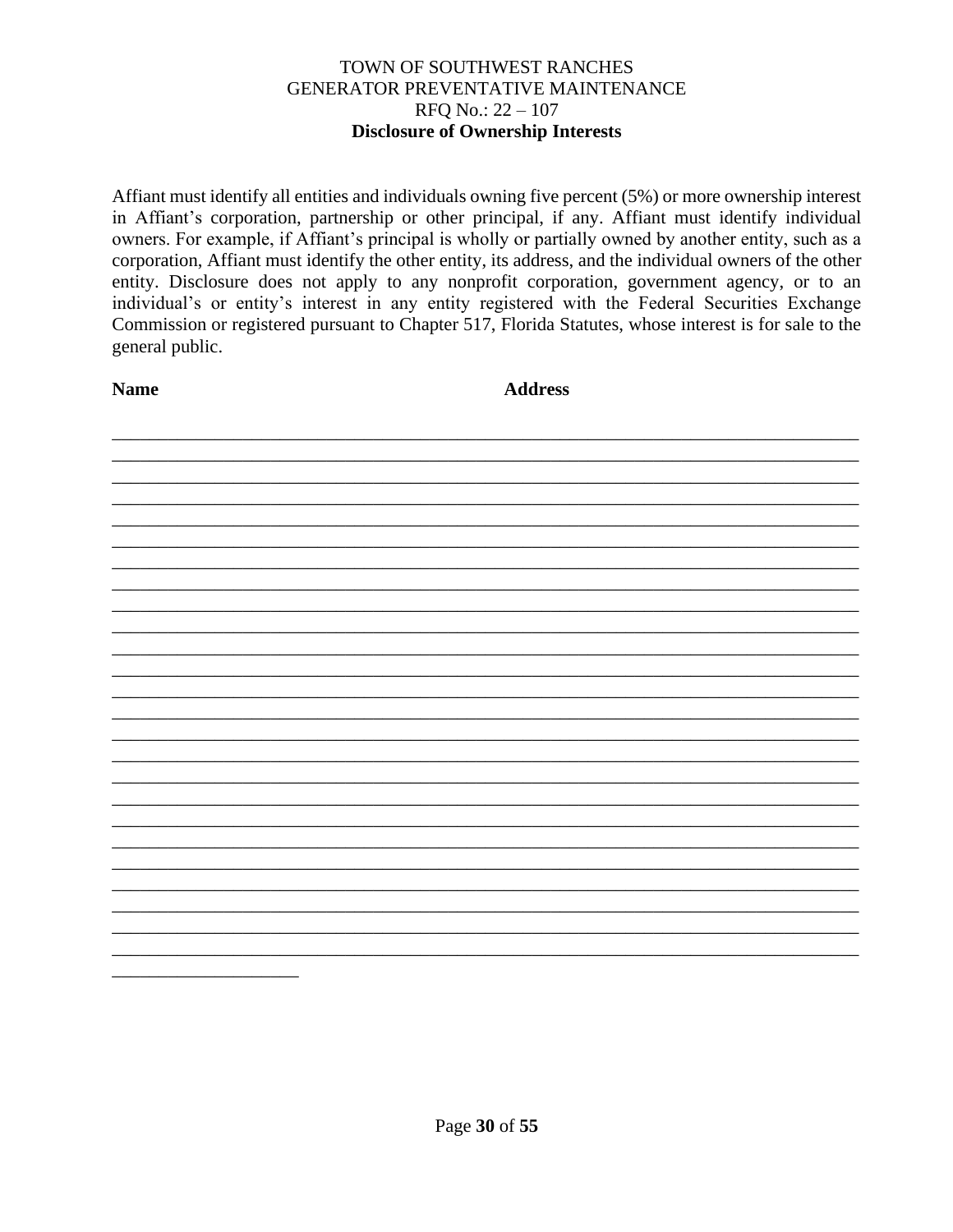## TOWN OF SOUTHWEST RANCHES GENERATOR PREVENTATIVE MAINTENANCE RFQ No.: 22 – 107 **APPENDIX D DRUG FREE WORKPLACE**

<span id="page-30-0"></span>Proposers must certify that they will provide a drug-free workplace. In order to have a drug-free workplace program, a business shall:

- 1) Publish a statement notifying employees that the unlawful manufacture, distribution, dispensing, possession, or use of a controlled substance is prohibited in the workplace and specifying the actions that will be taken against employees for violations of such prohibition.
- 2) Inform employees about the dangers of drug abuse in the workplace, the business's policy of maintaining a drug-free workplace, any available drug counseling, rehabilitation, and employee assistance programs, and the penalties that may be imposed upon employees for drug abuse violations.
- 3) Give each employee engaged in providing the commodities or contractual services that are under bid a copy of the statement specified in subsection (1).
- 4) In the statement specified in subsection (1), notify the employees that, as a condition of working on the commodities or contractual services that are under bid, the employee will abide by the terms of the statement and will notify the employer of any conviction of, or plea of guilty or nolo contendere to, any violation of chapter 893 or of any controlled substance law of the United States or any state, for a violation occurring in the workplace no later than five (5) days after such conviction or plea.
- 5) Impose a sanction on (or require the satisfactory participation in a drug abuse assistance or rehabilitation program, if such is available in the employee's community), any employee who is so convicted or takes a plea.
- 6) Make a good faith effort to continue to maintain a drug-free workplace through implementation of this section.

As the person authorized to sign the statement, I certify that this firm complies fully with the above requirements.

**PROPOSER'S SIGNATURE**: \_\_\_\_\_\_\_\_\_\_\_\_\_\_\_\_\_\_\_\_\_\_\_\_\_\_\_\_\_\_\_\_\_\_\_\_\_\_\_\_\_\_

**PROPOSER FIRM: \_\_\_\_\_\_\_\_\_\_\_\_\_\_\_\_\_\_\_\_\_\_\_\_\_\_\_\_\_\_\_\_\_\_**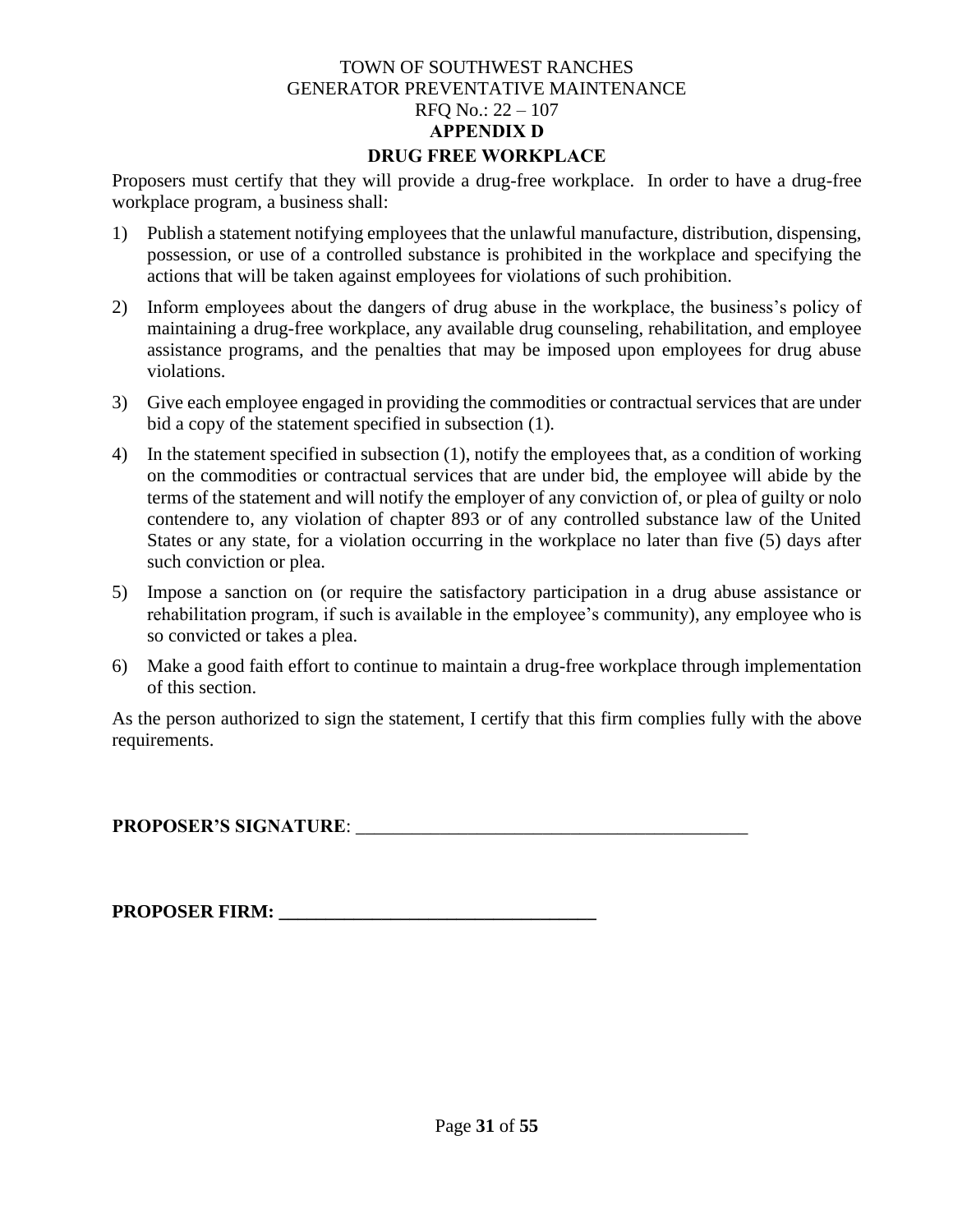# **APPENDIX E SWORN STATEMENT PURSUANT TO SECTION 287.133(3) (A) FLORIDA STATUTES ON PUBLIC ENTITY CRIMES**

<span id="page-31-0"></span>THIS FORM MUST BE SIGNED AND SWORN TO IN THE PRESENCE OF A NOTARY PUBLIC OR OTHER OFFICIAL AUTHORIZED TO ADMINISTER OATHS.

| by |                                                                                                                                                                                                                                                                                                                                                |  |  |
|----|------------------------------------------------------------------------------------------------------------------------------------------------------------------------------------------------------------------------------------------------------------------------------------------------------------------------------------------------|--|--|
|    |                                                                                                                                                                                                                                                                                                                                                |  |  |
|    | for $\qquad \qquad$ $\qquad$ $\qquad$ $\qquad$ $\qquad$ $\qquad$ $\qquad$ $\qquad$ $\qquad$ $\qquad$ $\qquad$ $\qquad$ $\qquad$ $\qquad$ $\qquad$ $\qquad$ $\qquad$ $\qquad$ $\qquad$ $\qquad$ $\qquad$ $\qquad$ $\qquad$ $\qquad$ $\qquad$ $\qquad$ $\qquad$ $\qquad$ $\qquad$ $\qquad$ $\qquad$ $\qquad$ $\qquad$ $\qquad$ $\qquad$ $\qquad$ |  |  |
|    |                                                                                                                                                                                                                                                                                                                                                |  |  |
|    |                                                                                                                                                                                                                                                                                                                                                |  |  |
|    |                                                                                                                                                                                                                                                                                                                                                |  |  |

and (if applicable) its Federal Employer Identification Number (FEIN) is

- **2.** I understand that a "public entity crime" as defined in Paragraph  $287.133(1)(g)$ , Florida Statutes, means a violation of any state or federal law by a person with respect to and directly related to the transaction of business with any public entity or with an agency or political subdivision of any other state or with the United States, including, but not limited to, any bid, proposal, reply or contract for goods or services, any lease for real property, or any contract for the construction or repair of a public building or public work, involving antitrust, fraud, theft, bribery, collusion, racketeering, conspiracy, or material misrepresentation.
- 3. I understand that "convicted" or "conviction" as defined in Para. 287.133(1) (b), Florida Statutes, means a finding of guilt or a conviction of a public entity crime, with or without an adjudication of guilt, in any federal or state trail court of record relating to charges brought by indictment or information after July 1, 1989, as a result of a jury verdict, non-jury trial, or entry of a plea of guilty or nolo contendere.
- 4. I understand that an "affiliate" as defined in Para. 287.133(1) (a), Florida Statutes, means:

(i). A predecessor or successor of a person convicted of a public entity crime; or

(ii). An entity under the control of any natural person who is active in the management of the entity and who has been convicted of a public entity crime. The term "affiliate" includes those officers, directors, executives, partners, shareholders, employees, members, and agents who are active in the management of an affiliate. The ownership by one person of shares constituting a controlling interest in another person, or a pooling of equipment or income among persons when not for fair market value under an arm's length agreement, shall be a prima facie case that one person controls another person.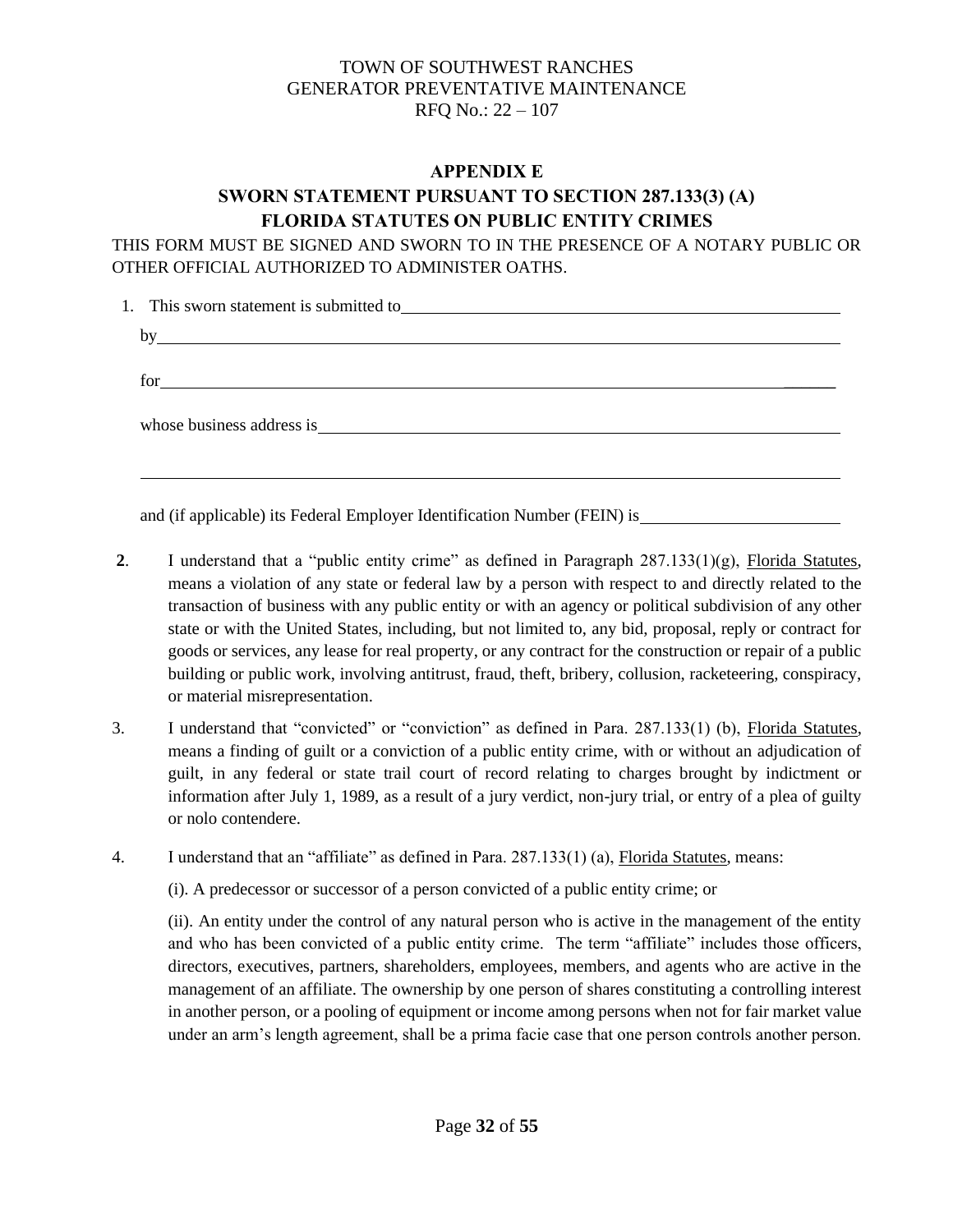A person who knowingly enters into a joint venture with person who has been convicted of a public entity crime in Florida during the preceding 36 months shall be considered an affiliate.

**5**. I understand that a "person" as defined in Para. 287.133(1) (e), Florida Statutes, means any natural person or entity organized under the laws of any state or of the United States with the legal power to enter into a binding contract and which bids or applies to bid on contracts for the provision of goods or services let by a public entity, or which otherwise transacts or applies to transact business with a public entity. The term "person" includes those officers, directors, executives, partners, shareholders, employees, members, and agents who are active in management of an entity.

**6**. The statement which I have marked below is true in relation to the entity submitting this sworn statement. (Indicate which statement applies.)

\_\_\_\_\_\_\_ Neither the entity submitting this sworn statement, nor any of its officers, directors, executives, partners, shareholders, employees, members, or agents who are active in the management of the entity, nor any affiliate of the entity has been charged with and convicted of a public entity crime subsequent to July 1, 1989.

The entity submitting this sworn statement, or one or more of its officers, directors, executives, partners, shareholders, employees, members, or agents who are active in the management of the entity or an affiliate of the entity has been charged with and convicted of a public entity crime subsequent to July 1, 1989.

However, there has been a subsequent proceeding before a Hearing Officer of the State of Florida, Division of Administrative Hearings and the Final Order entered by the Hearing Officer of the State of Florida, Division of Administrative Hearings and the Final Order entered by the Hearing Officer determined that it was not in the public interest to place the entity submitting this sworn statement on the convicted vendor list. (Attach a copy of the final order)

I UNDERSTAND THAT THE SUBMISSION OF THIS FORM TO THE CONTRACTING OFFICER FOR THE PUBLIC ENTITY IDENTIFIED IN PARAGRAPH 1 (ONE) ABOVE IS FOR THAT PUBLIC ENTITY ONLY AND, THAT THIS FORM IS VALID THROUGH DECEMBER 31 OF THE CALENDAR YEAR IN WHICH IT IS FILED. I ALSO UNDERSTAND THAT I AM REQUIRED TO INFORM THE PUBLIC ENTITY PRIOR TO ENTERING INTO A CONTRACT IN EXCESS OF THE THRESHOLD AMOUNT PROVIDED IN SECTION 287.017, FLORIDA STATUTES, FOR CATEGORY TWO, OF ANY CHANGE IN THE INFORMATION CONTAINED IN THIS FORM.

**[Signatures on next page]**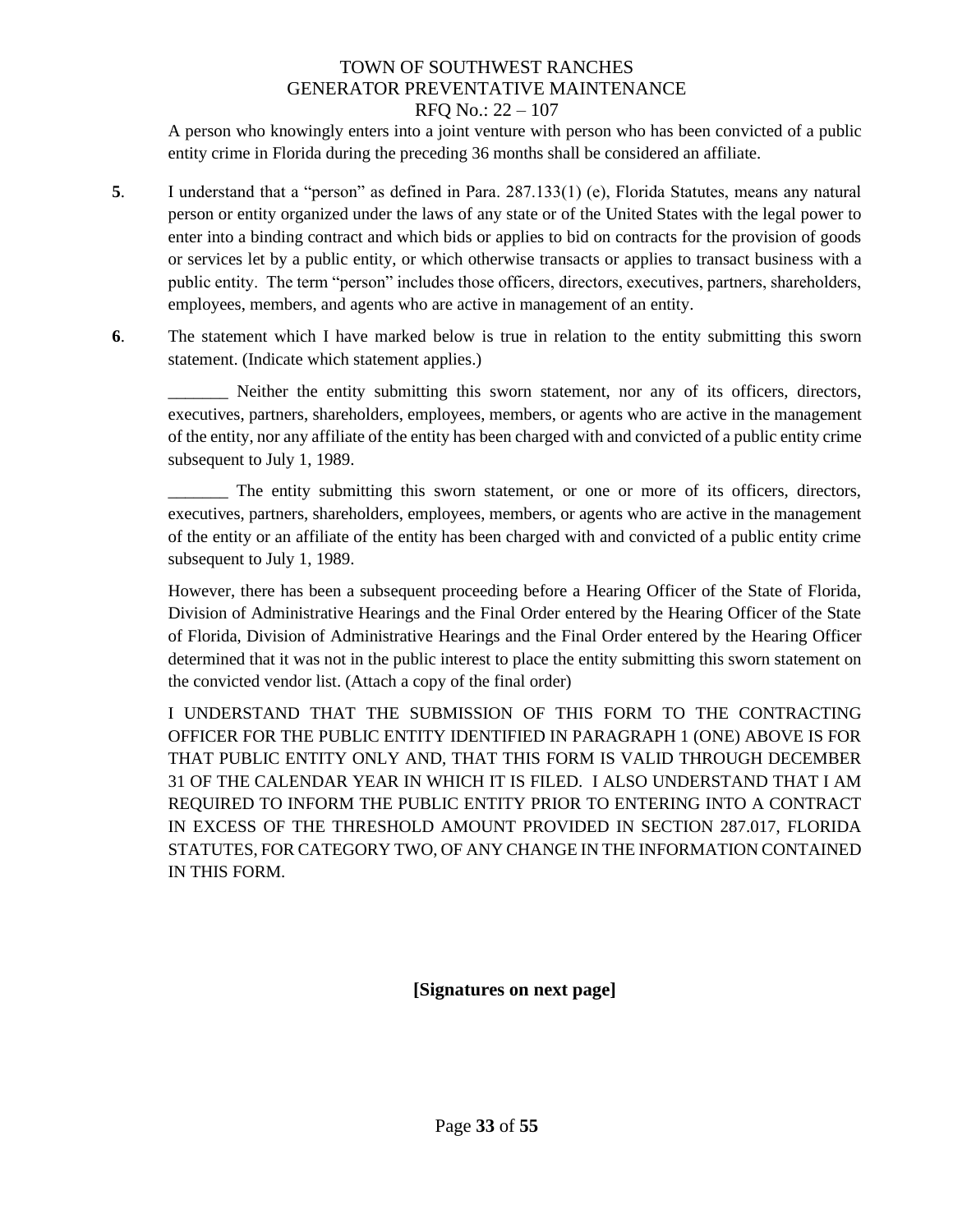By:

(Printed Name)

(Title)

The foregoing instrument was acknowledged before me by means of

 $\Box$  physical presence or  $\Box$  online notarization,

this \_\_\_ day of \_\_\_\_\_\_\_\_, 2022,

by \_\_\_\_\_\_\_\_\_\_\_\_\_\_\_\_\_\_\_\_\_\_\_\_\_\_\_\_\_\_\_\_\_\_\_\_\_\_\_\_\_\_\_\_\_\_\_\_\_ (name of person acknowledging).

Notary Public

(Print Notary Name) State of \_\_\_\_\_\_\_\_\_\_\_\_\_\_ at Large My Commission Expires: \_\_\_\_\_\_\_\_\_\_\_\_\_\_\_

\_\_\_\_\_\_\_\_\_\_\_\_\_\_\_\_\_\_\_\_\_\_\_\_\_\_\_\_\_\_\_\_\_

 $\overline{\phantom{a}}$  ,  $\overline{\phantom{a}}$  ,  $\overline{\phantom{a}}$  ,  $\overline{\phantom{a}}$  ,  $\overline{\phantom{a}}$  ,  $\overline{\phantom{a}}$  ,  $\overline{\phantom{a}}$  ,  $\overline{\phantom{a}}$  ,  $\overline{\phantom{a}}$  ,  $\overline{\phantom{a}}$  ,  $\overline{\phantom{a}}$  ,  $\overline{\phantom{a}}$  ,  $\overline{\phantom{a}}$  ,  $\overline{\phantom{a}}$  ,  $\overline{\phantom{a}}$  ,  $\overline{\phantom{a}}$ 

(Printed, typed, or stamped commissioned name of notary public)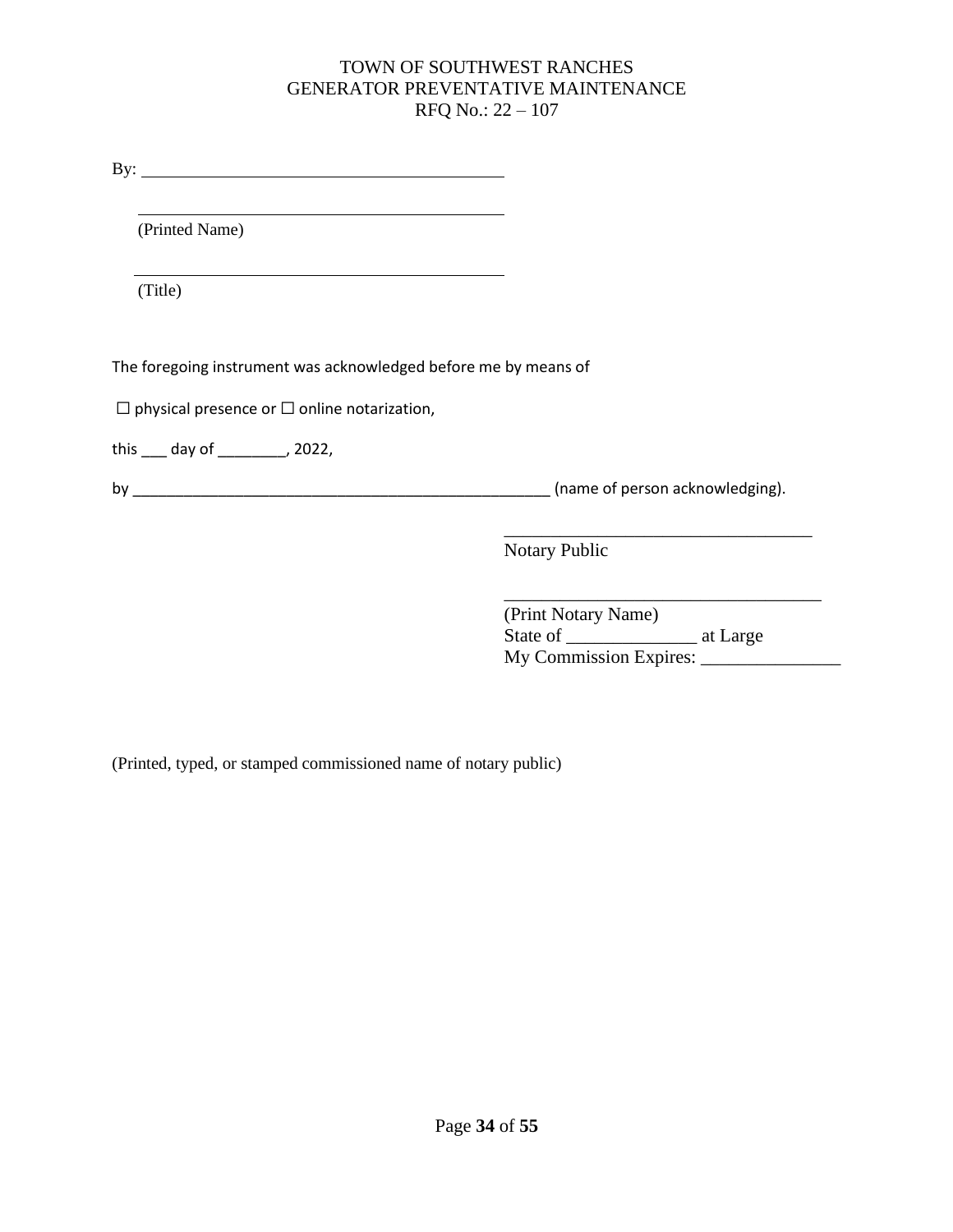### TOWN OF SOUTHWEST RANCHES GENERATOR PREVENTATIVE MAINTENANCE RFQ No.: 22 – 107 **APPENDIX F NON-COLLUSION AFFIDAVIT**

<span id="page-34-0"></span>

|       | County of                  | $)$ ss: |                                             |
|-------|----------------------------|---------|---------------------------------------------|
|       |                            |         | being first duly sworn deposes and says     |
| that: |                            |         |                                             |
| (1)   | He/She is the<br>Agent) of |         | (Owner, Partner, Officer, Representative or |
|       | attached Quote;            |         | the Proposer that has submitted the         |

- **(2)** He/She is fully informed with respect to the preparation and contents of the attached Quote and of all pertinent circumstances respecting such Quote;
- **(3)** Such Quote is genuine and is not a collusive or sham Quote;
- **(4)** Neither the said Proposer nor any of its officers, partners, owners, agents, representatives, employees or parties in interest, including this affiant, have in any way colluded, conspired, connived or agreed, directly or indirectly, with any other Proposer, firm, or person to submit a collusive or sham Quote in connection with the Work for which the attached Quote has been submitted; or to refrain from bidding in connection with such Work; or have in any manner, directly or indirectly, sought by agreement or collusion, or communication, or conference with any Proposer, firm, or person to fix any overhead, profit, or cost elements of the Quote or of any other Proposer, or to fix any overhead, profit, or cost elements of the Quote price or the Quote price of any other Proposer, or to secure through any collusion, conspiracy, connivance, or unlawful agreement any advantage against (Recipient), or any person interested in the proposed Work;
- **(5)** The price or prices quoted in the attached Quote are fair and proper and are not tainted by any collusion, conspiracy, connivance, or unlawful agreement on the part of the Proposer or any other of its agents, representatives, owners, employees or parties in interest, including this affiant.

**[Signatures on next page]**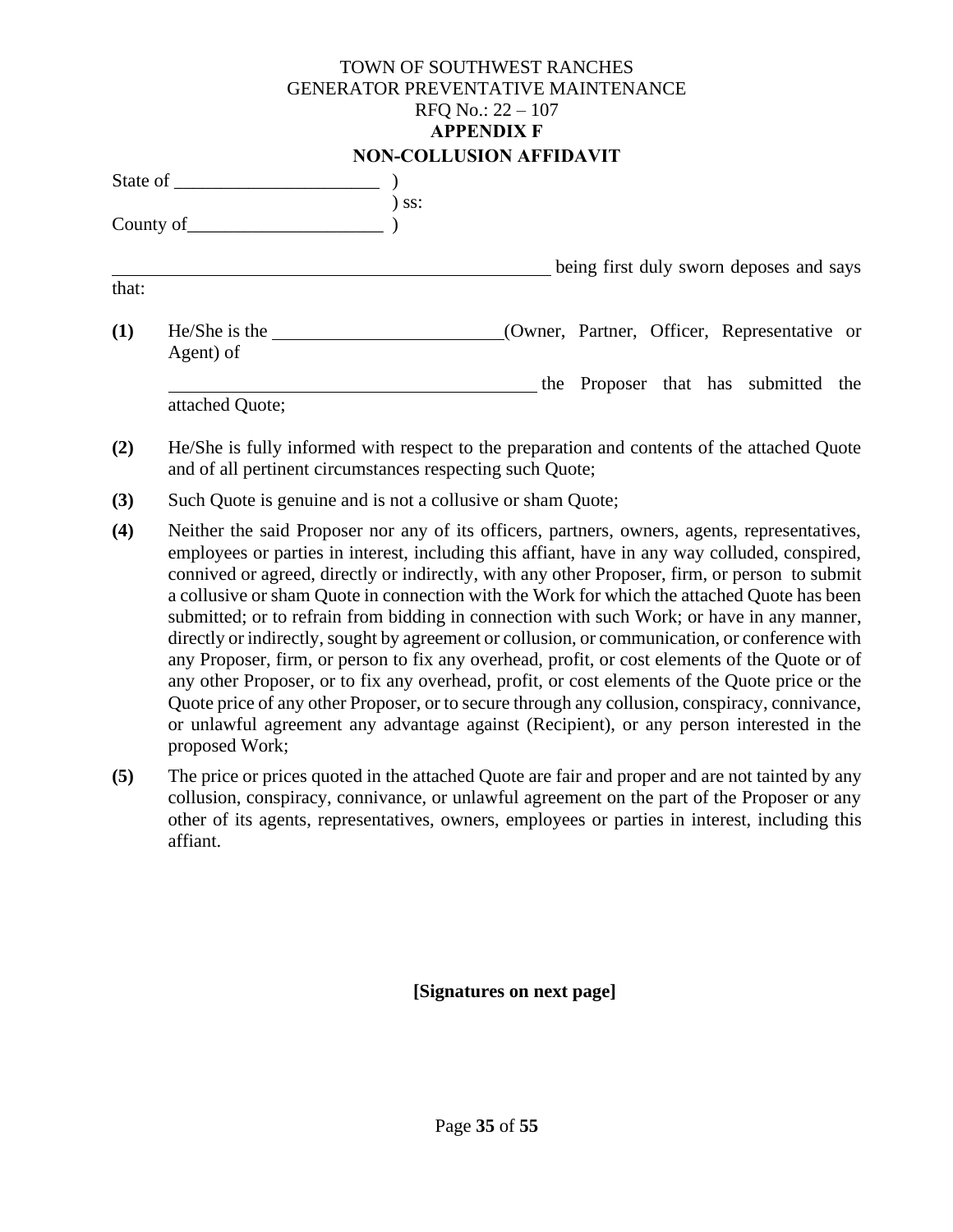By:

(Printed Name)

(Title)

The foregoing instrument was acknowledged before me by means of

 $\Box$  physical presence or  $\Box$  online notarization,

this \_\_\_ day of \_\_\_\_\_\_\_\_, 2022,

by \_\_\_\_\_\_\_\_\_\_\_\_\_\_\_\_\_\_\_\_\_\_\_\_\_\_\_\_\_\_\_\_\_\_\_\_\_\_\_\_\_\_\_\_\_\_\_\_\_ (name of person acknowledging).

Notary Public

\_\_\_\_\_\_\_\_\_\_\_\_\_\_\_\_\_\_\_\_\_\_\_\_\_\_\_\_\_\_\_\_\_\_ (Print Notary Name) State of \_\_\_\_\_\_\_\_\_\_\_\_\_\_ at Large My Commission Expires: \_\_\_\_\_\_\_\_\_\_\_\_\_\_\_

\_\_\_\_\_\_\_\_\_\_\_\_\_\_\_\_\_\_\_\_\_\_\_\_\_\_\_\_\_\_\_\_\_

(Printed, typed, or stamped commissioned name of notary public)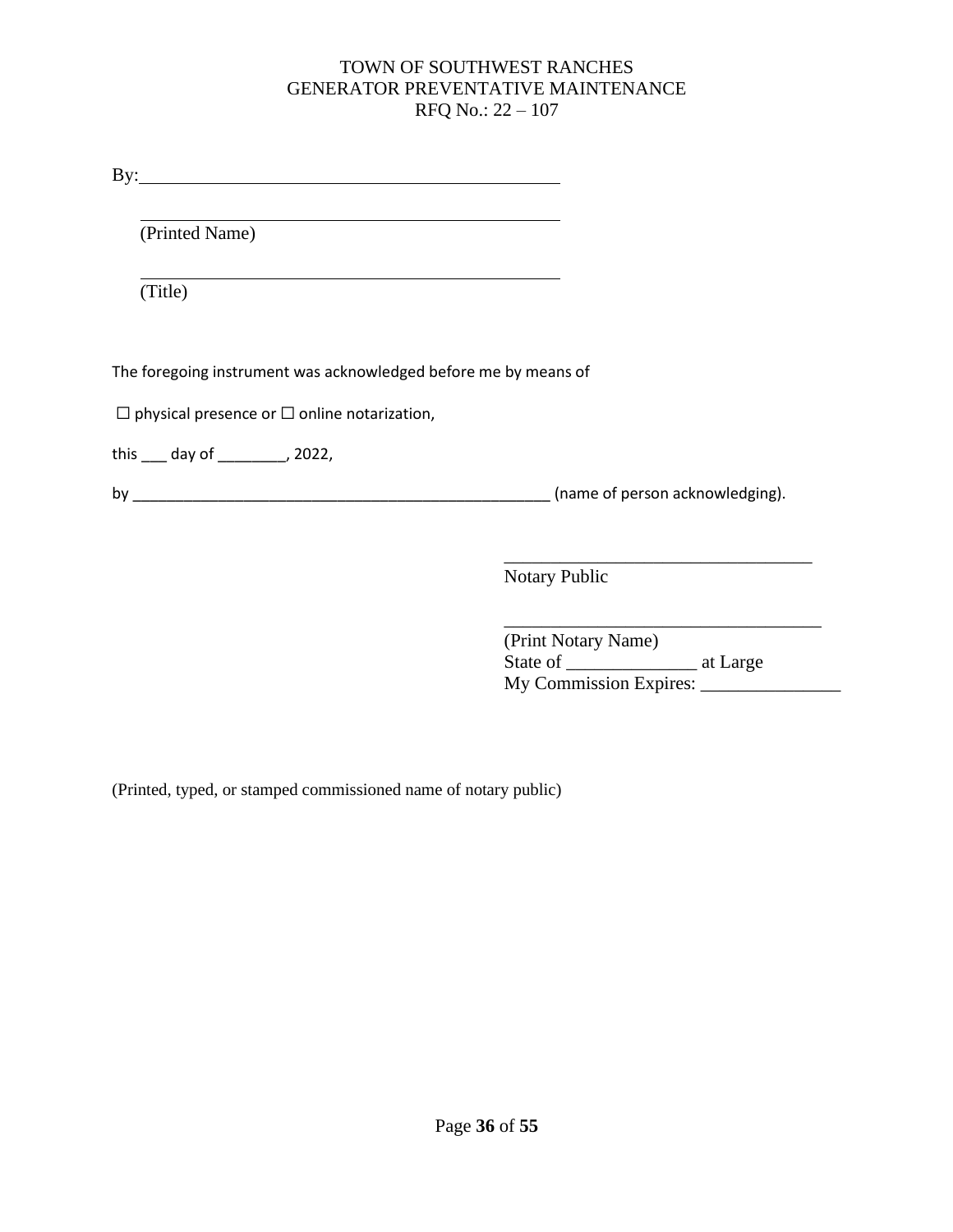#### TOWN OF SOUTHWEST RANCHES GENERATOR PREVENTATIVE MAINTENANCE RFQ No.: 22 – 107 **APPENDIX G ANTI-LOBBYING CERTIFICATION FORM**

<span id="page-36-0"></span>1. The prospective participant certifies to the best of his or her knowledge and belief, that:

a. No Federal appropriated funds have been paid or will be paid, by or on behalf of the undersigned, to any person for influencing or attempting to influence an officer or employee of any Federal agency, a Member of Congress, an officer or employee of Congress, or an employee of a Member of Congress in connection with the awarding of any Federal contract, the making of any Federal grant, the making of any Federal loan, the entering into of any cooperative agreement, and the extension, continuation, renewal, amendment, or modification of any Federal contract, grant, loan, or cooperative agreement.

b. If any funds other than Federal appropriated funds have been paid or will be paid to any person for influencing or attempting to influence an officer or employee of any Federal agency, a Member of Congress, an officer or employee of Congress, or an employee of a Member of Congress in connection with this Federal contract, grant, loan, or cooperative agreement, the undersigned shall complete and submit Standard Form-LLL, "Disclosure Form to Report Lobbying," in accordance with its instructions.

2. This certification is a material representation of fact upon which reliance was placed when this transaction was made or entered into. Submission of this certification is a prerequisite for making or entering into this transaction imposed by 31 U.S.C. 1352. Any person who fails to file the required certification shall be subject to a civil penalty of not less than \$10,000 and not more than \$100,000 for each such failure.

3. The prospective participant also agrees by submitting its bid or proposal that the participant shall require that the language of this certification be included in all lower tier subcontracts, which exceed \$100,000 and that all such recipients shall certify and disclose accordingly.

| City, State, Zip: |       |  |
|-------------------|-------|--|
| (type or print)   |       |  |
| Title:            |       |  |
|                   | Date: |  |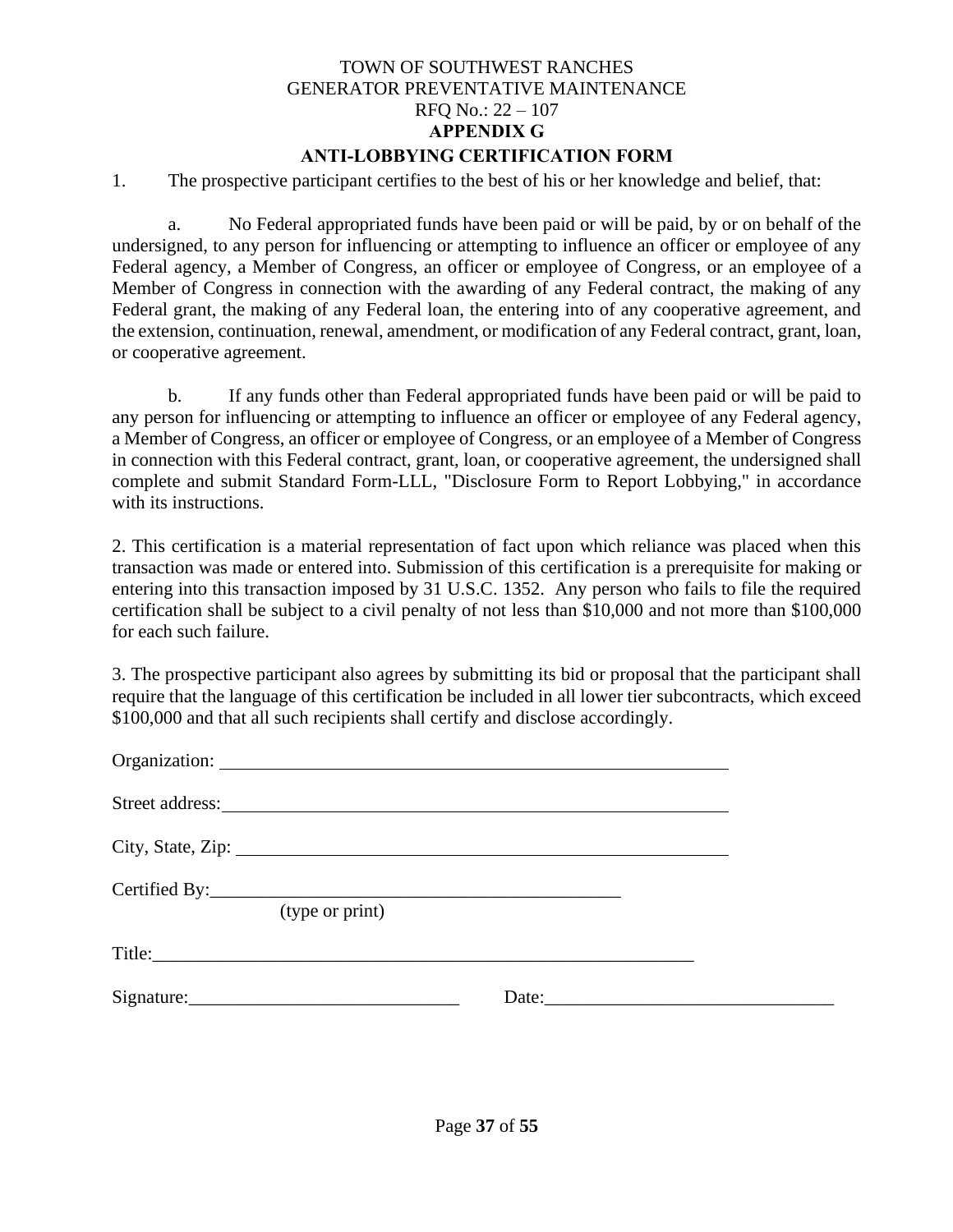## TOWN OF SOUTHWEST RANCHES GENERATOR PREVENTATIVE MAINTENANCE RFQ No.: 22 – 107 **APPENDIX H PROPOSER CONFIRMATION OF QUALIFICATIONS**

<span id="page-37-0"></span>The Contract will be awarded only to a responsible and eligible proposer, qualified by experience and capable of providing required insurance, and bonds and in a financial position to do the Work specified within the Requests for Quotes, and which can complete the Work within the time schedule specified.

At the time of the Quote, the proposer shall hold all Contractor and other qualification certificates and licenses required to be held by the Contractor by Florida Statutes or ordinances of the Town of Southwest Ranches and Broward County in order to perform the Work which is the subject of this Requests for Quotes.

1. All license, certificate and experience requirements must be met by the proposer (as opposed to the Subcontractor) at the time of Quote submission. Quotes submitted by proposer who do not directly hold required licenses and certificates or who rely on a Subcontractor to meet the license, certificate or experience criteria will be rejected. By executing this Form and submitting its Quote, proposer represents that it meets the requirements set forth above, and as set forth in the Quote Documents, and acknowledges and understands that such representation is material and that the Town shall be relying on this representation with respect to a Contract award.

Proposer:

Proposer's Name: \_\_\_\_\_\_\_\_\_\_\_\_\_\_\_\_\_\_\_\_\_\_\_\_\_\_

Proposer's Address: \_\_\_\_\_\_\_\_\_\_\_\_\_\_\_\_\_\_\_\_\_\_\_\_

Proposer's Phone Number:

Proposer's Email:

\_\_\_\_\_\_\_\_\_\_\_\_\_\_\_\_\_\_\_\_\_\_\_\_

\_\_\_\_\_\_\_\_\_\_\_\_\_\_\_\_\_\_\_\_\_\_\_\_

\_\_\_\_\_\_\_\_\_\_\_\_\_\_\_\_\_\_\_\_\_\_\_\_

Contractor's License and License number(s) (attach copies of license(s) required for the work described in this IFB):

**[Signatures on next page]**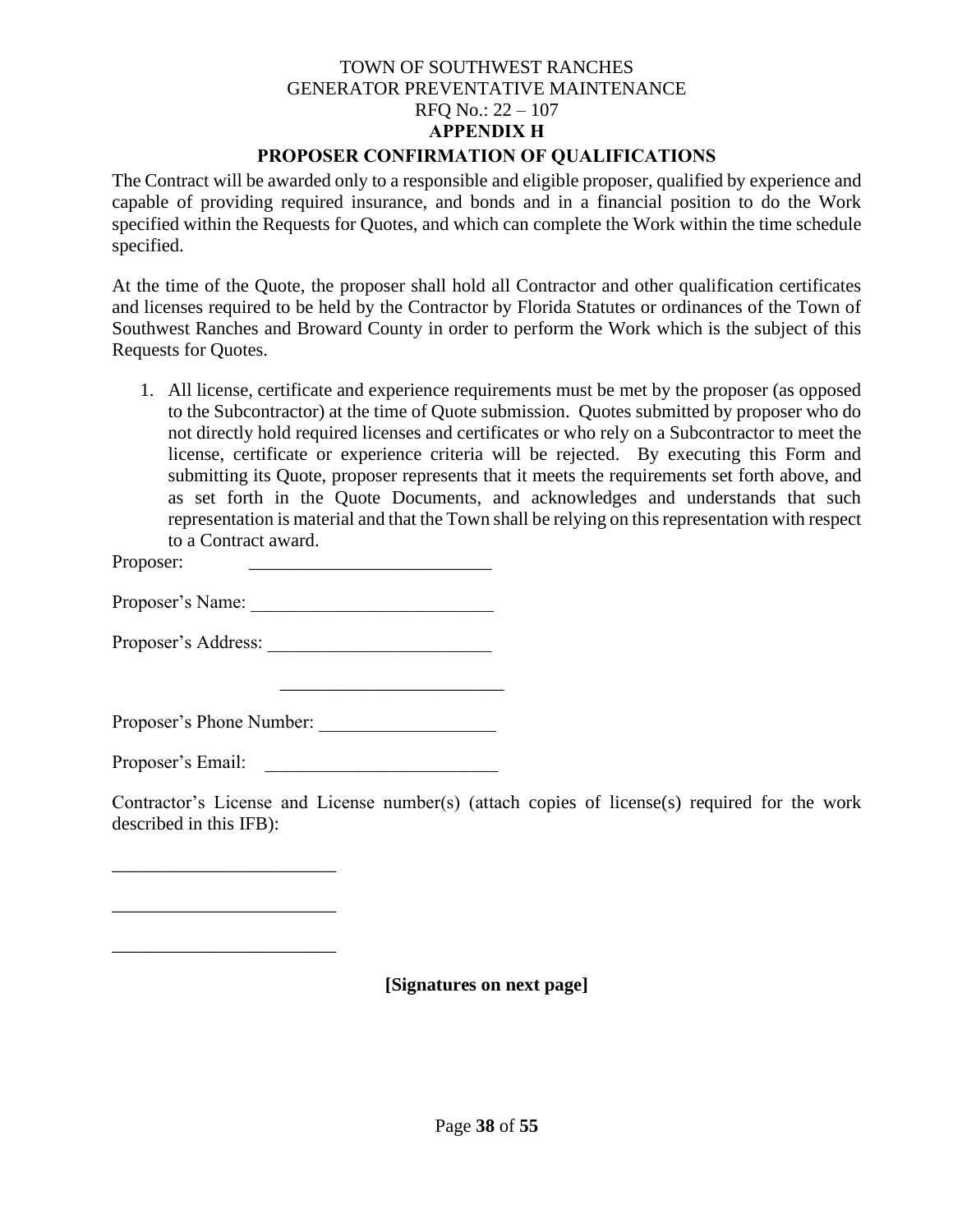State of Florida

County of \_\_\_\_\_\_\_\_\_\_\_

The foregoing instrument was acknowledged before me by means of

 $\Box$  physical presence or  $\Box$  online notarization,

this \_\_\_ day of \_\_\_\_\_\_\_\_, 2022,

by \_\_\_\_\_\_\_\_\_\_\_\_\_\_\_\_\_\_\_\_\_\_\_\_\_\_\_\_\_\_\_\_\_\_\_\_\_\_\_\_\_\_\_\_\_\_\_\_\_ (name of person acknowledging).

Notary Public

\_\_\_\_\_\_\_\_\_\_\_\_\_\_\_\_\_\_\_\_\_\_\_\_\_\_\_\_\_\_\_\_\_\_ (Print Notary Name) State of \_\_\_\_\_\_\_\_\_\_\_\_\_\_ at Large My Commission Expires: \_\_\_\_\_\_\_\_\_\_\_\_\_\_\_

\_\_\_\_\_\_\_\_\_\_\_\_\_\_\_\_\_\_\_\_\_\_\_\_\_\_\_\_\_\_\_\_\_

(Printed, typed, or stamped commissioned name of notary public)

PROPOSER: \_\_\_\_\_\_\_\_\_\_\_\_\_\_\_\_\_\_\_\_\_\_\_\_\_\_\_\_\_\_\_\_\_\_\_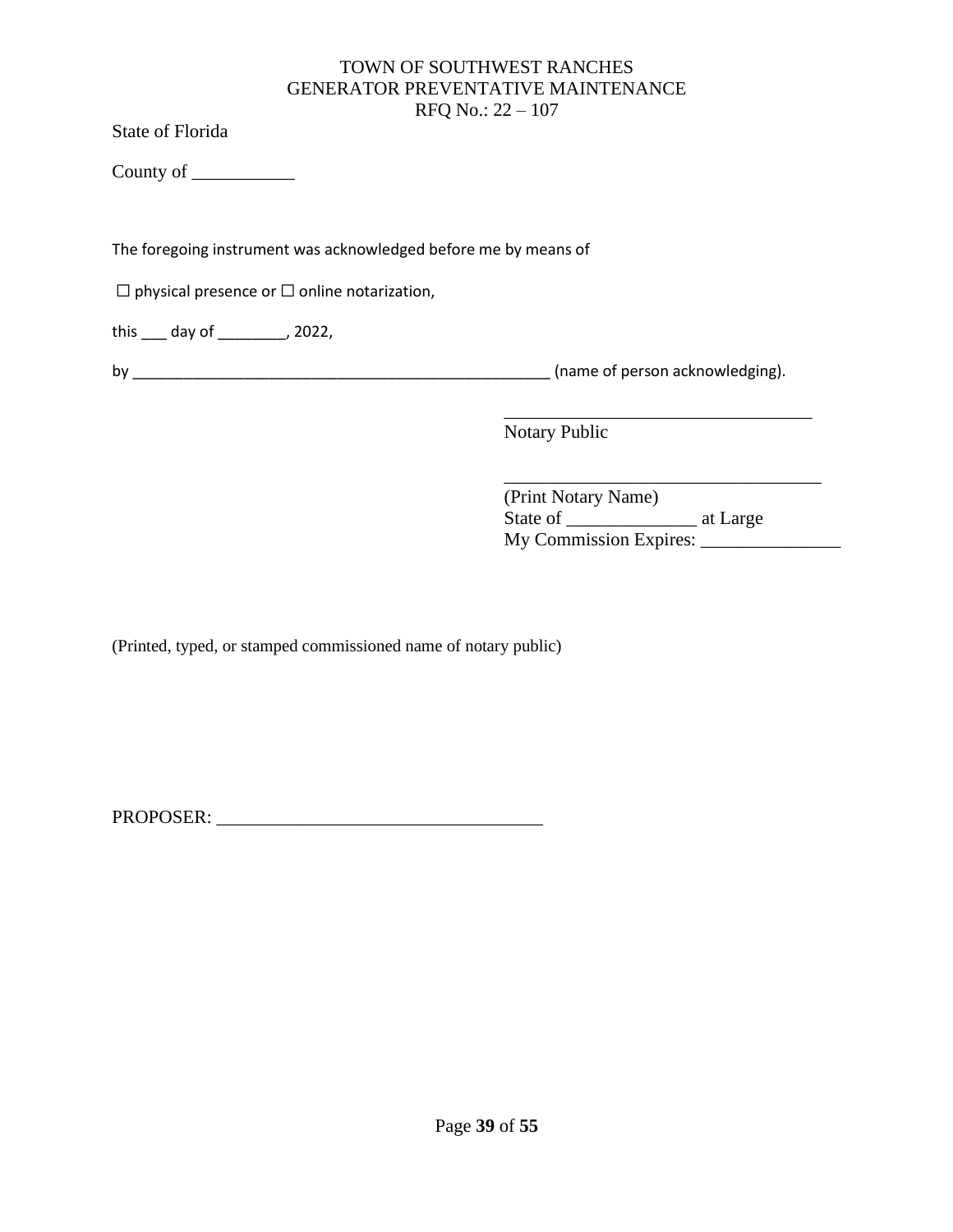# TOWN OF SOUTHWEST RANCHES GENERATOR PREVENTATIVE MAINTENANCE RFQ No.: 22 – 107 **\*APPENDIX I CERTIFICATE OF AUTHORITY (IF INDIVIDUAL / SOLE PROPRIETOR)**

<span id="page-39-0"></span>

| State of $\frac{1}{\sqrt{1-\frac{1}{2}} \cdot \frac{1}{2}}$ |                                                                                                                                                                                                                                                                                         |
|-------------------------------------------------------------|-----------------------------------------------------------------------------------------------------------------------------------------------------------------------------------------------------------------------------------------------------------------------------------------|
|                                                             | $)$ SS:                                                                                                                                                                                                                                                                                 |
| Owner                                                       |                                                                                                                                                                                                                                                                                         |
|                                                             | of (Company name) _________________________________, is hereby authorized to execute the Quote<br>dated 20 ________, to the Town of Southwest Ranches and his execution thereof, attested by the<br>undersigned, shall be the official act and deed of _______________________________. |
|                                                             | (Company Name)                                                                                                                                                                                                                                                                          |

IN WITNESS WHEREOF, I have hereunto set my hand this  $\_\,$  day of  $\_\,$ , 20 $\_\,$ .

Secretary:

(SEAL)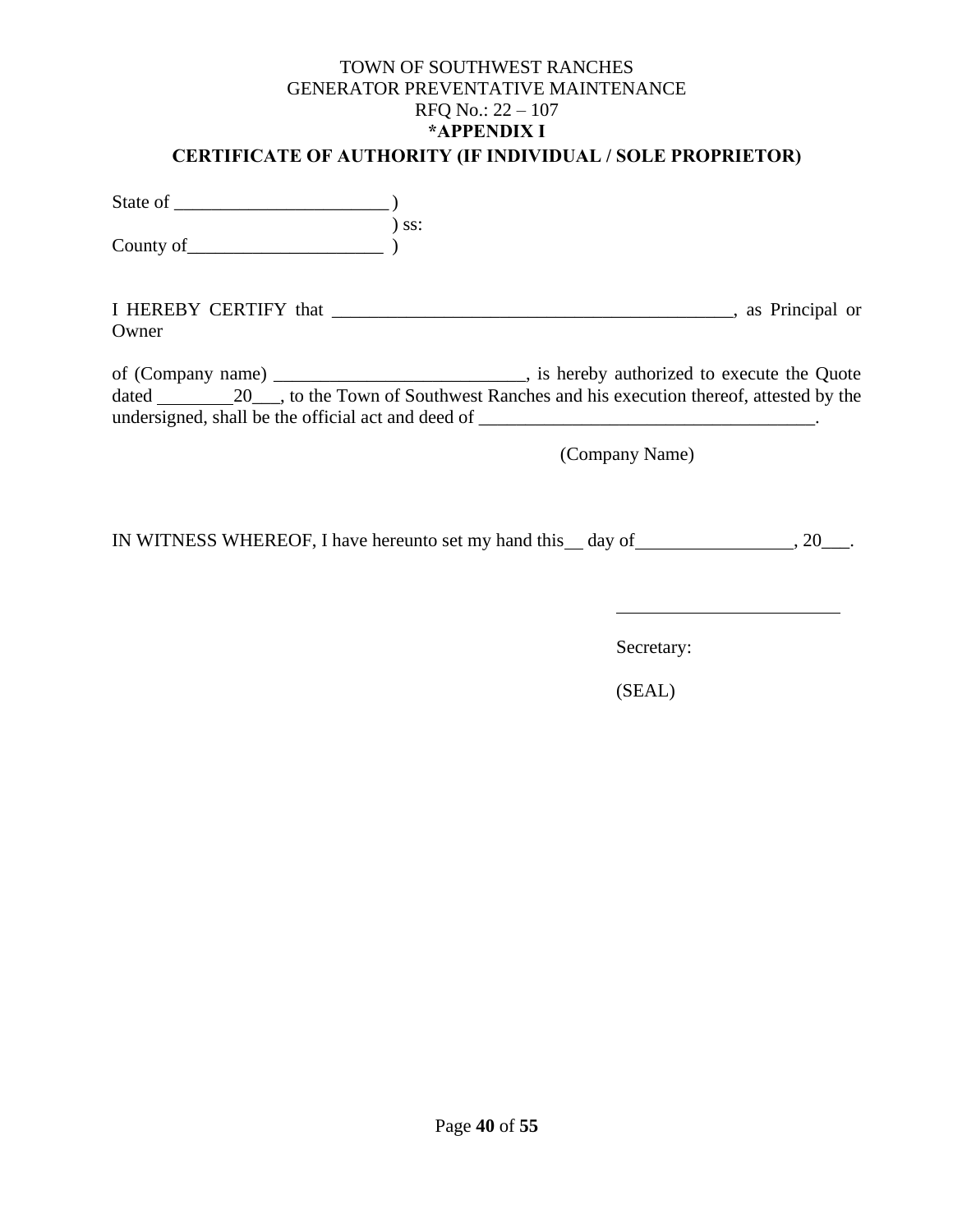# TOWN OF SOUTHWEST RANCHES GENERATOR PREVENTATIVE MAINTENANCE RFQ No.: 22 – 107 **\*APPENDIX J CERTIFICATE OF AUTHORITY (IF PARTNERSHIP)**

<span id="page-40-0"></span>

| State of  |            |
|-----------|------------|
|           | $\sum$ SS: |
| County of |            |

I HEREBY CERTIFY that a meeting of the Partners of the

| A partnership existing under the laws of the State of , held on | $, 20$ , the |  |
|-----------------------------------------------------------------|--------------|--|
| following resolution was duly passed and adopted:               |              |  |

| "RESOLVED, that,                                                                                      | as                          |
|-------------------------------------------------------------------------------------------------------|-----------------------------|
| of the Partnership, be and is hereby authorized to execute the Quote dated,                           | $, 20 \underline{\qquad}$ , |
| to the Town of Southwest Ranches and this partnership and that his execution thereof, attested by the |                             |
| shall be the official act and deed of this Partnership."                                              |                             |

I further certify that said resolution is now in full force and effect.

IN WITNESS WHEREOF, I have hereunto set my hand this \_\_, day of \_\_\_\_\_\_\_\_\_\_\_\_, 20\_\_\_.

Secretary:

 $\overline{\phantom{a}}$ 

(SEAL)

PROPOSER: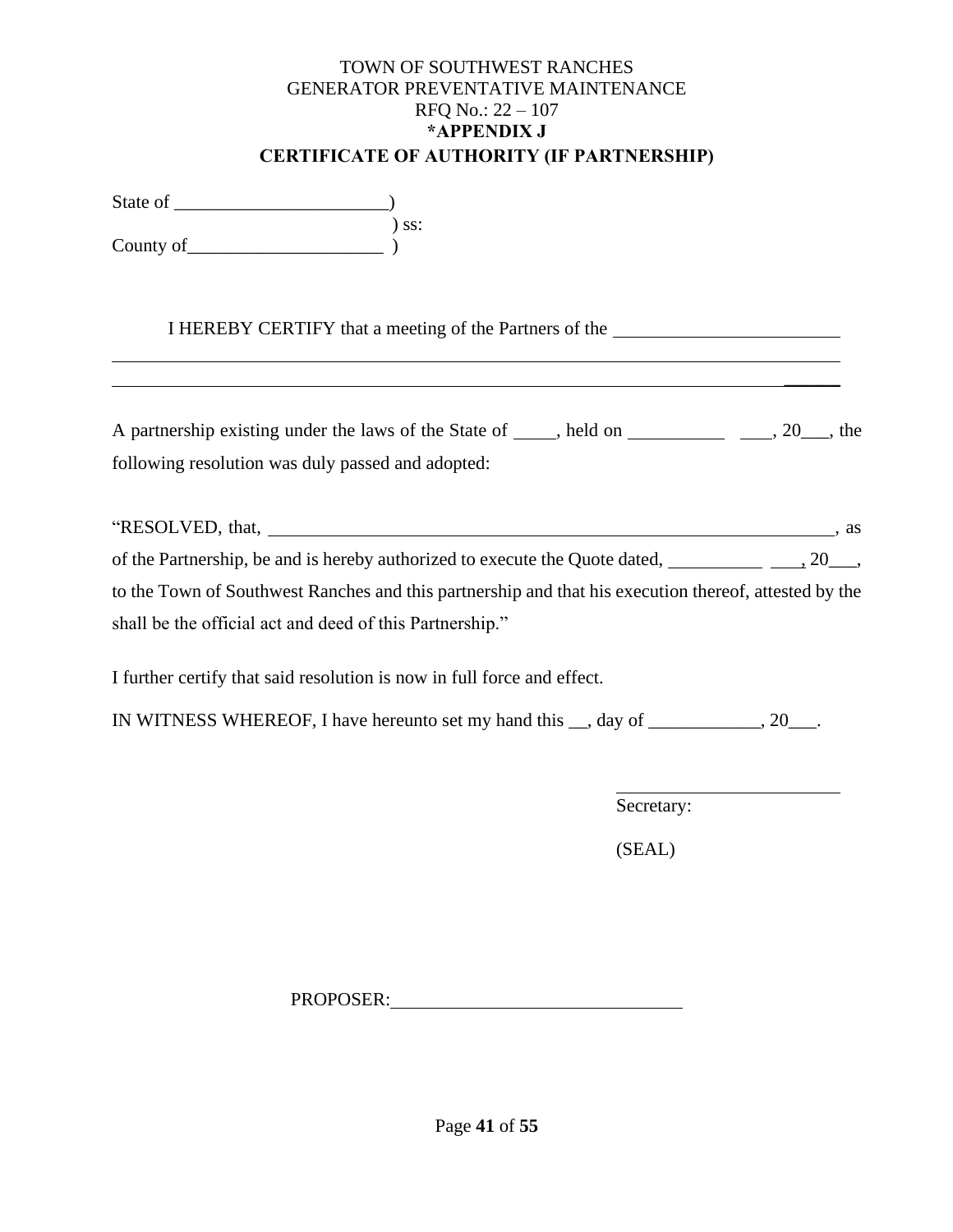# TOWN OF SOUTHWEST RANCHES GENERATOR PREVENTATIVE MAINTENANCE RFQ No.: 22 – 107 **\*APPENDIX K CERTIFICATE OF AUTHORITY (IF CORPORATION OR LIMITED LIABILITY COMPANY)**

<span id="page-41-0"></span>State of \_\_\_\_\_\_\_\_\_\_\_\_\_\_\_\_\_\_\_\_\_\_\_ )  $\sum$  ss: County of the country of the country of the country of the country of the country of the country of  $\sim$  100  $\mu$ 

I HEREBY CERTIFY that a meeting of the Board of Directors of a corporation or authorized representatives of a Limited Liability Company existing under the laws of the State of held on \_\_\_\_\_\_\_\_\_\_, 20\_\_, the following resolution was duly passed and adopted:

"RESOLVED, that \_\_\_\_\_\_\_\_\_\_\_\_\_\_\_\_\_\_\_\_\_\_\_\_\_\_\_, as President of the Corporation or authorized representative of a Limited Liability Company, be and is hereby authorized to execute the Quote dated,  $\frac{1}{20}$ ,  $\frac{1}{20}$ , to the Town of Southwest Ranches and this Corporation or Limited Liability Company and his execution thereof, attested by the Secretary of the Corporation or Limited Liability Company, and with the Corporate Seal affixed, shall be the official act and deed of this Corporation or Limited Liability Company."

I further certify that said resolution is now in full force and effect.

IN WITNESS WHEREOF, I have hereunto set my hand and affixed the official seal of the Corporation or

Limited Liability Company this day of 5. 20. 4.

Secretary:

(SEAL)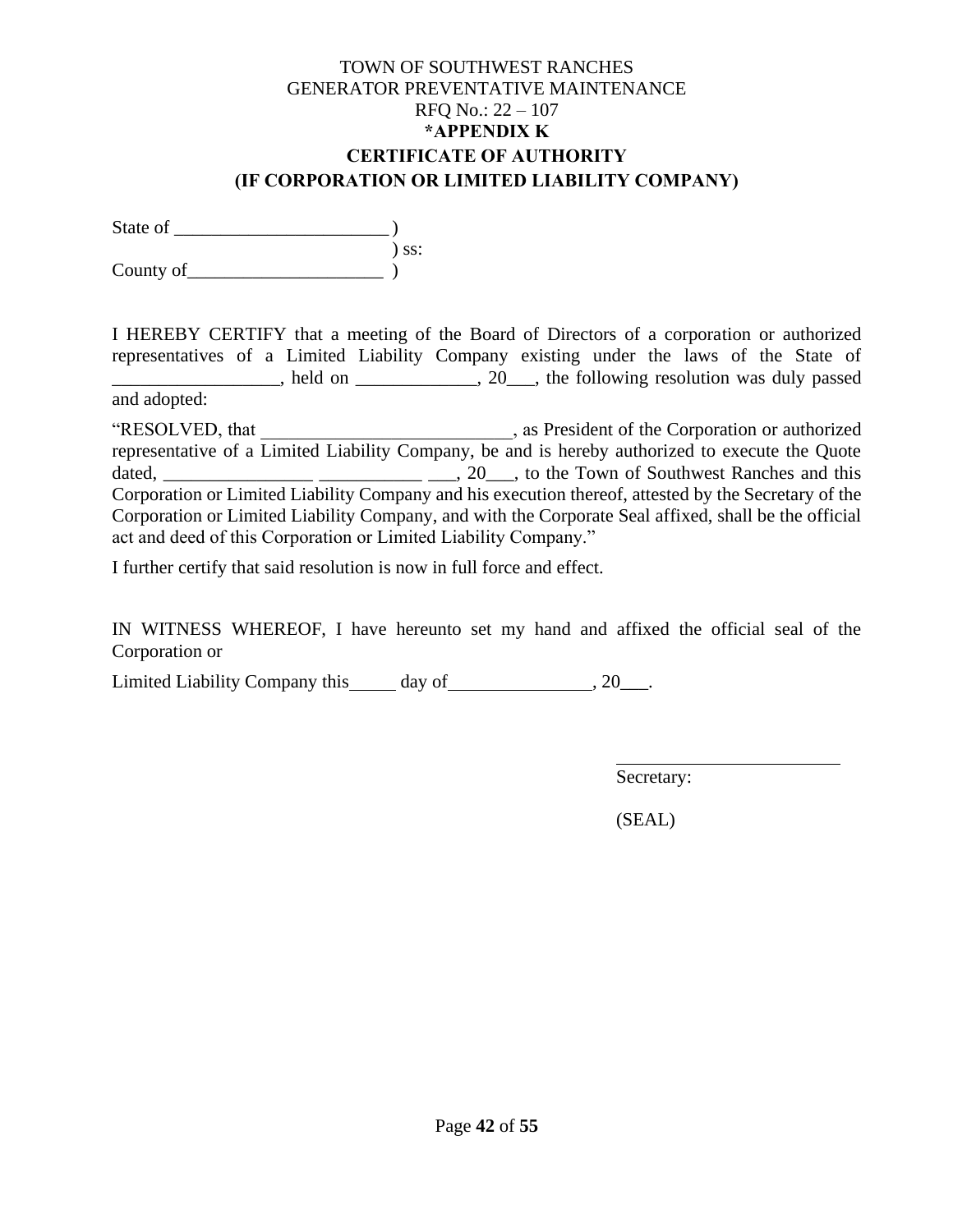# TOWN OF SOUTHWEST RANCHES GENERATOR PREVENTATIVE MAINTENANCE RFQ No.: 22 – 107 **\*APPENDIX L CERTIFICATE OF AUTHORITY (IF JOINT VENTURE)**

<span id="page-42-0"></span>

|                                                                         | $)$ ss:                                                                                                        |
|-------------------------------------------------------------------------|----------------------------------------------------------------------------------------------------------------|
|                                                                         | I HEREBY CERTIFY that a meeting of the Principals of the _______________________                               |
| following resolution was duly passed and adopted:                       |                                                                                                                |
| "RESOLVED, that,                                                        | <u> 1980 - Johann Barn, fransk politik (f. 1980)</u><br>as<br>of the Joint Venture be and is hereby authorized |
| and deed of this Joint Venture."                                        | to execute the Quote dated, 20, to the Town of Southwest Ranches official act                                  |
| I further certify that said resolution is now in full force and effect. |                                                                                                                |

Secretary:

(SEAL)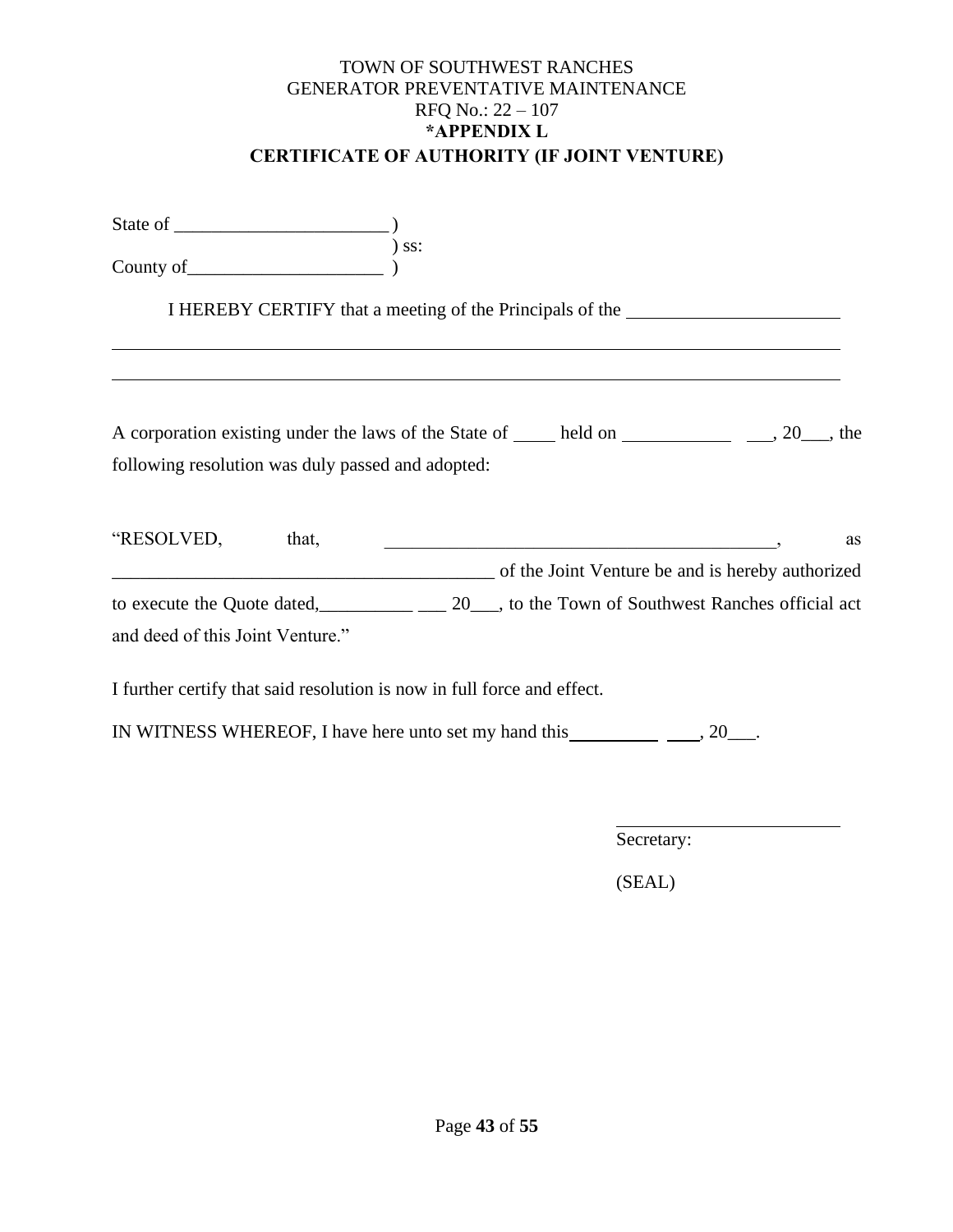# TOWN OF SOUTHWEST RANCHES GENERATOR PREVENTATIVE MAINTENANCE RFQ No.: 22 – 107 **APPENDIX O ACKNOWLEDGMENT OF CONFORMANCE WITH O.S.H.A. STANDARDS**

## <span id="page-43-0"></span>TO THE TOWN OF SOUTHWEST RANCHES:

**\_\_\_\_\_\_\_\_\_\_\_\_\_\_**, hereby acknowledges and agrees that as Contractor for the Town of Southwest Ranches within the limits of the Town of Southwest Ranches, Florida, we have the sole responsibility for compliance with all requirements of the Federal Occupational Safety and Health regulations, and agree to indemnify and hold harmless the Town of Southwest Ranches, including its Council Members, officers and employees, from and against any and all legal liability or loss the Town may incur due to \_\_\_\_\_\_\_\_\_\_\_\_\_\_\_\_\_\_\_'s failure to comply with such regulations.

\_\_\_\_\_\_\_\_\_\_\_\_\_\_\_\_\_\_\_\_\_\_\_\_\_\_\_\_\_ \_\_\_\_\_\_\_\_\_\_\_\_\_\_\_\_\_\_\_\_\_\_\_\_\_\_\_\_\_\_\_\_\_ ATTEST CONTRACTOR

BY: \_\_\_\_\_\_\_\_\_\_\_\_\_\_\_\_\_\_\_\_\_\_\_\_\_\_\_\_\_

\_\_\_\_\_\_\_\_\_\_\_\_\_\_\_\_\_\_\_\_\_\_\_\_\_\_\_\_\_\_\_\_\_ Print Name

Date: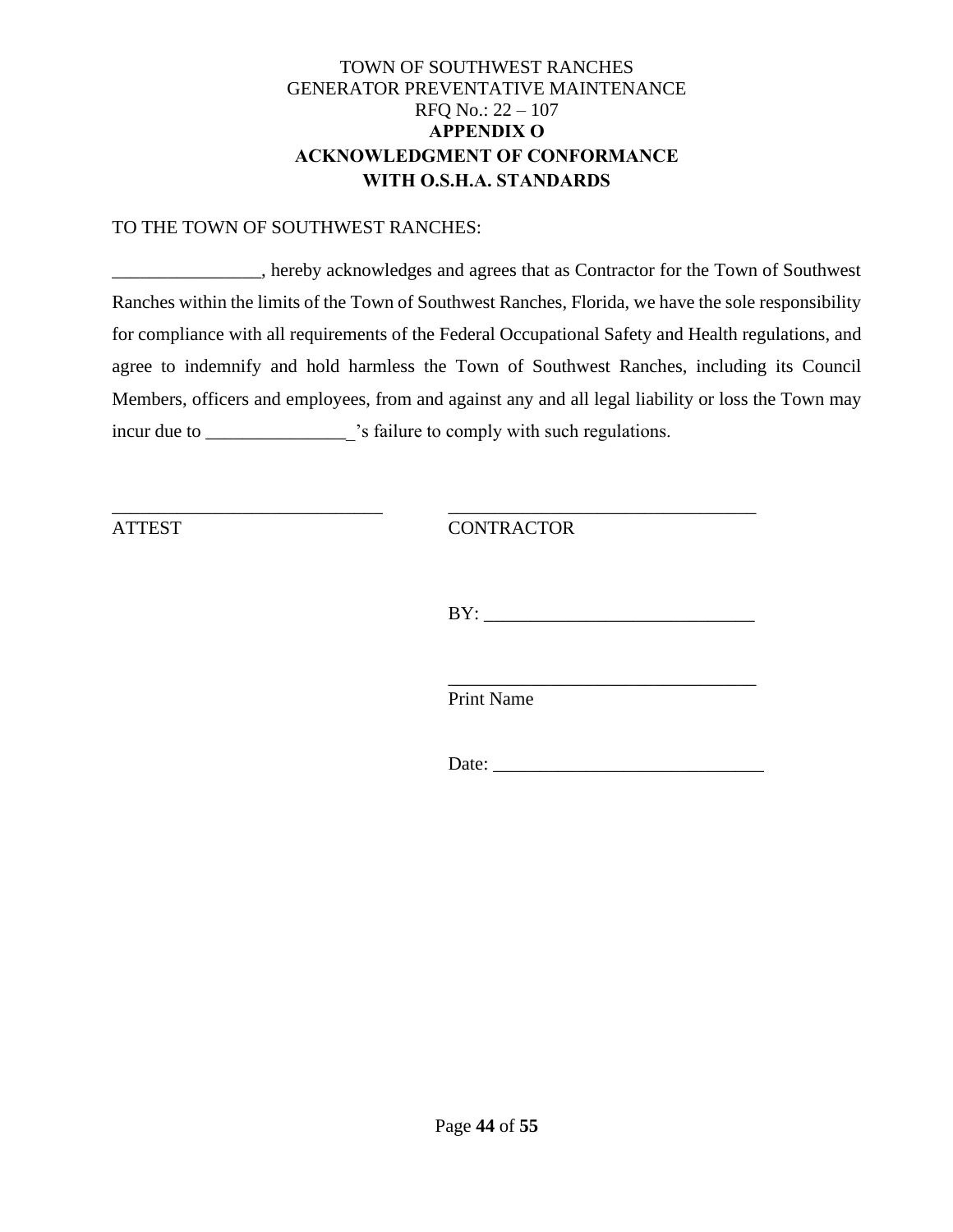## TOWN OF SOUTHWEST RANCHES GENERATOR PREVENTATIVE MAINTENANCE RFQ No.: 22 – 107 **APPENDIX P PROPOSER CONFIRMATION OF QUALIFICATIONS**

<span id="page-44-0"></span>The Contract will be awarded only to a responsible and eligible Proposer, qualified by experience and capable of providing required insurance, and bonds and in a financial position to do the Work specified within the Request for Quotes, and which can complete the Work within the time schedule specified.

At the time of the Quote, the Proposer shall hold all Contractor and other qualification certificates and licenses required to be held by the Contractor by Florida Statutes or ordinances of the Town of Southwest Ranches and Broward County in order to perform the Work which is the subject of this Request for Quotes.

All license, certificate and experience requirements must be met by the Proposer (as opposed to the Subcontractor) at the time of Quote submission. Quotes submitted by Proposers who do not directly hold required licenses and certificates or who rely on a Subcontractor to meet the license, certificate or experience criteria will be rejected. By executing this Form and submitting its Quote, Proposer represents that it meets the requirements set forth above, and as set forth in the Quote Documents, and acknowledges and understands that such representation is material and that the Town shall be relying on this representation with respect to a Contract award.

Proposer: \_\_\_\_\_\_\_\_\_\_\_\_\_\_\_\_\_\_\_\_\_\_\_\_\_\_

Proposer's Name: \_\_\_\_\_\_\_\_\_\_\_\_\_\_\_\_\_\_\_\_\_\_\_\_\_\_

Proposer's Address: \_\_\_\_\_\_\_\_\_\_\_\_\_\_\_\_\_\_\_\_\_\_\_\_

Proposer's Phone Number: \_\_\_\_\_\_\_\_\_\_\_\_\_\_\_\_\_\_\_

\_\_\_\_\_\_\_\_\_\_\_\_\_\_\_\_\_\_\_\_\_\_\_\_

Proposer's Email:

\_\_\_\_\_\_\_\_\_\_\_\_\_\_\_\_\_\_\_\_\_\_\_\_

\_\_\_\_\_\_\_\_\_\_\_\_\_\_\_\_\_\_\_\_\_\_\_\_

\_\_\_\_\_\_\_\_\_\_\_\_\_\_\_\_\_\_\_\_\_\_\_\_

Contractor's License and License number(s) (attach copies of license(s) required for the work described in this RFQ):

**[Signatures on next page]**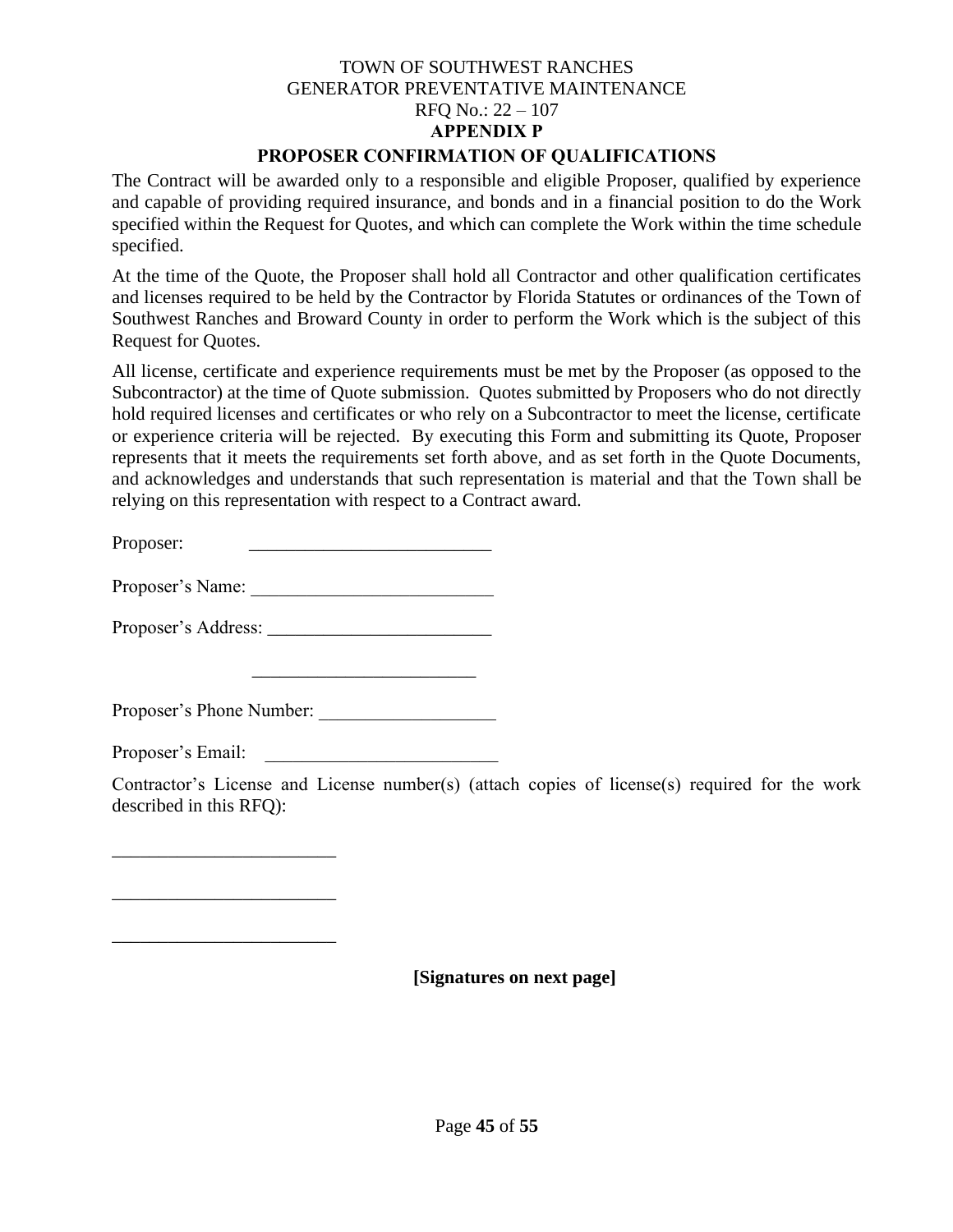State of Florida

County of \_\_\_\_\_\_\_\_\_\_\_

The foregoing instrument was acknowledged before me by means of

☐ physical presence or ☐ online notarization,

this \_\_\_ day of \_\_\_\_\_\_\_\_, 2022,

by \_\_\_\_\_\_\_\_\_\_\_\_\_\_\_\_\_\_\_\_\_\_\_\_\_\_\_\_\_\_\_\_\_\_\_\_\_\_\_\_\_\_\_\_\_\_\_\_\_ (name of person acknowledging).

Notary Public

\_\_\_\_\_\_\_\_\_\_\_\_\_\_\_\_\_\_\_\_\_\_\_\_\_\_\_\_\_\_\_\_\_\_ (Print Notary Name) State of \_\_\_\_\_\_\_\_\_\_\_\_\_\_ at Large My Commission Expires: \_\_\_\_\_\_\_\_\_\_\_\_\_\_\_

\_\_\_\_\_\_\_\_\_\_\_\_\_\_\_\_\_\_\_\_\_\_\_\_\_\_\_\_\_\_\_\_\_

(Printed, typed, or stamped commissioned name of notary public)

PROPOSER: \_\_\_\_\_\_\_\_\_\_\_\_\_\_\_\_\_\_\_\_\_\_\_\_\_\_\_\_\_\_\_\_\_\_\_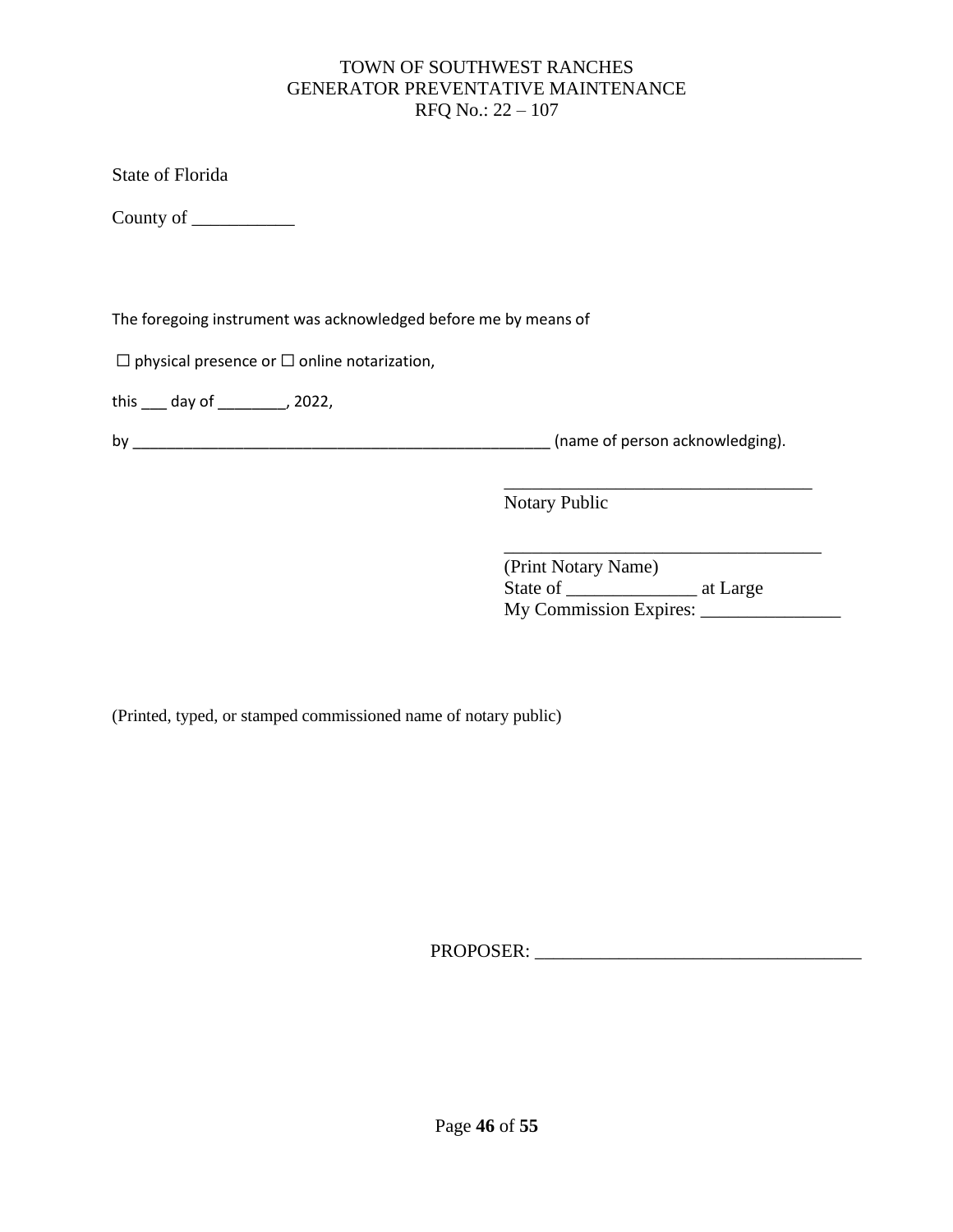# **APPENDIX Q PROPOSER EXPERIENCE**

<span id="page-46-0"></span>The Proposer's response to this questionnaire will be utilized as part of the Town's Quote Evaluation and Contractor selection. Proposers must have current licensures applicable to this type of work and must have experience on comparable work. List comparable contract experience client references

#### (MUST COMPLETE EVEN IF ADDITIONAL REFERENCE PAGE SUPPLIED)

| Project Name: Name and the set of the set of the set of the set of the set of the set of the set of the set of the set of the set of the set of the set of the set of the set of the set of the set of the set of the set of t |
|--------------------------------------------------------------------------------------------------------------------------------------------------------------------------------------------------------------------------------|
| Contract Amount: New York Contract Amount:                                                                                                                                                                                     |
| Contract Date: 1000 million contract Date:                                                                                                                                                                                     |
| Client Name: Name:                                                                                                                                                                                                             |
| Address: Andreas Address: Address: Address: Address: Address: Address: Address: Address: Address: Address: Address: Address: Address: Address: Address: Address: Address: Address: Address: Address: Address: Address: Address |
| Contact Person: New York Contact Person:                                                                                                                                                                                       |
| Contact Person Tel. No.: 1988 and 2008 and 2008 and 2008 and 2008 and 2008 and 2008 and 2008 and 2008 and 2008 and 2008 and 2008 and 2008 and 2008 and 2008 and 2008 and 2008 and 2008 and 2008 and 2008 and 2008 and 2008 and |
|                                                                                                                                                                                                                                |
|                                                                                                                                                                                                                                |
| Project Name: Name:                                                                                                                                                                                                            |
|                                                                                                                                                                                                                                |
| Contract Date: 1000 million contract Date:                                                                                                                                                                                     |
| Client Name: 1988                                                                                                                                                                                                              |
| Address:                                                                                                                                                                                                                       |
| Contact Person: Note and the set of the set of the set of the set of the set of the set of the set of the set of the set of the set of the set of the set of the set of the set of the set of the set of the set of the set of |
|                                                                                                                                                                                                                                |
| <b>Contact Person Email:</b> <u>Contact Person Email:</u>                                                                                                                                                                      |

PROPOSER: \_\_\_\_\_\_\_\_\_\_\_\_\_\_\_\_\_\_\_\_\_\_\_\_\_\_\_\_\_\_\_\_\_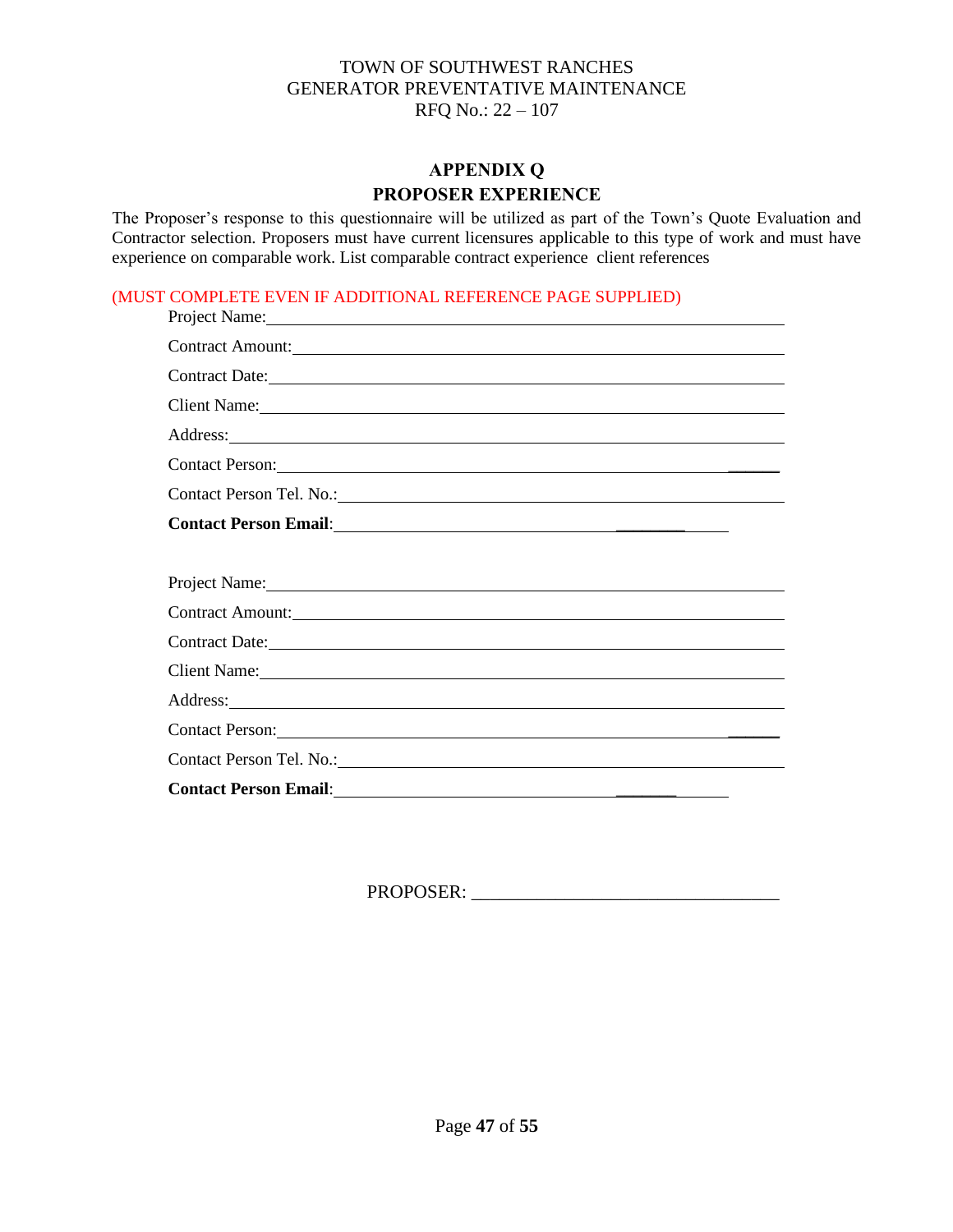# **APPENDIX U**

# **INSERT W – 9**

# <span id="page-47-0"></span>**Must be current(2018), signed, dated and legible W-9**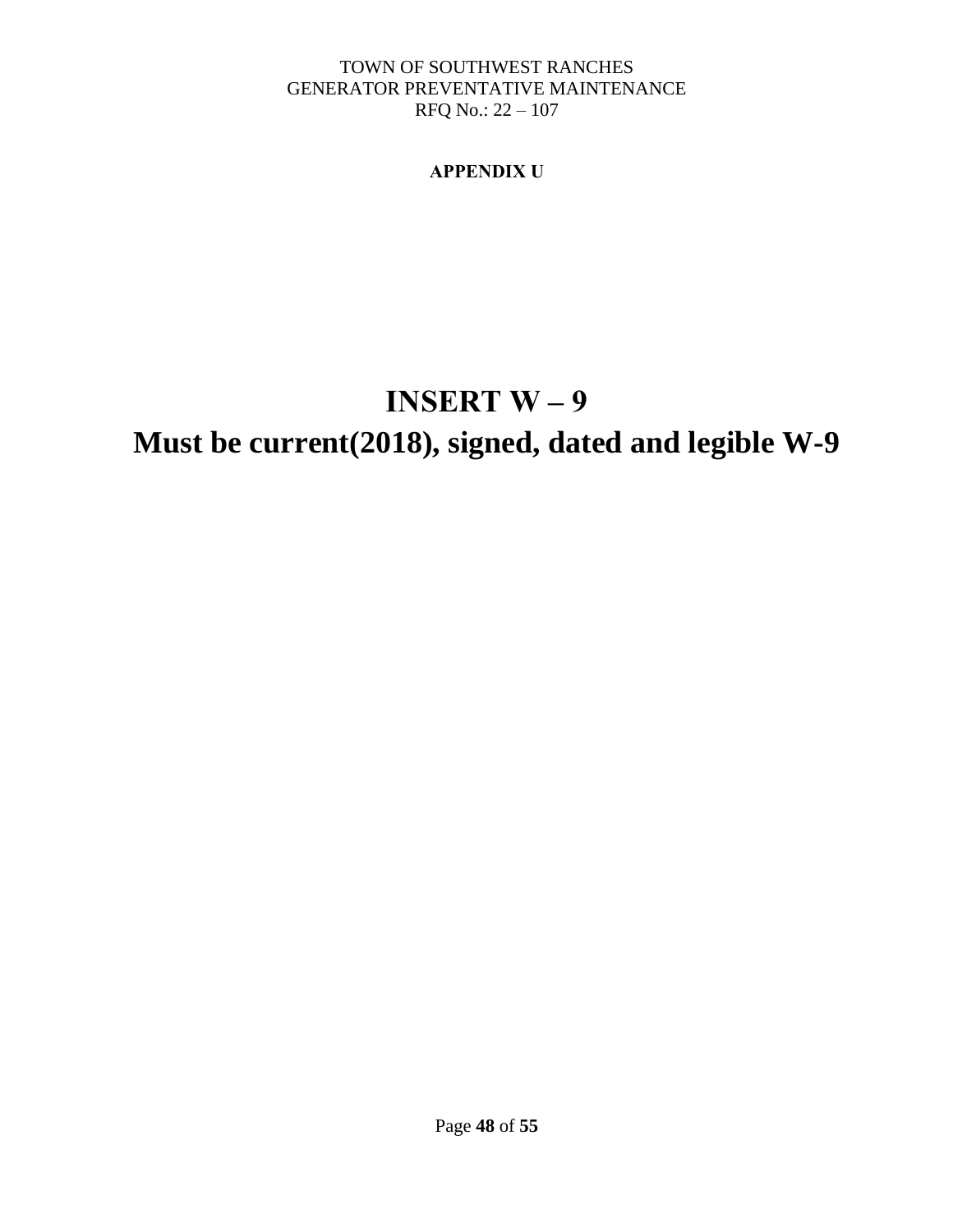# **APPENDIX V**

# <span id="page-48-0"></span>**INSERT PROOF OF INSURANCE**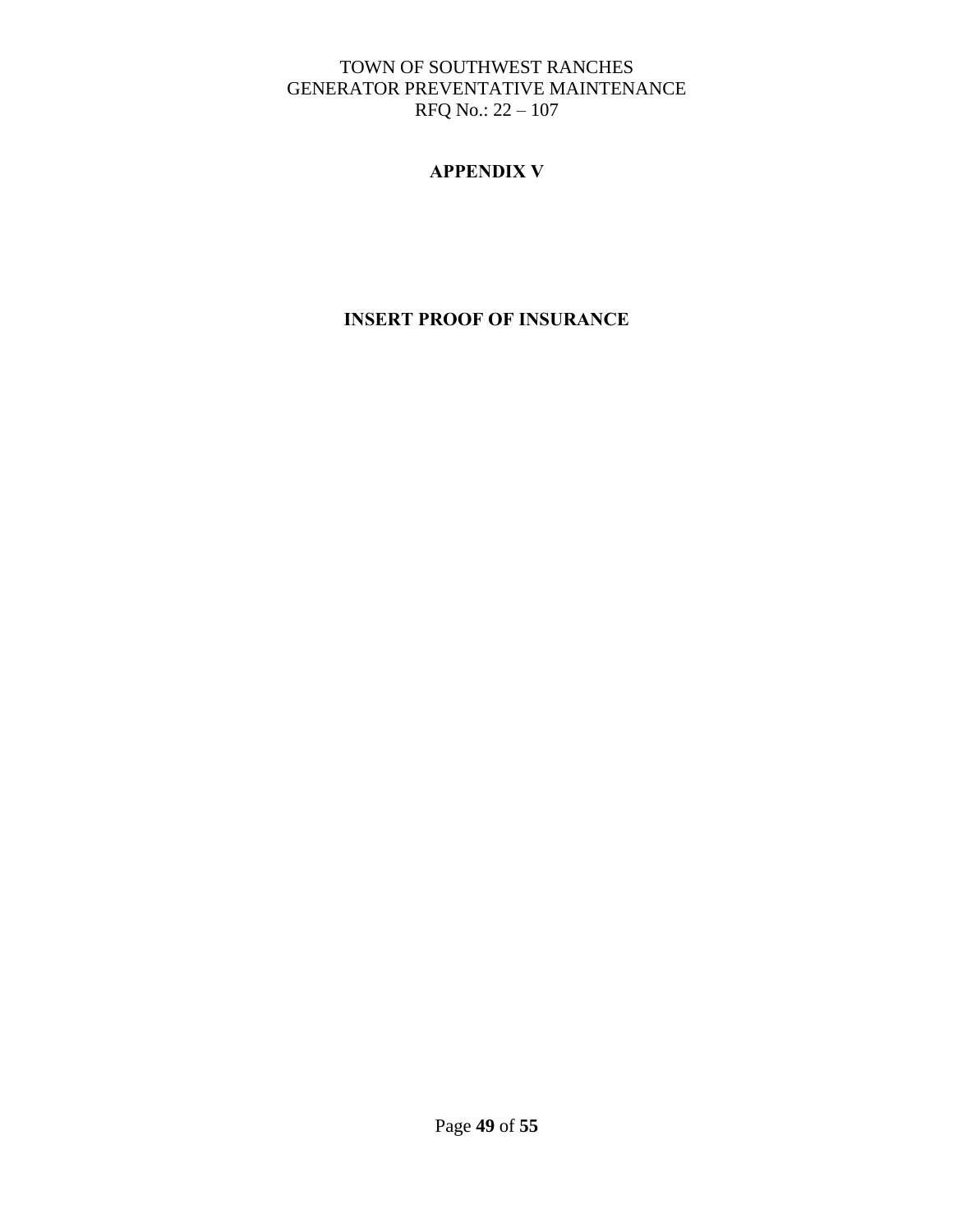## TOWN OF SOUTHWEST RANCHES GENERATOR PREVENTATIVE MAINTENANCE RFQ No.: 22 – 107 **APPENDIX X 44 C.F.R. PART 18 - CERTIFICATION REGARDING LOBBYING**

<span id="page-49-0"></span>Certification for Contracts, Grants, Loans, and Cooperative Agreements

The undersigned certifies, to the best of his or her knowledge and belief, that:

1. No Federal appropriated funds have been paid or will be paid, by or on behalf of the undersigned, to any person for influencing or attempting to influence an officer or employee of an agency, a Member of Congress, an officer or employee of Congress, or an employee of a Member of Congress in connection with the awarding of any Federal contract, the making of any Federal grant, the making of any Federal loan, the entering into of any cooperative agreement, and the extension, continuation, renewal, amendment, or modification of any Federal contract, grant, loan, or cooperative agreement.

2. If any funds other than Federal appropriated funds have been paid or will be paid to any person for influencing or attempting to influence an officer or employee of any agency, a Member of Congress, an officer or employee of Congress, or an employee of a Member of Congress in connection with this Federal contract, grant, loan, or cooperative agreement, the undersigned shall complete and submit Standard Form-LLL, "Disclosure Form to Report Lobbying," in accordance with its instructions.

3. The undersigned shall require that the language of this certification be included in the award documents for all subawards at all tiers (including subcontracts, subgrants, and contracts under grants, loans, and cooperative agreements) and that all subrecipients shall certify and disclose accordingly.

This certification is a material representation of fact upon which reliance was placed when this transaction was made or entered into. Submission of this certification is a prerequisite for making or entering into this transaction imposed by section 1352, title 31, U.S. Code. Any person who fails to file the required certification shall be subject to a civil penalty of not less than \$10,000 and not more than \$100,000 for each such failure.

The Contractor, <u>\_\_\_\_\_\_\_\_\_\_\_\_\_\_\_\_\_\_</u>, certifies or affirms the truthfulness and Accuracy of each statement of its certification and disclosure, if any. In addition, the Contractor understands and agrees that the provisions of 31 U.S.C. Chap. 38, Administrative Remedies for False Claims and Statements, apply to this certification and disclosure, if any.

Signature of Contractor's Authorized Official

\_\_\_\_\_\_\_\_\_\_\_\_\_\_\_\_\_\_\_\_\_\_\_\_\_\_\_\_\_\_\_\_\_\_\_\_\_\_\_\_

Name and Title of Contractor's Authorized Official Date

\_\_\_\_\_\_\_\_\_\_\_\_\_\_\_\_\_\_\_\_\_\_\_\_\_\_\_\_\_\_\_\_\_\_\_\_\_\_\_\_\_ \_\_\_\_\_\_\_\_\_\_\_\_\_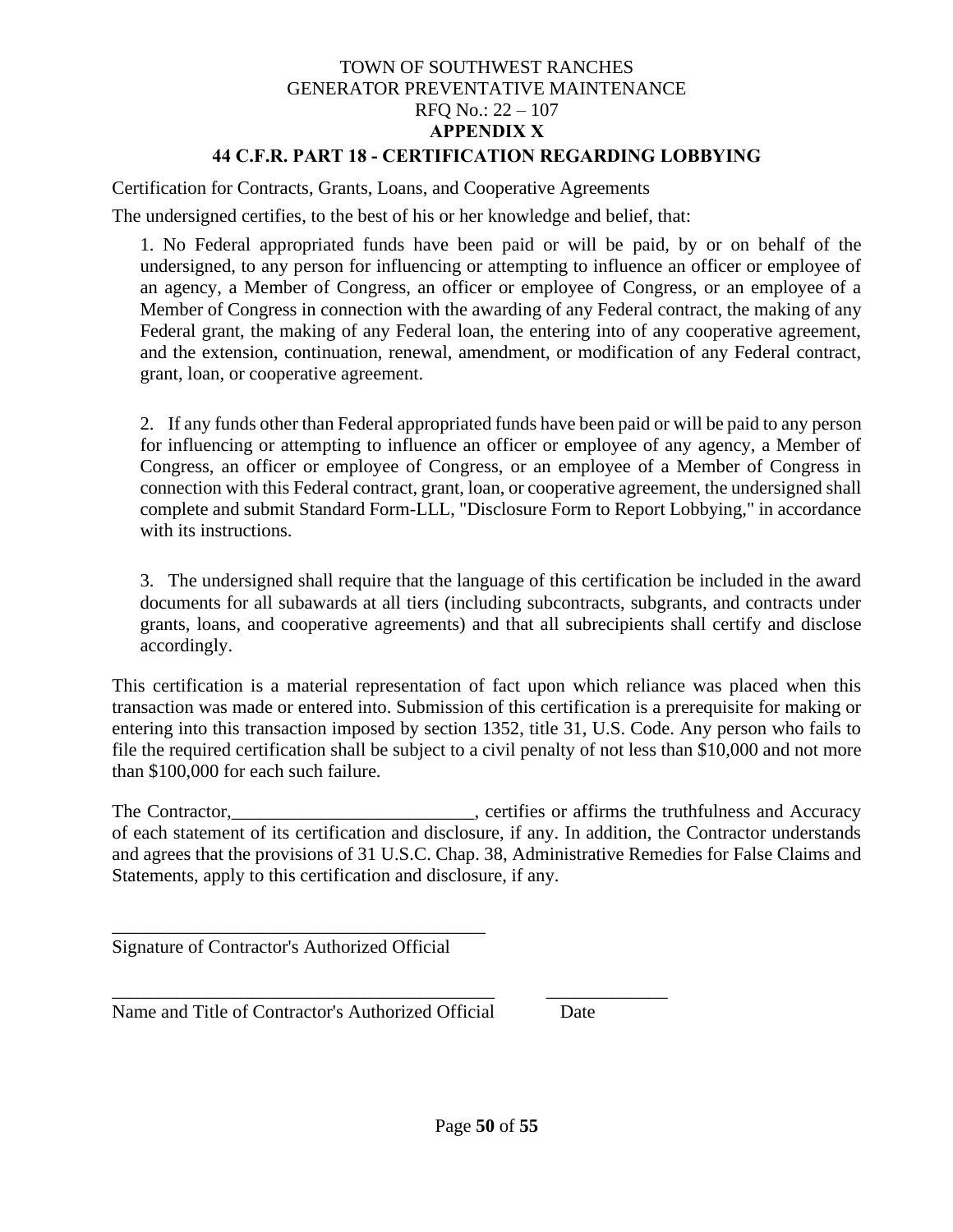# TOWN OF SOUTHWEST RANCHES GENERATOR PREVENTATIVE MAINTENANCE RFQ No.: 22 – 107 **APPENDIX Y OTHER FEDERAL, STATE AND LOCAL REQUIREMENTS (2 CFR 200 COMPLIANCE)**

<span id="page-50-0"></span>The Contractor must adhere to all requirements and regulations established by the Federal Emergency Management Agency (FEMA), the Federal Highway Administration (FHWA), Florida Department of Transportation (FDOT), Natural Resources Conservation Service (NRCS), U.S. Army Corps of Engineers (USACE) and any other governmental agency with jurisdiction over emergency/disaster response and recovery actions. Notwithstanding anything in this Agreement to the contrary, Contractor also agrees to comply, subject to applicable professional standards, with the provisions of any and all applicable Federal, State, County and Town orders, statutes, ordinances, rules and regulations which may pertain to the services required under the Agreement, including but not limited to:

# **A. ACCESS BY THE GRANTEE, SUBGRANTEE, FEDERAL GRANTOR AGENCY AND COMPTROLLER GENERAL**

The Contractor shall allow access by the grantee, sub grantee, Federal grantor agency and Comptroller General of the United States, or any of their duly authorized representatives to any books, documents, papers, and records of the Contractor which are directly pertinent to that specific contract for the purpose of making audit, examination, excerpts and transcriptions.

# **B. FEDERAL CLEAN AIR AND WATER ACTS**

Contractor agrees to comply with all applicable standards, orders or regulations issued pursuant to the Clean Air Act (42 U.S.C. 7401-7671q) and the Federal Water Pollution Control Act as amended (33 U.S.C. 1251-1387), and will report violations to FEMA and the Regional Office of the Environmental Protection Agency (EPA).

# **C. CONTRACT WORK HOURS AND SAFETY STANDARDS**

The Contractor shall comply with Sections 103 and 107 of the Contract Work Hours and Safety Standards Act (40 U.S.C. 3702-3704) as supplemented by Department of Labor regulations (29 CFR Part 5).

# **D. COMPLIANCE WITH THE COPELAND ANTI-KICKBACK ACT**

(1) Contractor. The Contractor shall comply with 18 U.S.C. § 874, 40 U.S.C. § 3145, and the requirements of 29 C.F.R. pt. 3 as may be applicable, which are incorporated by reference into this contract.

(2) Subcontracts. The Contractor or subcontractor shall insert in any subcontracts the clause above and such other clauses as the FEMA may by appropriate instructions require, and also a clause requiring the subcontractors to include these clauses in any lower tier subcontracts. The prime contractor shall be responsible for the compliance by any subcontractor or lower tier subcontractor with all of these contract clauses.

(3) Breach. A breach of the contract clauses above may be grounds for termination of the contract, and for debarment as a contractor and subcontractor as provided in 29 C.F.R. § 5.12.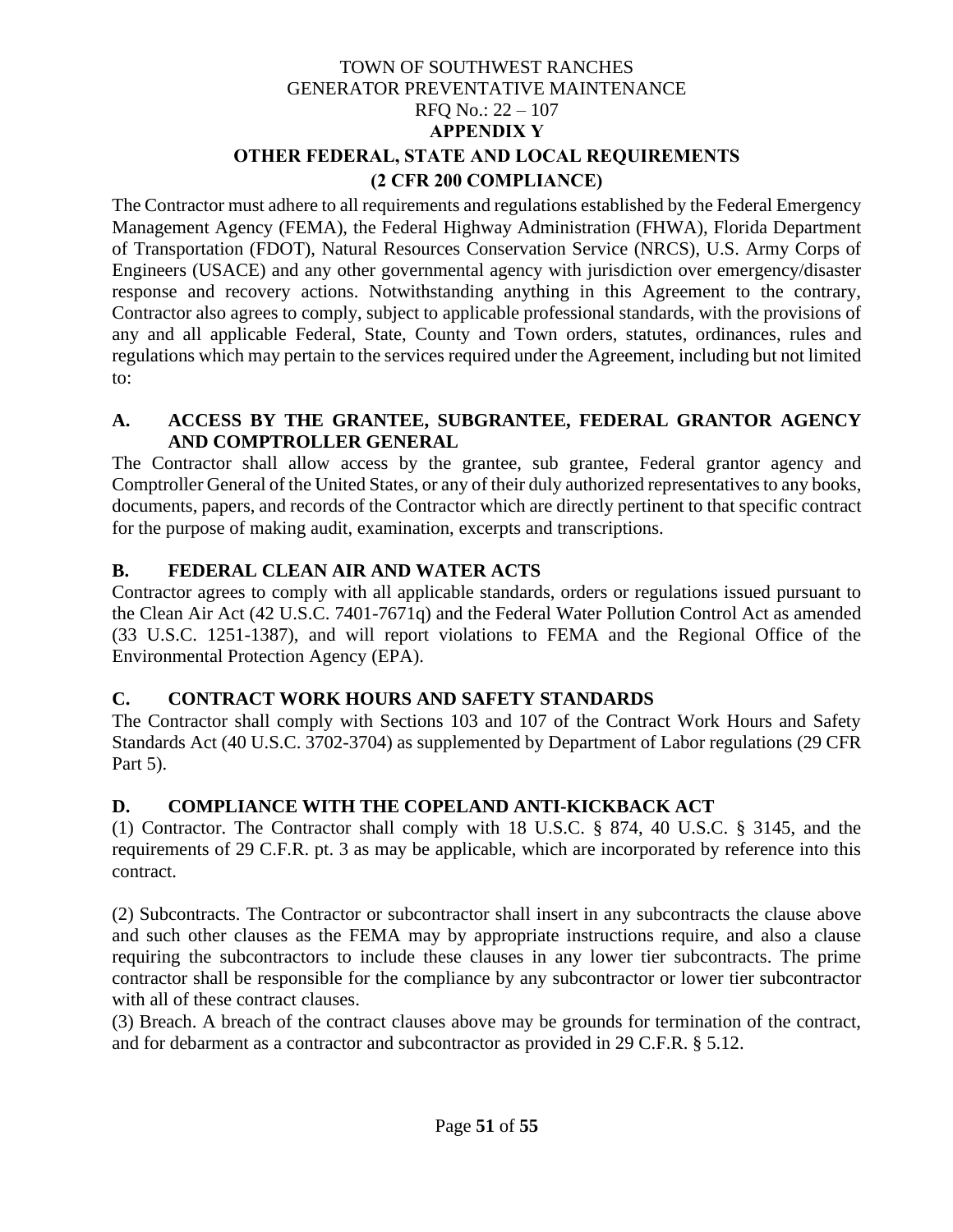# **E. BUY AMERICAN ACT**

The Contractor shall comply with all applicable standards, orders, or requirements regarding the Buy American Act. (42 U.S.C 5206 - extended until 2023).

# **F. SUSPENSION AND DEBARMENT**

Non-federal entities are subject to the non-procurement debarment and suspension regulations implementing Executive Orders 12549 and 12689, 2 CFR part 180. These regulations restrict awards, sub-awards, and contracts with certain parties that are debarred, suspended, or otherwise excluded from or ineligible for participation in Federal assistance programs or activities.

# **G. ANTI-LOBBYING**

Byrd Anti-Lobbying Amendment, 31 U.S.C. § 1352 (as amended), Contractors who apply or bid for an award of \$100,000 or more shall file the required certification (see page 40). Each tier certifies to the tier above that it will not and has not used Federal appropriated funds to pay any person or organization for influencing or attempting to influence an officer or employee of any agency, a member of Congress, officer or employee of Congress, or an employee of a member of Congress in connection with obtaining any Federal contract, grant, or any other award covered by 31 U.S.C. § 1352. Each tier shall also disclose any lobbying with non-Federal funds that takes place in connection with obtaining any Federal award. Such disclosures are forwarded from tier-to-tier up to the recipient.

This provision is applicable to all Federal-aid contracts and to all related subcontracts which exceed \$100,000 (49 CFR 20).

# **H. EQUAL EMPLOYMENT OPPORTUNITY**

The Contractor shall comply with Executive Order 11246 of September 24, 1965, entitled "Equal Employment Opportunity," as amended by Executive Order 11375 of October 13, 1967, and as supplemented in Department of Labor regulations (41 CFR Chapter 60). (All construction contracts awarded in excess of \$10,000 by grantees and their contractors or sub-grantees). Additionally, all contractors and subcontractors performing work in connection with this Agreement shall provide equal opportunity for employment because of race, religion, color, age, sex, national origin, sexual preference, disability or marital status. The aforesaid provision shall include, but not be limited to, the following: employment, upgrading, demotion or transfer, recruitment advertising; layoff or termination; rates of pay or other forms of compensation; and selection for training, including apprenticeship. The Contractor agrees to post in a conspicuous place available for employees and applicants for employment, such notices as may be required by the Dade County Fair Housing and Employment Commission, or other authority having jurisdiction over the Work setting forth the provisions of the nondiscrimination law.

# **I. NONDISCRIMINATION**

During the performance of this Agreement, Contractor agrees to not discriminate against any employee or applicant for employment because of race, religion, color, sex, handicap, marital status, age or national origin, and will take affirmative action to ensure that they are afforded equal employment opportunities without discrimination. Such action shall be taken with reference to, but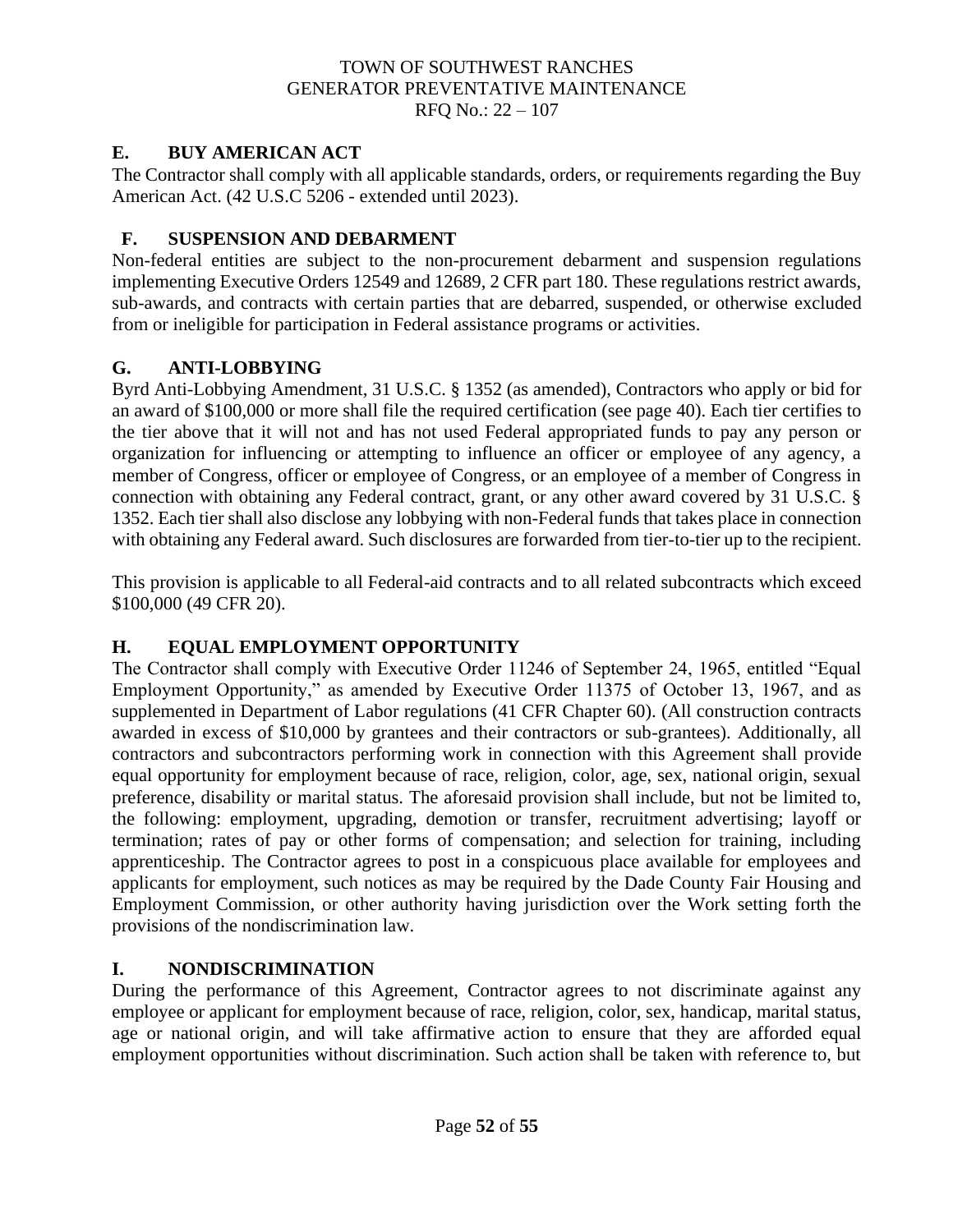# RFQ No.: 22 – 107

not be limited to, recruitment, employment, termination, rates of pay or other forms of compensation, and selection for training or retraining, including apprenticeship and on-the-job training. By entering into this Agreement with the Town, the Contractor attests that it is not in violation of the Americans with Disabilities Act of 1990 (and related Acts). If the Contractor or any owner, subsidiary or other firm affiliated with or related to the Contractor is found by the responsible enforcement agency or the Town to be in violation of the Act, such violation shall render this Agreement void. This Agreement shall be void if the Contractor submits a false affidavit or the Contractor violates the Act during the term of this Agreement, even if the Contractor was not in violation at the time it submitted its affidavit.

# **J. OCCUPATIONAL SAFETY AND HEALTH ACT (OSHA)**

The Contractor shall comply with OSHA as applicable to this Agreement.

# **K. ENVIRONMENTAL PROTECTION AGENCY (EPA)**

The Contractor shall comply with all laws, rules and regulations promulgated by, for, or related to the EPA as applicable to this Agreement.

# **L. CONFLICTS OF INTEREST**

The Contractor shall comply with "Conflicts of Interest" Section 1-19 of the Broward County Code, and Ordinance 2011-19.

# **M. FLORIDA BUILDING CODE (FBC)**

The Contractor shall comply with all applicable provisions of the Florida Building Code (FBC).

# **N. VIOLATIONS OF LAW**

Notwithstanding any other provision of the Agreement, Contractor shall not be required pursuant to the Agreement to take any action or abstain from taking any action if such action or abstention would, in the good faith determination of the Contractor, constitute a violation of any law or regulation to which Contractor is subject, including, but not limited to, laws and regulations requiring that Contractor conduct its operations in a safe and sound manner.

# **O. VERIFICATION OF EMPLOYMENT STATUS**

Any Contractor/Consultant assigned to perform responsibilities under its contract with a State agency are required to utilize the U.S. Department of Homeland Security's E-Verify system (per the State of Florida Executive Order Number 11-02 "Verification of Employment Status") to verify the employment eligibility of: (a) all persons employed during the contract term by the Contractor to perform employment duties within Florida; and (b) all persons (including subcontractors) assigned by the Contractor to perform work pursuant to the contract with the State agency. U.S. Department of Homeland Security's E-Verify System Affirmation Statement should be completed and submitted to Town for any individuals performing work for Contractor under the Agreement.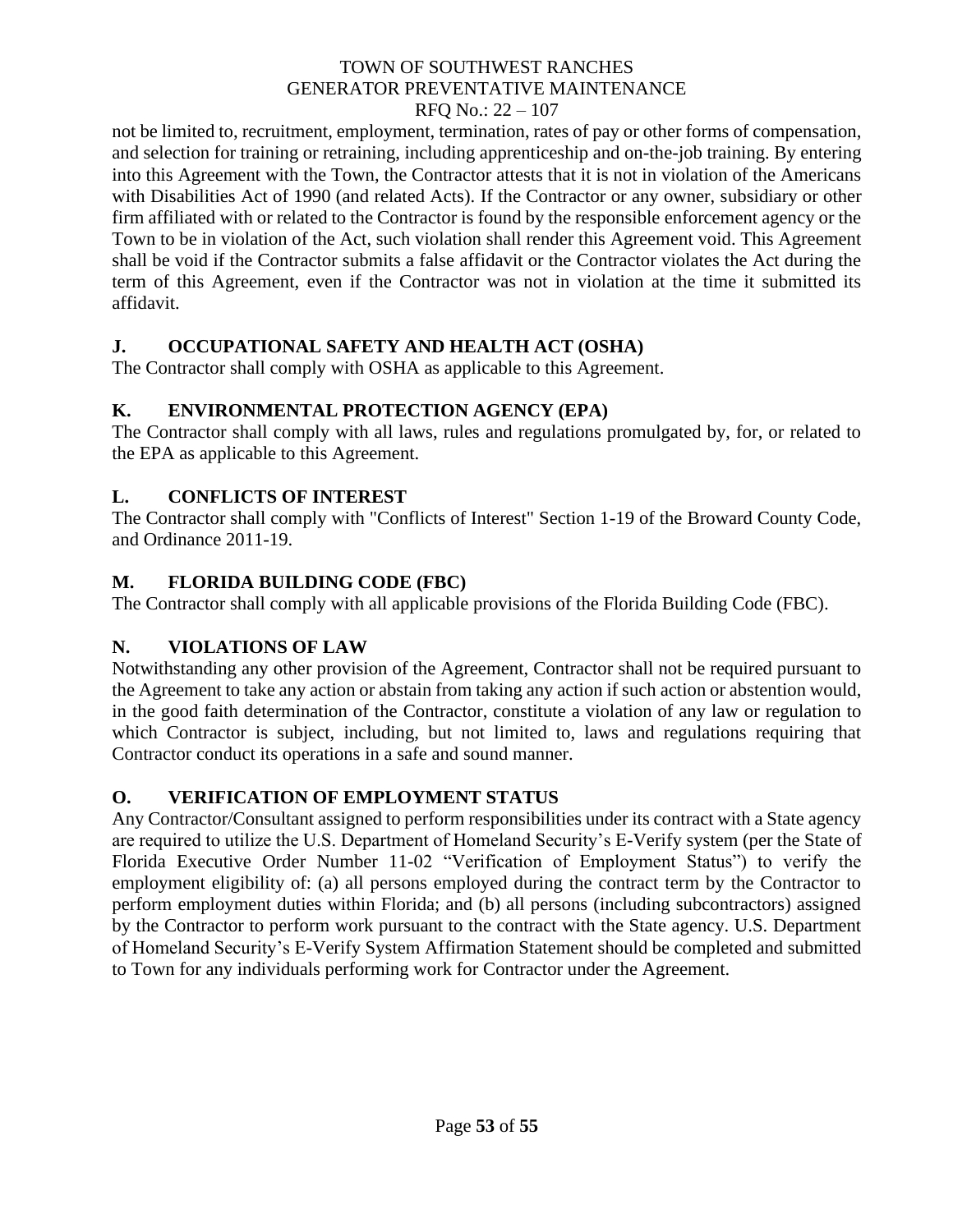# **P. CONTRACTING WITH SMALL AND MINORITY BUSINESSES, WOMEN'S BUSINESS ENTERPRISES, AND LABOR SURPLUS AREA FIRMS**

Contractors shall comply with the requirements of 2 CFR §200.321 as applicable to this Agreement. Contractor's failure or refusal to comply with the provisions of this section shall result in the immediate termination for cause by Town.

# **Q. PROCUREMENT OF RECOVERED MATERIALS**

Contractors shall comply with the requirements of 2 CFR §200.321, as applicable to this Agreement.

# **R. DAVIS-BACON ACT REQUIREMENTS**

Contractors shall comply with the requirements of the Davis-Bacon Act, as amended (40 U.S.C. §3141-3148), and as supplemented by Department of Labor regulations (29 CFR Part 5, "Labor Standards Provisions Applicable to Contracts Covering Federally Financed and Assisted Construction"), as applicable to this Agreement.

\_\_\_\_\_\_\_\_\_\_\_\_\_\_\_\_\_\_\_\_\_\_\_\_\_\_\_\_\_\_\_\_\_\_\_\_\_\_\_\_ Signature of Contractor's Authorized Official

\_\_\_\_\_\_\_\_\_\_\_\_\_\_\_\_\_\_\_\_\_\_\_\_\_\_\_\_\_\_\_\_\_\_\_\_\_\_\_\_\_ Name and Title of Contractor's Authorized Official

\_\_\_\_\_\_\_\_\_\_\_\_\_\_\_\_\_\_\_\_\_\_\_\_\_\_\_\_\_\_\_\_\_\_\_\_\_\_\_\_\_

Date